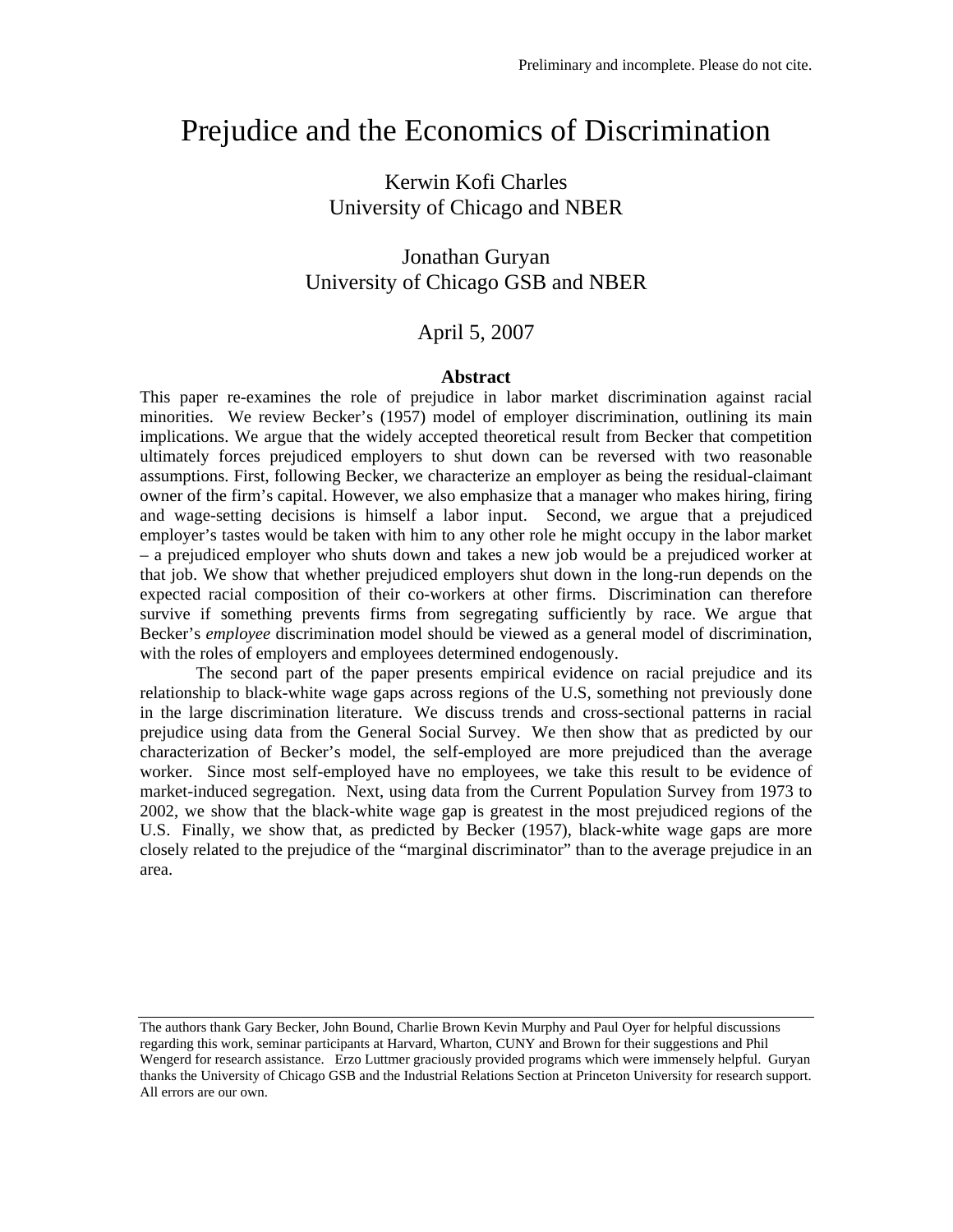### **1. Introduction**

Becker's (1957) "The Economics of Discrimination" launched the formal analysis of labor market discrimination among economists, and provided a framework that has profoundly influenced all subsequent work on the subject. Becker's analysis focused on the relationship between racial prejudice among whites and discrimination against racial minorities in a competitive model. In contrast to much of the contemporaneous literature, Becker formalized the definition of racial preferences, depicting them as an aversion to cross-racial interaction. In a series of models, he analyzed the effect of the possession of such preferences among customers, co-workers and employers.

In the short-run version of the employer discrimination model, racial prejudice causes some employers to regard black workers as more expensive than they truly are. Despite being equally productive, the model shows that blacks might nonetheless receive lower wages in equilibrium. In the long run, however, as new, unprejudiced employers enter the market, the resulting competitive pressure forces erstwhile discriminating employers to shut down and leave the market. The notion that employer, taste-based discrimination cannot survive in the long run was further fleshed out by Arrow (1972), who memorably remarked that the employer discrimination model "predicts the absence of the phenomenon it was designed to explain." Faced with this apparent limitation of taste-based models of employer discrimination, most recent theoretical work on discrimination has tended to ignore the role of prejudicial tastes among employers entirely as a source of racial wage gaps, emphasizing instead considerations like imperfect information in statistical discrimination models (Aigner and Cain (1977), Altonji and Pierret (2001)), imperfect competition in dual labor market and local monopsony models (Doeringer and Piore (1971), Black (1995)), and racial difference in productivity (Neal and Johnson (1996)).<sup>2</sup>

But is the widely-held view that discrimination based on employer racial distaste cannot survive in the long run warranted? And, is the corresponding research focus on alternative explanations

 $<sup>1</sup>$  Arrow (1972), p. 192.</sup>

 $2$ Some recent empirical work offers tantalizing evidence that racial prejudice might matter for racial wage determination. For example, in an interesting and widely-known paper, Bertrand and Mullanaithan (2004) find that resumes with black sounding names sent to potential employers received fewer call backs than did other resumes. Although statistical discrimination might account for these results as suggested by later results on naming conventions studied by Fryer and Levitt (2004) the fact that so many personal traits of likely interest to employers are explicitly controlled for on the false resumes leaves open the possibility that some other force, possibly racial prejudice, might be at work.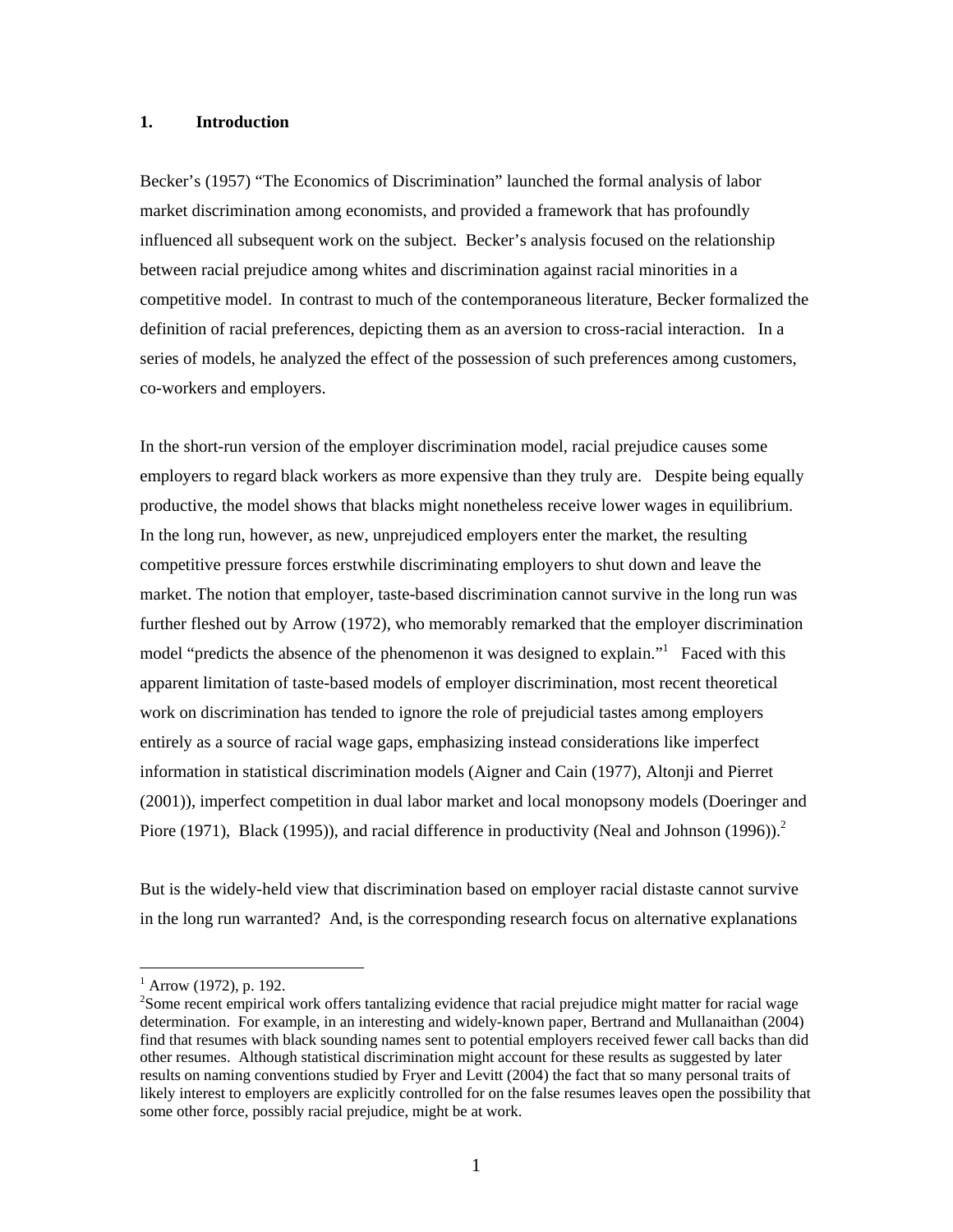to the virtual exclusion of analyses of racial prejudice justified? Casual empiricism suggests that prejudicial feelings of the most odious sort were a feature of the American landscape for many scores of years, and logic dictates that these views have had *something* to do with racial discrimination against minorities. Given this, plus the profound influence of Becker's conceptualization of prejudice, this paper re-examines the possible role of employer racial prejudice as a source of racial discrimination. We conclude that the commonly accepted idea that prejudice-based discrimination cannot survive in competitive markets is not theoretically true under a reasonable modification of the assumption about how prejudice likely operates. Further, we present substantial empirical evidence showing that racial prejudice appears to matter empirically for racial wage gaps, contrary to the null under which most economists now operate.

Our analysis is broken into two parts. The first re-examines prejudicial tastes in a model of competitive equilibrium. This theoretical part of our analysis differs from Becker's original model and the analyses that followed in three simple but subtle ways. First, we clarify that the term employer refers both to the owner of the firm's capital—as Becker's analysis emphasizes and to the manager residual-claimant who makes hiring, firing and wage setting decisions and who is a labor input himself. Next, we treat the terms "employer" and "co-worker" as referring less to distinct market actors than to particular *roles* played in the labor market. In other words, we endogenize the choice of whether to be an employer, or manager. Finally, we acknowledge explicitly that the prejudiced employer who shuts down his firm in the face of competition carries any racial animus he possesses into any other labor market role he plays: his prejudice is *roleindependent*, or *portable*. That is, a prejudiced employer who shuts down becomes, in our framework, a *prejudiced* worker, concerned both about the wages he receives and the race of his new co-workers.

We show that the very reasonable assumption that an individual's racial prejudices are independent of the particular role he plays in the labor market dramatically changes the conclusions about when or whether prejudiced employers shut down their firms in the face of long-run competition. We show, in particular, that a prejudice-based model yields a long-run equilibrium in which discrimination is *not* necessarily driven out of the market. Because a prejudiced employer must consider the counterfactual racial composition of his co-workers when deciding whether to shut down his firm, the persistence of racial wage differences due to discrimination depends on the market's ability to segregate workers by race. Any hindrance to segregation may lead to long-run differences in wages attributable to prejudice. Put differently,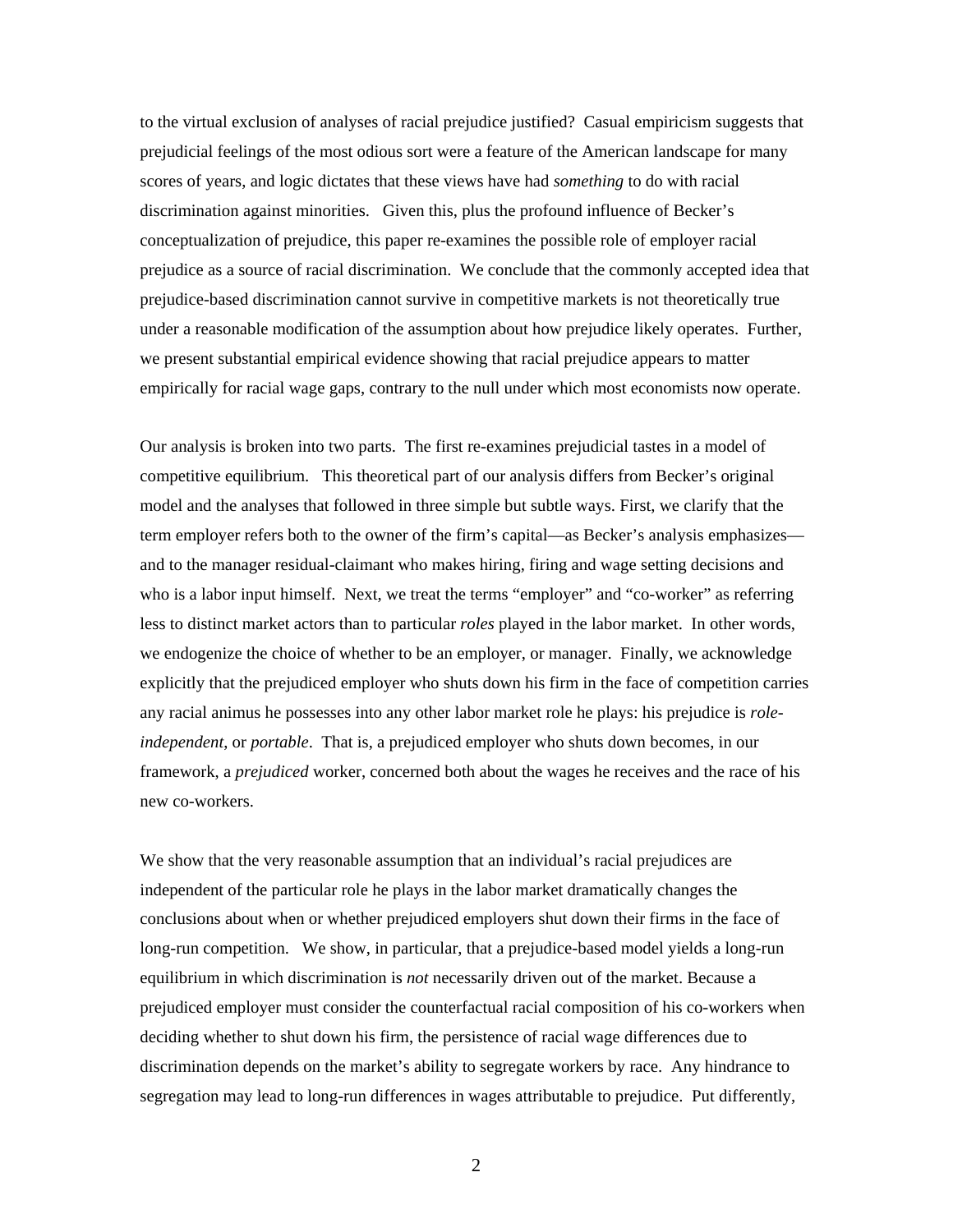of the two market forces Becker emphasized for their role in reducing market discrimination competition and segregation—we believe segregation should receive more attention than it has from economists. Finally, since our analysis endogenizes an individual's decision to be a worker or an employer, it makes clear that employer and employee discrimination which have hitherto been analyzed in two separate models can, and should, be treated in a single framework.

Having re-established a potential important theoretical role for racial prejudice in a standard competitive model of wage determination, the second part of our paper turns to an exercise never before conducted in the large literature on discrimination – formally assessing the empirical relationship between prejudice among whites and the racial wage gap. To measure prejudice, we use the rich information on racial sentiments available in multiple waves of data from the General Social Survey (GSS). We summarize racial prejudice among whites as a whole, and among white employers and high-skilled workers separately. After showing broad patterns of racial prejudice across regions, and summarizing how they have changed over time, we test one important implication Becker's theory: that more prejudiced workers should seek to segregate themselves from blacks in equilibrium. Consistent with this prediction, we show that the selfemployed, who tend to have no employees or coworkers, are more prejudiced than the average worker. By contrast, consistent with our argument about the labor market roles being endogenously determined, we find those in supervisory occupations are equally prejudiced to non-supervisors, conditional on measures of skills.

We next formally assess the association between these prejudicial feelings and the wages of blacks and whites across different regions in the U.S. To conduct this part of our analysis, we merge data from the GSS with individual level data from the Current Population Survey (CPS). We perform a series of regressions relating state-level racial wage gaps to various measures of prejudice among whites. Generally, we find that the racial wage gap tends to be largest in states where average prejudice among whites is highest. These relationships are found whether average prejudice in the state is measured among all whites overall, or among high-skilled white workers. The standard prejudice discrimination model suggests that it is not the prejudice among all whites or among all white employers which determines the racial wage gap, but rather the prejudice of the employer who is indifferent between hiring a black and a white worker in equilibrium. We use a simple theoretically-based argument, combined with information about the incidence of blacks in the division, to identify the (prejudice of) the marginal discriminator in the data. The results are quite striking and surprisingly robust, given the obvious measurement error inherent in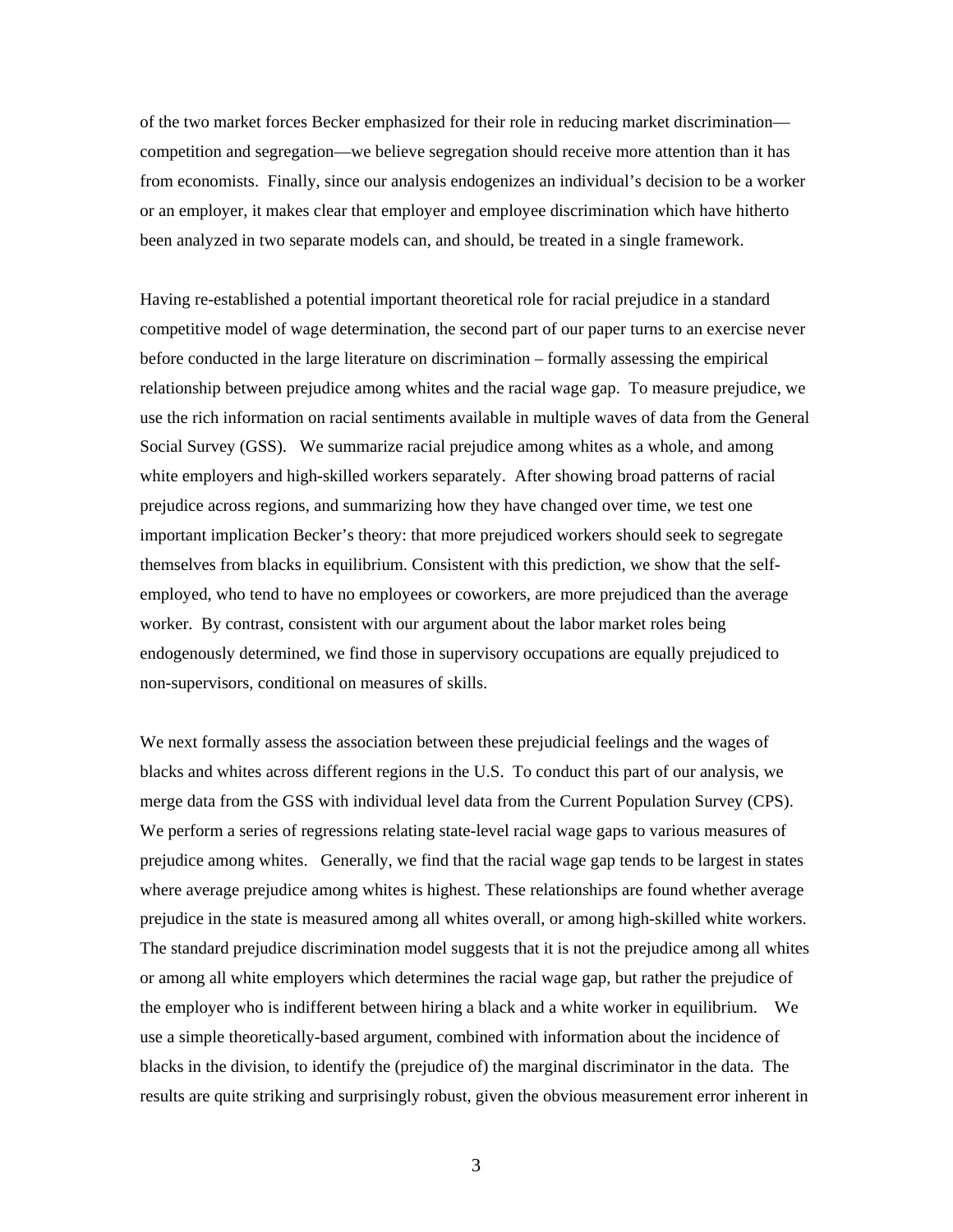identifying the marginal discriminator. Just as the model would predict, we show that the overall wage penalty experienced by blacks is largest where this marginal employer is more racially prejudiced. Despite the strong correlation between the various community prejudice measures studied, we show that in a "horse-race" of the various measures, most of the associations above load onto the marginal discriminator term rather than the average prejudice measures.

The absence of an instrument for prejudice in the regression analysis prevents us from arguing that the various associations we document are causal. However, the rich set of covariates for which we are able to control using the CPS data means that we are able to exclude some of the most obvious alternative explanations for the patterns we document – such as the notion that the most racist places in the country are also places were black are less skilled, at least along the dimension of years of completed schooling. And, the "horse-race" specifications show that black relative wages are lower in labor markets where the marginal discriminator is more prejudiced, even controlling for measures of average prejudice in the state. Finally, our results are robust to a range of robustness tests and extensions, including specifications in which we control for test score and school quality differences across states.

On the whole, the results are broadly suggestive of an important role for racial prejudice among whites in explaining racial wage differences. The combination of these empirical results with the theoretical results from the first part of the paper showing that employer prejudice can theoretically lead to long run wage differences for blacks argues strongly for a reconsideration of the notion that racial prejudice has little to do with explaining observed wage and income differences by race.

The remainder of the paper proceeds as follows. The next section briefly reviews Becker's employer racial distaste model, and presents our alternative formulation. Section 3 summarizes the data used in the paper. Section 4 presents the paper's main empirical results. Section 5 discusses various extensions and Section 6 concludes.

# **2. Theoretical Overview**

#### *Setup*

We briefly review Becker's original (1957) analysis of employer prejudice discrimination, and Arrow's (1971, 1972) subsequent re-evaluation of this work. To focus attention on the demand-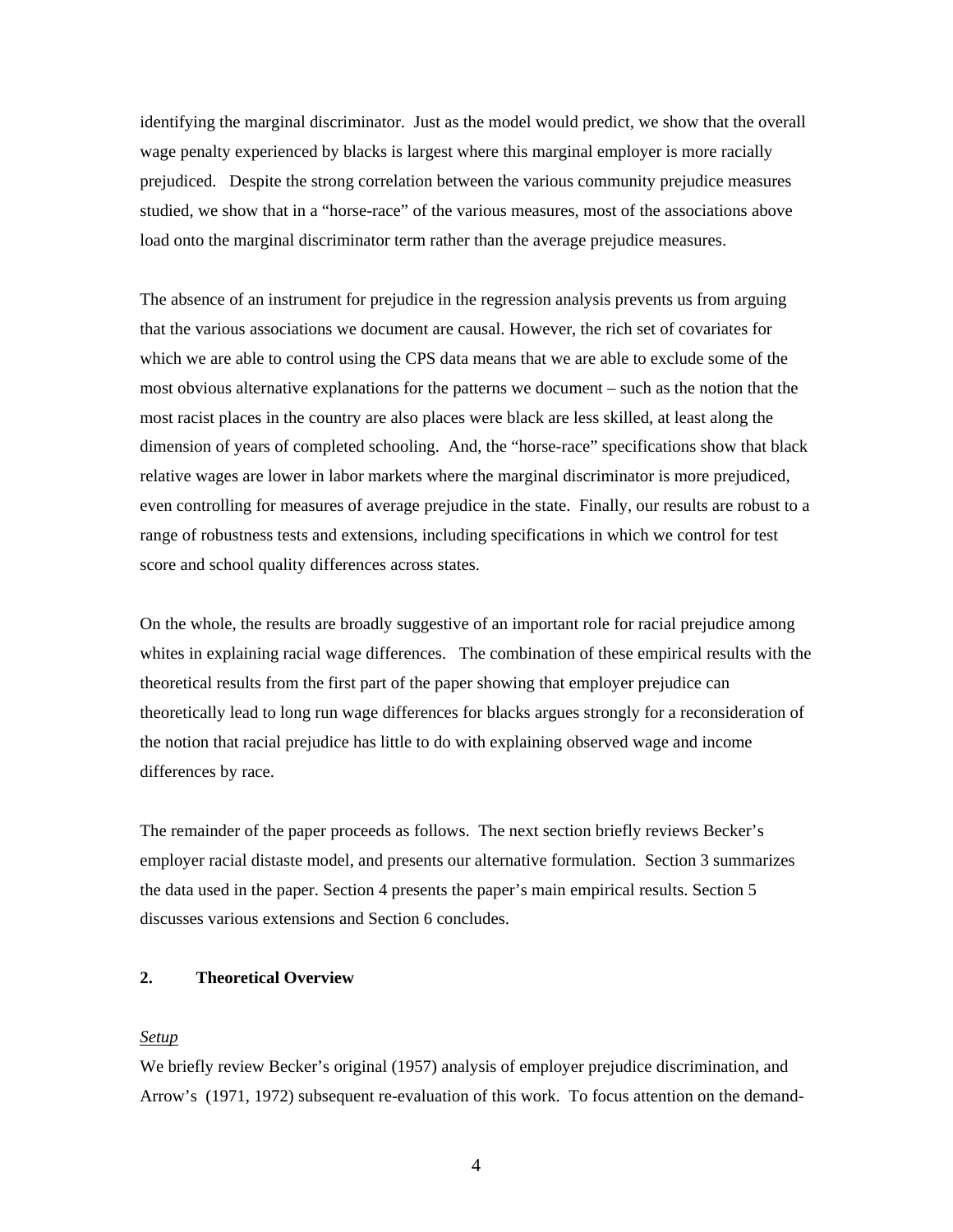side considerations that are the center of their analyses, white  $(a)$  and black  $(b)$  workers are assumed to be perfect substitutes in a production process that is constant returns to scale. Employers are assumed to be white. Becker represents prejudice as a distaste, or aversion, that a person holds for cross-racial contact.

An employer's utility,  $V_i$ , depends both on his profit and on the number of blacks he employs, with each black worker the he hires bringing him disutility of  $d_i \geq 0$ . In the short run, an employer chooses white and black labor ( $L_a$  and  $L_b$ ) to maximize his utility

$$
V_i = \pi_i - d_i L_b,\tag{1}
$$

where  $\pi_i = f(L_a + L_b) - w_a L_a - w_b L_b$  is the firm's profit,  $w_a$  and  $w_b$  denote white and black wages, respectively; and  $f(\cdot)$  is the constant returns to scale production function. (We drop the *i* subscripts on the firm's choice of labor for convenience.)

The utility maximizing choices,  $L_a^*$  and  $L_b^*$  for this problem satisfy the conditions:

$$
f'\left(L_b^* + L_a^*\right) - w_a \le 0, \qquad \text{with equality if } L_a^* > 0
$$
  

$$
f'\left(L_b^* + L_a^*\right) - w_b - d_i \le 0, \text{ with equality if } L_b^* > 0
$$
 (2)

Condition (2) is the familiar result that if an employer hires a particular type of labor at all, he does so up to the point where its marginal product equals its marginal cost, as assessed by the employer. For white labor this marginal cost is simply the wage  $w_a$ ; for black labor it is the wage of blacks, plus the employer's prejudice, or  $w_b + d_i$ . This result captures the essence of Becker's insight: prejudiced employers behave *as if* black workers' monetary wages are higher than they actually are. Since the two types of labor are perfect substitutes, (2) implies that employers hire only white workers if and only if their prejudice is such that  $w_a < w_b + d_i$ , and hire only black workers otherwise. Employers for whom  $w_a = w_b + d_i$  are indifferent between hiring white and black workers.

#### *Conventional Equilibrium Analysis: Short and Long Run*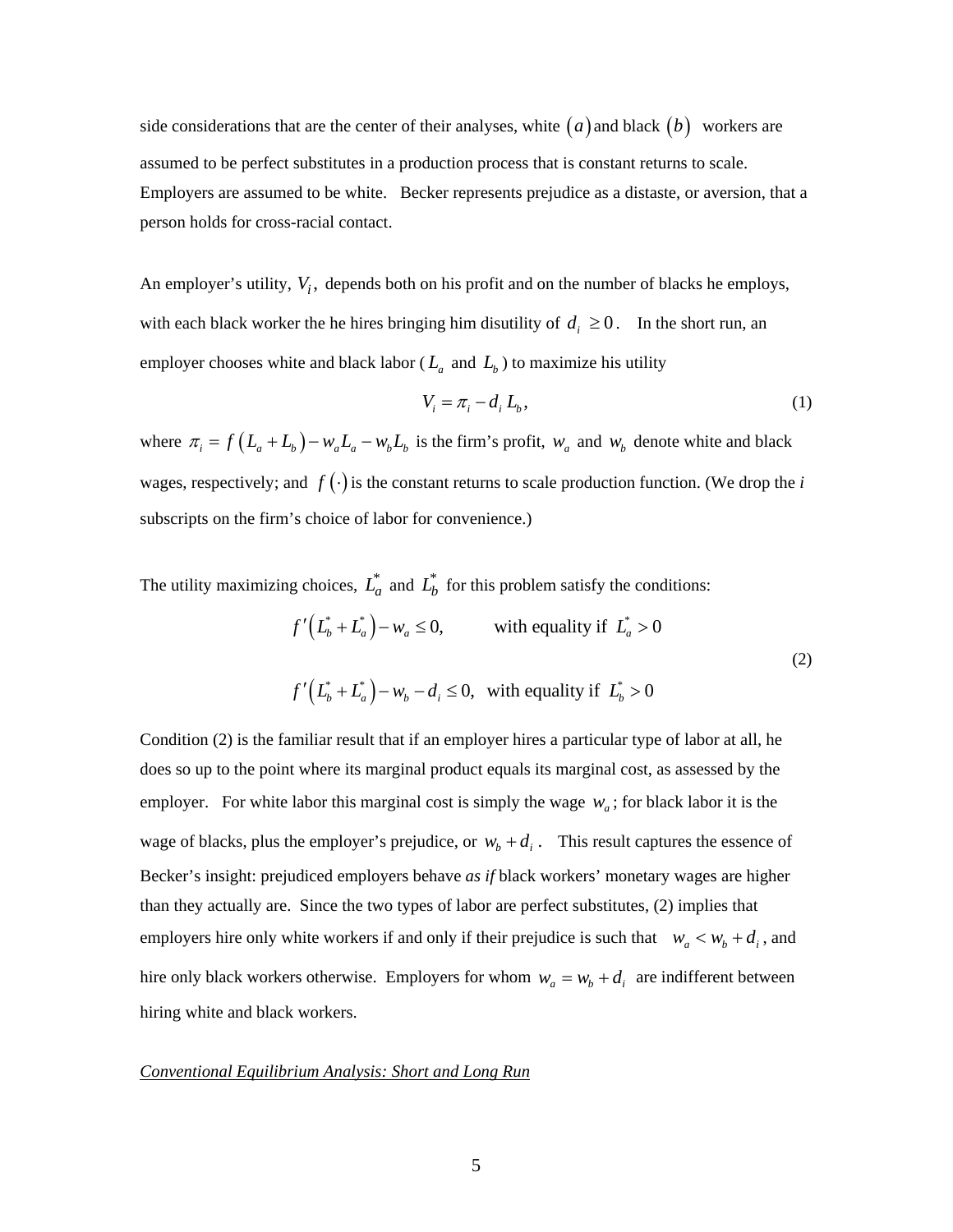Equilibrium in the short-run requires that the markets for white and black workers clear, at equilibrium wages  $w_a^*$  and  $w_b^*$ . Assuming a sufficiently smooth distribution of prejudice, some employer will be the "marginal discriminator", in that he is just indifferent between hiring black and white workers. This marginal discriminator's prejudice,  $d_i^*$ , is, in fact, equal to the equilibrium racial wage gap, since in equilibrium

$$
w_a^* = w_b^* + d_i^*,
$$
 (3)

where the asterisks indicate equilibrium values. Employers more prejudiced than the marginal discriminator hire only whites; those less prejudiced than  $d_i^*$  hire only blacks, and the markets for both black and white workers clear in equilibrium. Note that if the marginal discriminator is unprejudiced, there is no racial wage gap in equilibrium. If instead, market clearance requires that some blacks be hired by prejudiced employers, then black wages will be lower than white wages to induce these more prejudiced employers to hire blacks.

This discussion shows that the market acts, in equilibrium, to sort prejudiced persons away from the object of their prejudice. Thus, blacks are hired by the least prejudiced employers in the market, while whites are hired by the most prejudiced. Reinforcing this sorting effect is that firm size will tend to differ by the employer's level of prejudice. Since the last worker hired by an employer has marginal product equal to his wage, and since more prejudiced employers hire more costly white workers, the marginal product of labor in these firms exceeds the marginal product of labor in the less prejudiced firms that hire only blacks.<sup>3</sup> Declining marginal product of labor ensures that the latter firms are larger in equilibrium than their more prejudiced counterparts.

The fact that blacks are not hired randomly among all employers but tend instead to be hired by the least prejudiced employers leads to the important implication that the racial wage gap is not determined by the prejudice of the *average* employer in the market, but rather by that of the most prejudiced employer with whom blacks interact in equilibrium. Of course, the prejudice of this marginal employer is likely to be larger the higher is the average level of prejudice among employers, but it is more generally a function of the number of blacks in the labor market and the distribution of prejudice among all employers. As the number of blacks in the market increases,

 $3$  As stated above, prejudiced employers only hire white labor if it is less costly to do so, net of their personal prejudice, than it would be to hire black labor. However, a positive wage gap implies that white labor is more costly to those who hire whites than black labor is to unprejudiced employers.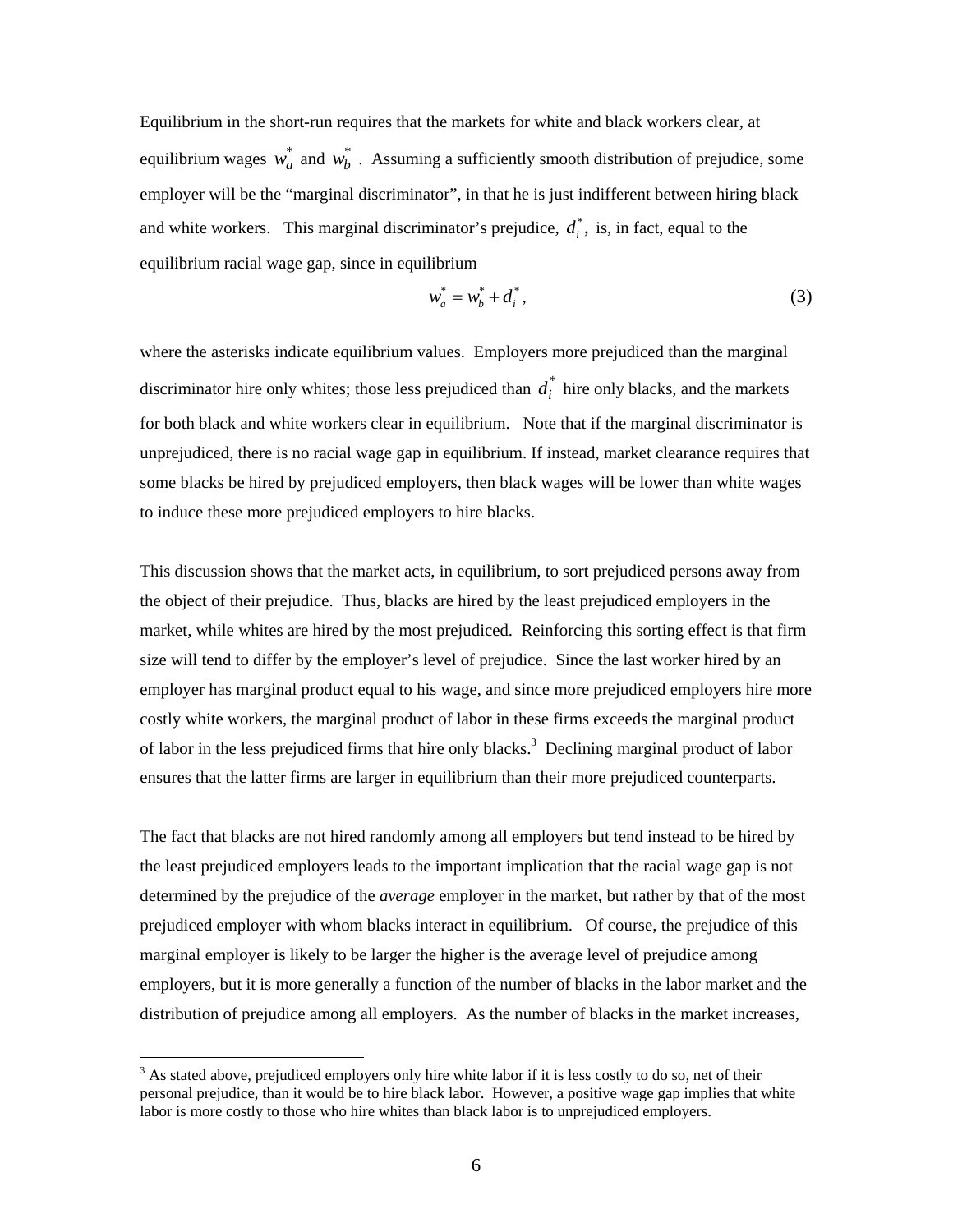the marginal employer will be ever more prejudiced and the racial wage gap correspondingly higher. Because blacks are a small minority in the U.S., the marginal employer in every labor market is likely someone whose level of prejudice is below the median (or average) prejudice among all employers. The sorting mechanism described above combined with blacks' small share of the overall population means that blacks will not, in equilibrium, interact with employers more prejudiced than the median or average among employers.

In summary, Becker's model implies that, for observed racial wage gaps, average employer prejudice should matter less than a measure of the prejudice of the most prejudiced employer with whom blacks interact, given black representation in the population and the hiring rules outlined above. If firms are of uniform size, and  $p$  is the fraction of blacks in the workforce, the marginal employer will have prejudice given by the  $p^{th}$  percentile of the employer prejudice. If relatively unprejudiced employers tend to be larger as discussed above, the marginal employer's prejudice will be something less than the  $p^{th}$  percentile.

We have thus far been speaking of a short-run version of the basic model, in which capital is fixed. Many authors, beginning with Becker but most famously articulated by Arrow, have suggested that the equilibrium and predictions discussed above cannot hold in the long run. Central to their argument is the fact that in the short-run equilibrium discussed above, the firms less prejudiced than the marginal discriminator earn higher profits than their more prejudiced counterparts who choose to employ more expensive white labor. Both Becker and Arrow, and subsequent writers like Altonji and Blank (1999) make this point verbally but it is straightforward to illustrate formally.

Let  $\Pi \left( w_a^*, w_b^* | d_i \right)$  be the profit received by an employer with prejudice  $d_i$  at the equilibrium wages  $w_a^*$  and  $w_b^*$ . If there is a racial wage gap, unprejudiced employers receive profit of

$$
\Pi\left(w_a^*, w_b^* \mid d_i = 0\right) = f\left(L_b^*\right) - w_b^* L_b^* \tag{4}
$$

while employers more prejudiced than the marginal discriminator receive profit of

$$
\Pi\left(w_a^*, w_b^* \mid d_i > d_i^*\right) = f\left(L_a^*\right) - w_a^* L_a^* \tag{5}
$$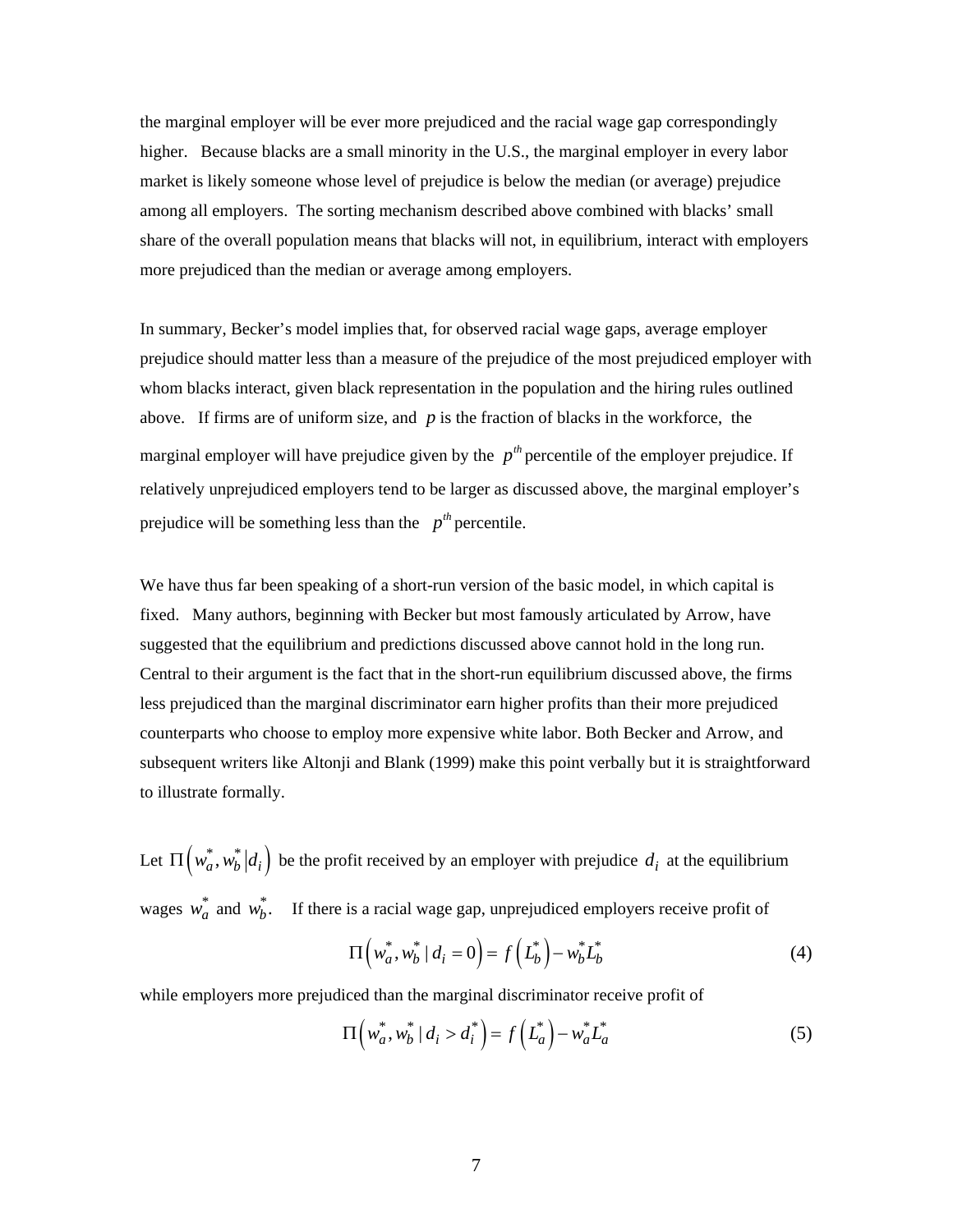At first blush it would appear that we cannot say whether (4) exceeds (5), since the two optimal workforces chosen by the two types of firms,  $L_b^*$  and  $L_a^*$ , are not of the same size. However, since a totally unprejudiced employer is indifferent about the race of his workforce he hires, and since such an employer could have hired the workforce  $L_a^*$  at the equilibrium wage  $w_a^*$ , but chose to hire the  $L_b^*$  at the wage  $w_b^*$  instead, it *must* be true that firms more prejudiced than the marginal discriminator earn less profit in the short run than unprejudiced employers. That is

$$
\Delta = \Pi \left( w_a^*, w_b^* \mid d_i = 0 \right) - \Pi \left( w_a^*, w_b^* \mid d_i > d_i^* \right) > 0 \tag{6}
$$

Stressing that unprejudiced firms earn larger profits, previous authors, including Arrow and Becker, argue quite reasonably that capital adjustment in the long run guarantees that unprejudiced firms expand at the expense of their more prejudiced counterparts. Competition ensures that prejudiced firms are driven out of the market in the long run, so that any racial wage gap against black workers disappears and the sharp predictions outlined above vanish.

#### *An Alternative Formulation*

 $\overline{a}$ 

The key mechanism previous authors have in mind for the long run adjustment is the fact that capital flows in the long run tend to favor less prejudiced firms. We represent the conventional verbal argument with a simple formulation. We argue that the prediction that any wage gaps attributable to employer prejudice are necessarily driven to zero in the long run depends on a peculiar, implicit assumption in previous treatments. When this assumption is relaxed, we argue, the conventional argument about what happens in the long-run need not hold.

To see the logic of the conventional argument, and where we differ with it, notice that Becker and Arrow's arguments imply that the return to capital must be the same across all firms, regardless of the firm's prejudicial tastes or racial composition. Any capital owner who does not earn this competitive return can sell his capital to an unprejudiced person and both parties benefit.<sup>4</sup>

Suppose therefore that all employers rent capital at a price  $P_k$ . We suppose as well that persons with the skills necessary to be employers have the option to sell their labor as workers in the labor

 $4$  One reading of Becker (1957) and Arrow (1971) is that they take employers to be the owners of the firm's capital. One reason prejudiced capital owners leave the market is that their outside option does not involve market interaction with blacks. In contrast, we take the term "employer" to combine two roles: a capital owner or renter and a supervisor who makes hiring, firing, and wage decisions and who is himself a labor input.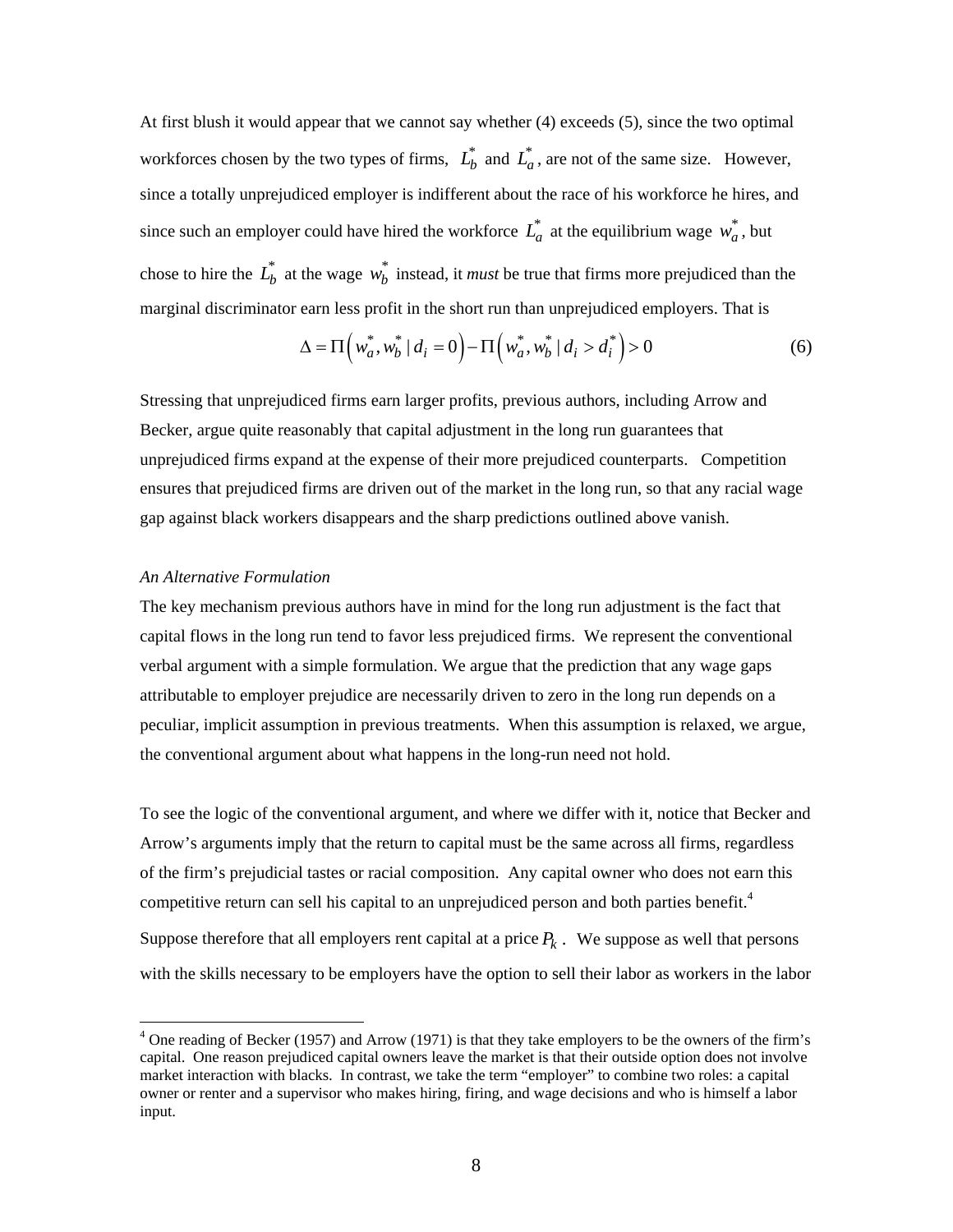force, and receive a wage  $W_h$ , which is set competitively. We use the suffix *h* to reflect the fact that the persons most likely to be employers are probably of high skill. If there is a racial wage gap an unprejudiced employer receives a payoff from being an employer given by

$$
\Pi\left(w_a^*, w_b^* \mid d_i = 0\right) = f\left(L_b^*\right) - w_b^* L_b^* - P_k . \tag{7}
$$

Since any other high skilled, unprejudiced worker could replace this unprejudiced employer if the payoff from being an employer were higher than the wage the worker would earn, it must be the case that:

$$
W_h = f\left(L_b^*\right) - w_b^* L_b^* - P_k^* \tag{8}
$$

where  $P_k^*$  is the long run equilibrium price of capital. Given (8), an employer who is more prejudiced than the short run marginal discriminator receives a monetary payoff in the long run from being an employer given by

$$
f\left(L_a^*\right) - w_a^* L_a^* - P_k^* = W_h - \Delta
$$
 (9)

Since this prejudiced employer could sell his labor on the competitive market for  $W_h$ , he would receive a monetary loss equal to  $\Delta$  by operating as an employer rather than being a worker.

Although they do not present the preceding analysis formally, it is clear that this is the essence of the conventional argument, going back to Becker and Arrow. What this argument misses is that agents do *not* make decisions on the basis of their monetary payoff, but rather on the basis of their utility. Thus, in deciding whether to stop being an employer in the long run, a prejudiced employer with an all white workforce compares (9) not to his alternative wage, but rather to the utility he would get as a worker. That is, he shuts down in the long run if

$$
W_h - \Delta \le W_h - \kappa_i \tilde{l}_b, \qquad (10)
$$

where  $\tilde{l}_b$  is the number of blacks with whom he would work as a fellow worker, and  $\kappa_i$  is the disutility he gets from cross racial contact with fellow employees who are black. The left hand side of (10) is the utility a prejudiced employer receives by continuing to operate as an employer in the long run. It is the residual dollar profits from his firm after he has paid the competitive rate for capital. Since he chooses not to hire any black workers, he suffers no disutility from interacting with them as an employer. The right hand side is the same person's utility if he were to become a worker: it equals his wage *minus* his disutility from interacting with any black coworkers were he to shut down and become an employee at another firm.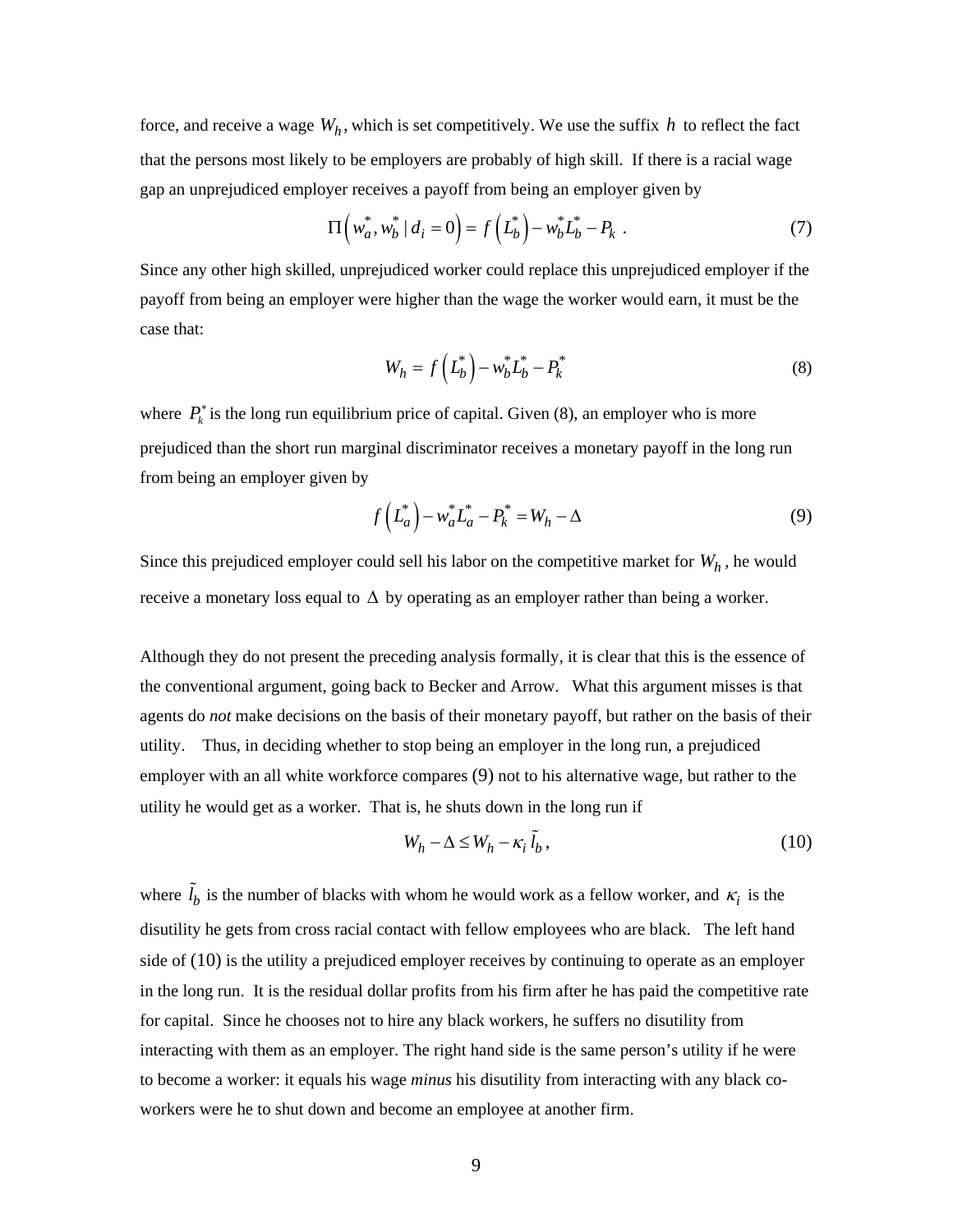Clearly, the conventional long run argument implicitly assumes that  $\kappa_i = 0$  – that is, that despite the fact that a person who so dislikes interacting with blacks as an employer that he avoids hiring them altogether somehow has no aversion against interacting with them as a fellow employee. We regard this assumption as highly unrealistic. That is, we expect that  $Cov(d_i, \kappa_i) > 0$ , so that racial prejudice is *portable* across the roles of employer and co-worker. The most simple form of portability, of course, is when  $d_i = \kappa_i$ . If this holds then, contrary to the conventional argument, a prejudiced person will definitely shut down and become a worker in the long run if the profit he forgoes by staffing his workforce with more expensive white workers is greater than his disutility from interacting with black fellow employees at any new job he might take, or

$$
\Delta \ge d_i \tilde{l}_b. \tag{11}
$$

So long as racial prejudice is portable across roles, we can be assured that (11) holds in the long run only if the market can be segregated enough by race so that all prejudiced workers are able to work in firms with no blacks. Any impediment to segregation in the real world, including mandated racial quotas in firms, costs of searching, or imperfect substitutability of high and low skilled workers in production, means that the employer shutting down his firm may expect to encounter some fellow black workers at his new job  $(\tilde{l}_b > 0)$ . The conventional notion that employers engaging in discriminatory hiring are driven out of the market by competition in the long run need not hold.<sup>5</sup>

Our formulation highlights an important benefit of being an employer: the ability to control who is employed at that firm. By contrast, workers must simply accept the hiring choices of other people. The ability to determine the racial makeup of one's co-workers is very valuable to persons whose prejudice is such that they find interacting with blacks especially negative. In the long run, some of these persons will be willing to sacrifice monetary payoffs if the alternative is to interact with blacks as co-workers.

<sup>&</sup>lt;sup>5</sup> The point can perhaps be seen most clearly if we consider the possibility that because of constant returns to scale, a single alternative employer, presumably with no prejudice, expanded enough to account for all production but that done by a single prejudiced employer. In that case, the prejudiced employer's alternative option were he to shut down would be to *definitely* work with black co-workers. If his prejudice is portable, he would derive disutility from this option and should be willing to incur some dollar profit loss to prevent it.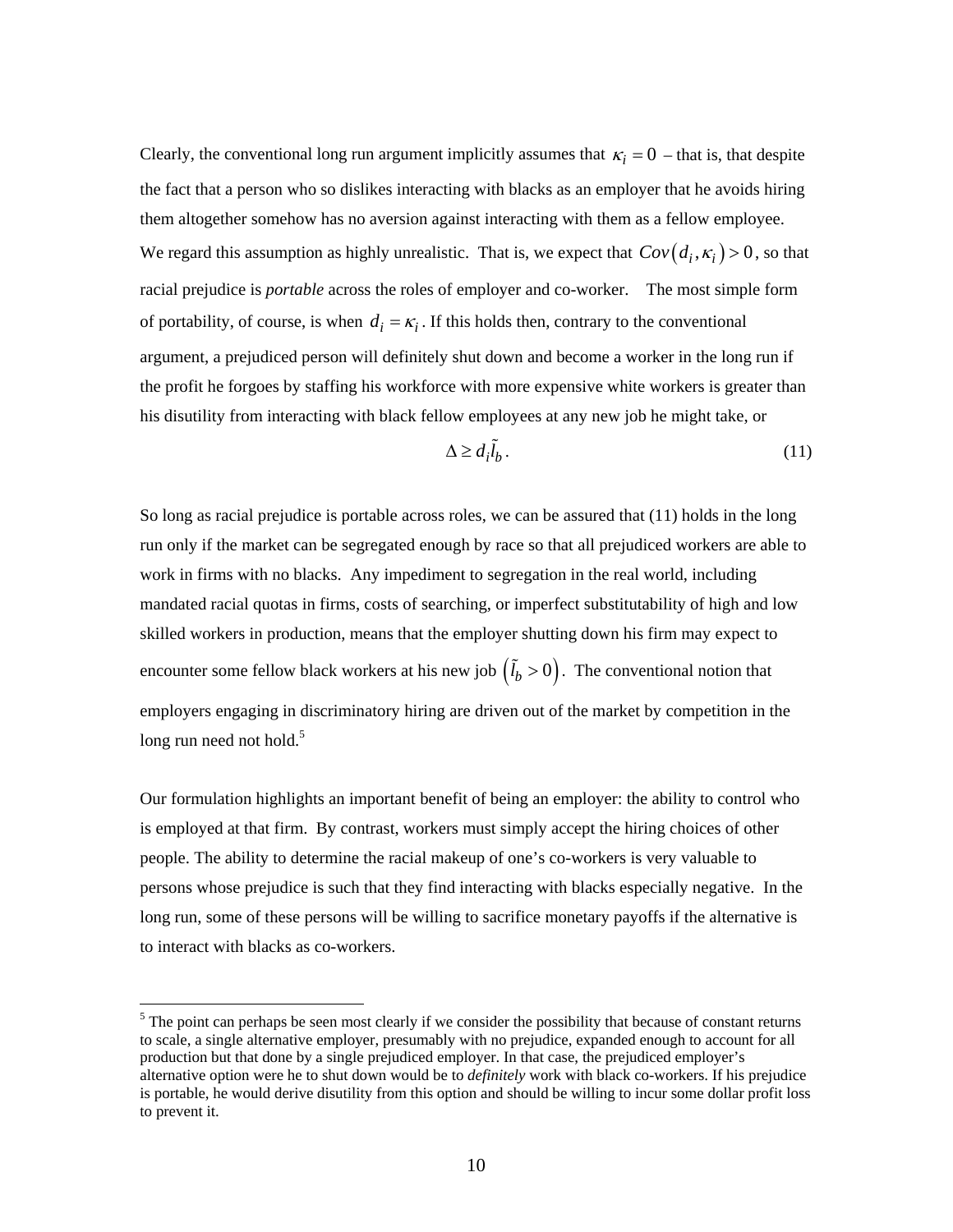If we think of the number of black co-workers as a workplace dis-amenity, which prejudiced persons wish to avoid, individuals should sort across firms according to the number of black coworkers they will encounter there and the associated dis-utility from cross-racial contact they will experience. If it is possible for all prejudiced individuals to find jobs in firms without black coworkers, then the marginal discriminator is unprejudiced and the wage gap is zero. If, however, such segregation is not possible there must be a racial wage gap. So whereas competition undoubtedly drives some employers out of the market, if there are impediments to segregation such that all prejudiced workers cannot be separated from blacks, allowing for portable preferences leads to predictions about the relationship between the racial wage gap and the distribution of prejudice among employers that are essentially the same as the results from Becker's original short-run treatment.

Before turning to the empirical results in the next section, three additional implications of our alternative long-run formulation should be noted. In our formulation individuals with the requisite skill *choose* whether to be employers or workers. Given the endogeneity of the roles of employer and worker, racial wage gaps are determined in the long run not by the distribution of prejudice among the set of people who happen to be employers at a point in time, but rather by the distribution of prejudice among *all* whites. A second implication of the endogenous nature of people's labor market roles is that since their skills permit them to play either labor market role, persons with a given level of prejudice and of a given skill level should in equilibrium be indifferent (or possibly weakly prefer) the one they are observed to play. That is, given the racial distribution of firms in the economy, there should be no difference in prejudice between workers and employers, holding skill constant. This last point is most obvious for prejudiced employers and workers at the same firm. Despite their different roles, both are exposed to the same number of blacks within the firm, and both therefore face the same disutility from cross-racial interaction. Only if their prejudice were the same would they both work at the same firm. Notably, this conclusion is different from Becker and Arrow's long run argument, which makes the opposite prediction that supervisors who survive the pressures of competition should be the least prejudiced among all qualified workers.

Finally, the idea that racial prejudices are portable highlights the incentive for the most prejudiced individuals to seek working environments with fewer black co-workers, holding monetary returns constant. In our formulation, the only option of a supervisor who shuts down is to become a worker in another firm. In the real world, another option for these persons might be to drop out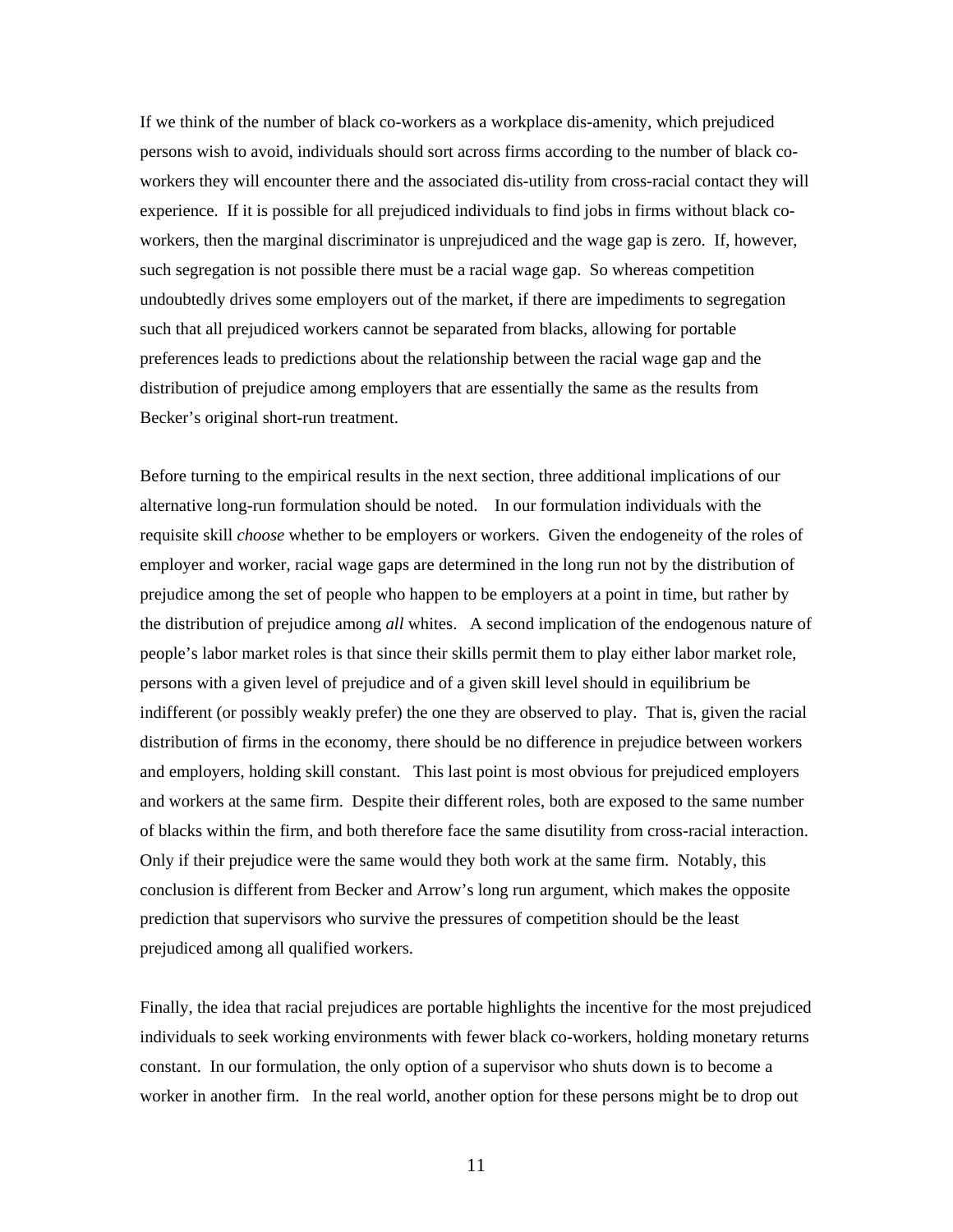of the labor market entirely, and subsist on home production. Presumably this home production option is costly, as it involves sacrificing all of the productivity gains associated with working with others. However, the person choosing this option is assured of not having to interact with people he does not like.<sup>6</sup> The reasoning presented here suggests that the people most likely to choose this option should be those with the highest levels of prejudice, so the main predictions about the wage gap and the prejudice of employers are unchanged. However, allowing for the possibility of home production (self-employment) does lead to another prediction that can be tested in the data. Specifically, if a mechanism like the one we have outlined operates in the labor market, self employed whites should be *more* racially prejudiced than white workers or employers.

## **3 Data Summary**

Curiously, despite the historical importance of prejudice in models of discrimination, we have been unable to find any previous work in economics in which authors have examined the empirical relationship between prejudice and observed wages.<sup>7</sup> In the work to follow we summarize racial prejudice across different regions in the U.S., across different population subgroups, and across different types of labor market actors such as workers and supervisors. We also describe the evolution of racial prejudice over the past thirty years. In a series of analyses, we assess whether the relationship between reported racially prejudiced feelings among whites and observed racial wage gaps is consistent with the predictions of the foregoing theoretical discussion about the effect of taste-based discrimination.

#### *Overview of Prejudice Data*

 $\overline{a}$ 

The General Social Survey (GSS) is our source of data on racial prejudice. We use data from multiple waves (1972-2004) of the GSS. In many survey years, this nationally representative data set elicited responses from survey questions about matters that are clearly strongly related to racially prejudiced sentiments. "Prejudice" is a nebulous construct, so it is useful that the various

 $6$  Previous research (see Fairlie and Meyer (1996)) finds that the overwhelming majority of self-employed person have no employee besides the owner. See also various years Census Bureau's *Characteristics of Business Owners*. 7

 $^7$  Although there has been very little work in economics studying racial prejudice directly, two exceptions are Cutler, Glaeser and Vigdor (1999) and Card, Mas, and Rothstein (2006). Both of these papers study the relationship between prejudice and residential racial segregation, but do not examine the wage relationships that are our focus.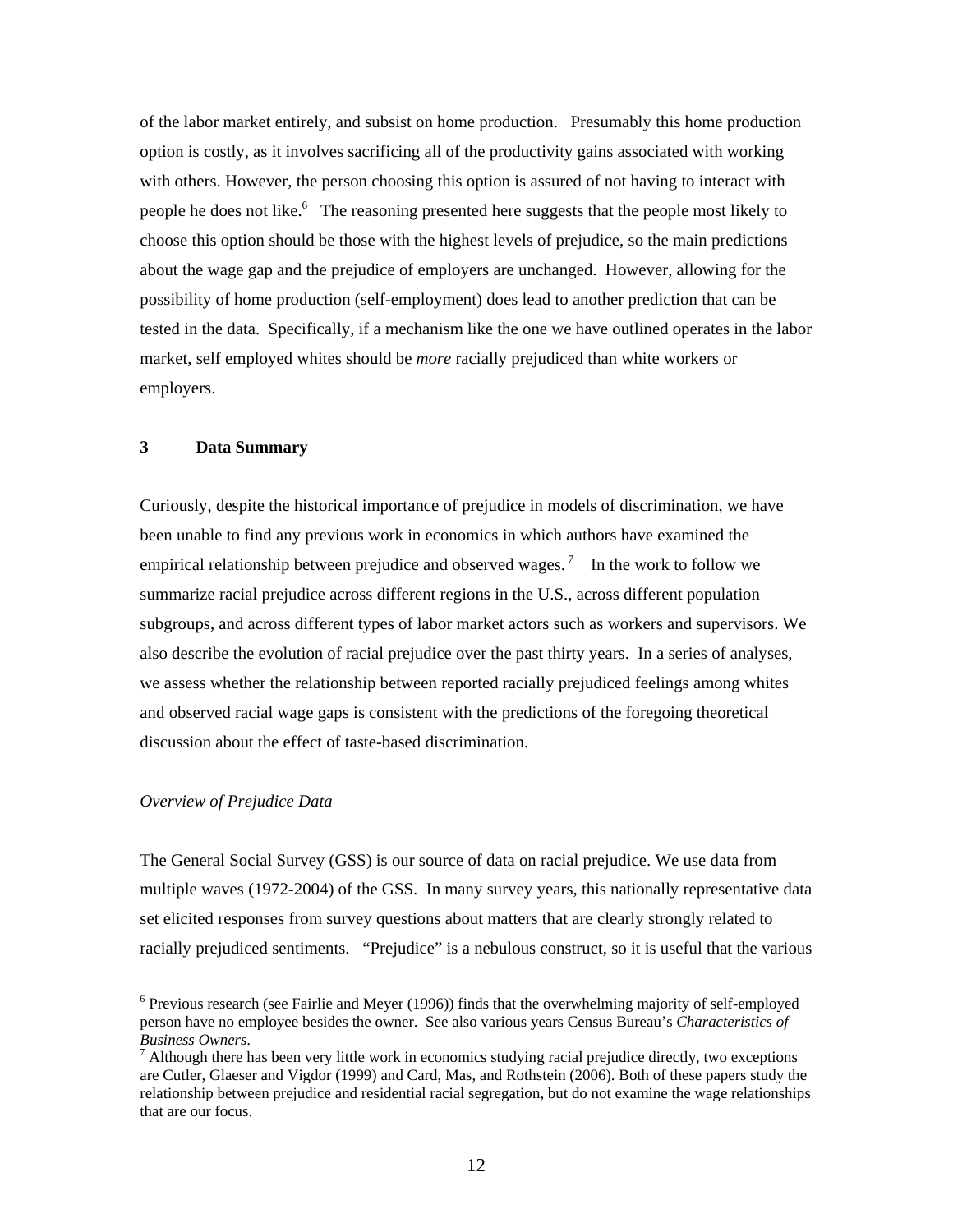questions posed in the survey over the years touch on the different dimensions along which racist sentiments might manifest themselves. Among other things, respondents were asked over the years such questions as their feelings about interracial marriage, their sense of whether racially restrictive housing covenants were appropriate, their views about children being racially segregated in schools, and their view on whether the government should be obligated to help blacks.

Over the approximately 30 years of GSS data used in the paper, respondents answered some twenty-six different questions relating to some aspect of racial prejudice. A different subset of the full questions was asked each year, with no particular question asked in each year of the survey, and with much variation in the total number of times a given question appears. For some of our analysis, for reasons made clear below, we need to focus on a consistent set of prejudice questions from one year to the next. When necessary, we therefore focus on the six questions which *jointly* appear most frequently in the survey. Appendix Table 1 lists the GSS variable abbreviation and a summary for each of the full set of 26 racial prejudice questions asked in the survey. The shaded rows in the table indicate the six questions which jointly appear most frequently in our data. Throughout, we use responses from whites aged 18 and older, and recode responses so that higher values correspond to more prejudiced answers.<sup>8</sup>

Much of our analysis involves comparing levels of prejudice across individuals and across geographic areas. To render these comparisons feasible it is obviously necessary that we somehow combine the disparate prejudice responses into a uni-dimensional prejudice index. We do this in two simple steps. First, we normalize the various prejudice responses using the 1977 report. Formally, let  $d_{it}^k$  denotes respondent *i's* response in year *t* to the particular prejudice question *k*. For each dimension of prejudice *k* and for each individual *i* we create a normalized individual response in year *t* given by

$$
\tilde{d}_{it}^{k} = \frac{d_{it}^{k} - E\left[d_{i,77}^{k}\right]}{\sqrt{Var\left(d_{i,t_{k}}^{k}\right)}}
$$
\n(12)

 $8 \text{ In most cases, this recoding is straightforward (e.g. those who would not vote for an otherwise qualified})$ black person for president are more prejudiced than those who would). In some cases the ordering of responses is less clear (e.g. those who think the federal government is spending too much improving the conditions of blacks may not be prejudiced; they may think the federal government is spending too much on everything). However, in each case we think it is clear which response was *meant* to denote greater prejudice.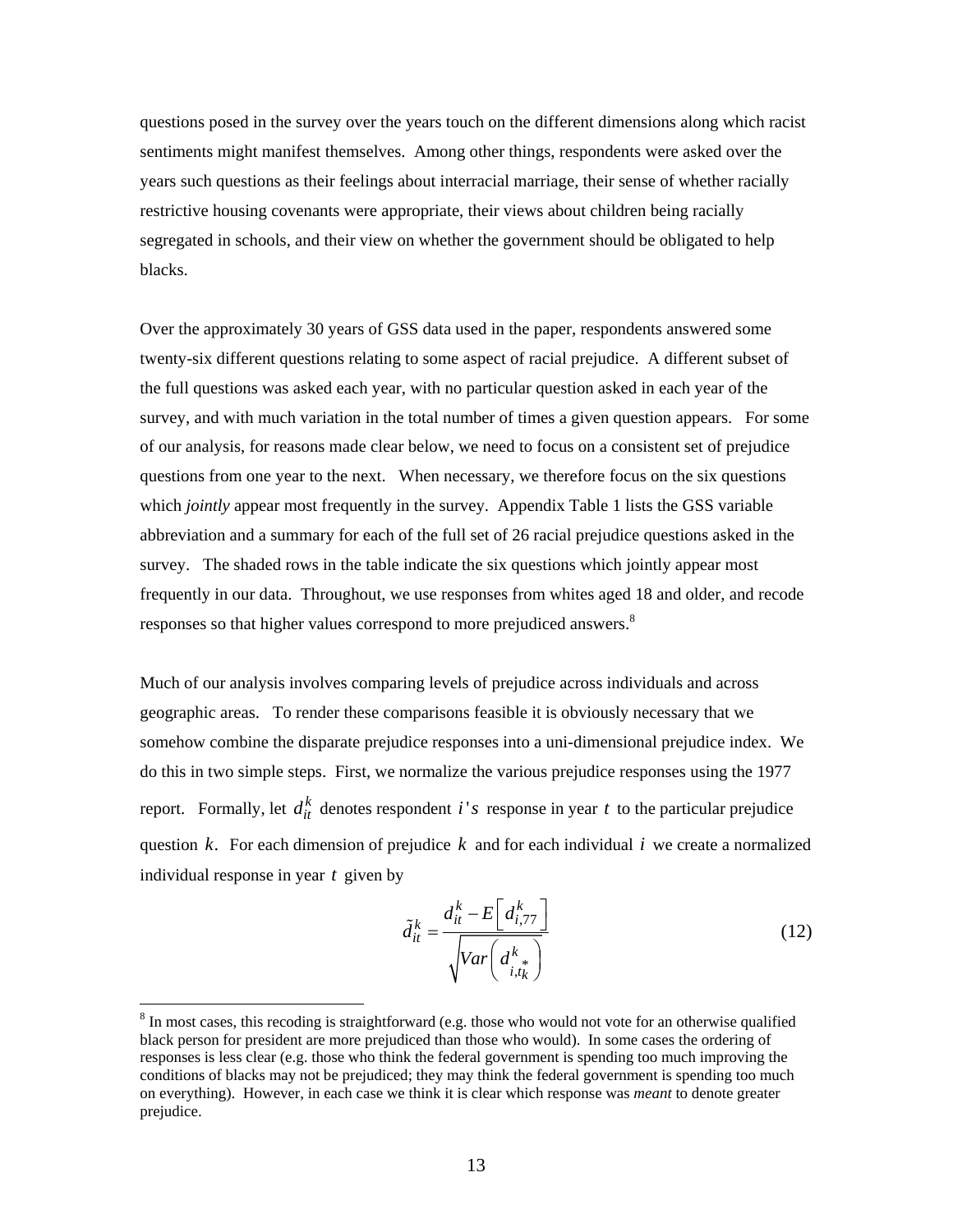where  $t_k^*$  is the first year in which the prejudice question k was asked in the GSS. The normalized measure thus subtracts off from individual responses to each question the mean of the response to that question in 1977, and divides by the standard deviation of answers measured in the first year the question was asked.<sup>9 10</sup> These normalized responses, which are all measured on the same scale, are then aggregated into a one dimensional aggregate prejudice index for individual *i* in year *t* using by taking their average in the year, or

$$
D_{it} = \sum_{k} \tilde{d}_{it}^{k} / K_{t}
$$
 (13)

where  $K_t$  is the number of prejudice questions asked in year *t*. For comparisons of prejudice across different geographic regions, we use two measures of the prejudice among whites in a community. The first measure is denoted "average" prejudice. It is simply the mean across all years of the variable  $D_{it}$  for whites in a particular geographic area. The second measure -- the marginal -- is meant capture the prejudice of the person whose racial views determine the equilibrium black wage gap. Given the preceding theoretical discussion, if *p* percent of the workforce in a given labor market is black and all firms are of equal size, <sup>11</sup> a natural measure for the prejudice of the marginal discriminator is the  $p^{th}$  percentile of the distribution of the aggregate prejudice index  $D_{it}$  among white employers in that area.<sup>12</sup> We have argued that because of the endogeneity of the role of employer, the relevant distribution of prejudice is that among the set of persons from which employers are drawn. We therefore compute and use in the analyses the average and marginal for both all whites in an area, and among high-skilled (collegegraduate) whites – the set of people most likely to be employers.

<sup>&</sup>lt;sup>9</sup> We normalize by the standard deviation in the first year the question was asked rather than, say, the overall standard deviation, because we want to avoid a mechanical relationship between trends in responses and the weight the question receives in the overall aggregate.<br><sup>10</sup> Two prejudice questions (HELPBLK and RACOPEN in the table) were not asked in 1977, but were

asked in both prior and subsequent years. A linearly interpolated mean is subtracted for these variables instead of the 1977 mean.

<sup>&</sup>lt;sup>11</sup> Our estimates of the marginal discriminator's prejudice are based on the  $p<sup>th</sup>$  percentile of the distribution of the aggregated index  $D_{it}$  which is constructed from the 6 consistent questions asked in the GSS. We

do not use the full 26 questions when creating the marginal because the aggregate measure in that case is an average over responses to different numbers of questions in different years. The variance of the aggregate index based on the full 26 questions will tend mechanically to be higher in years in which a smaller number of questions happened to be asked. Statistics based on the tails of the distribution would disproportionately measure prejudice in those years in which a relatively small number of questions were asked.

 $12$  We conduct robustness tests later in which we account for the possibility that because relatively unprejudiced firms are likely to be of larger size, the marginal may be less than the  $p^{th}$  percentile. The results are essentially unaffected with this alternative formulation.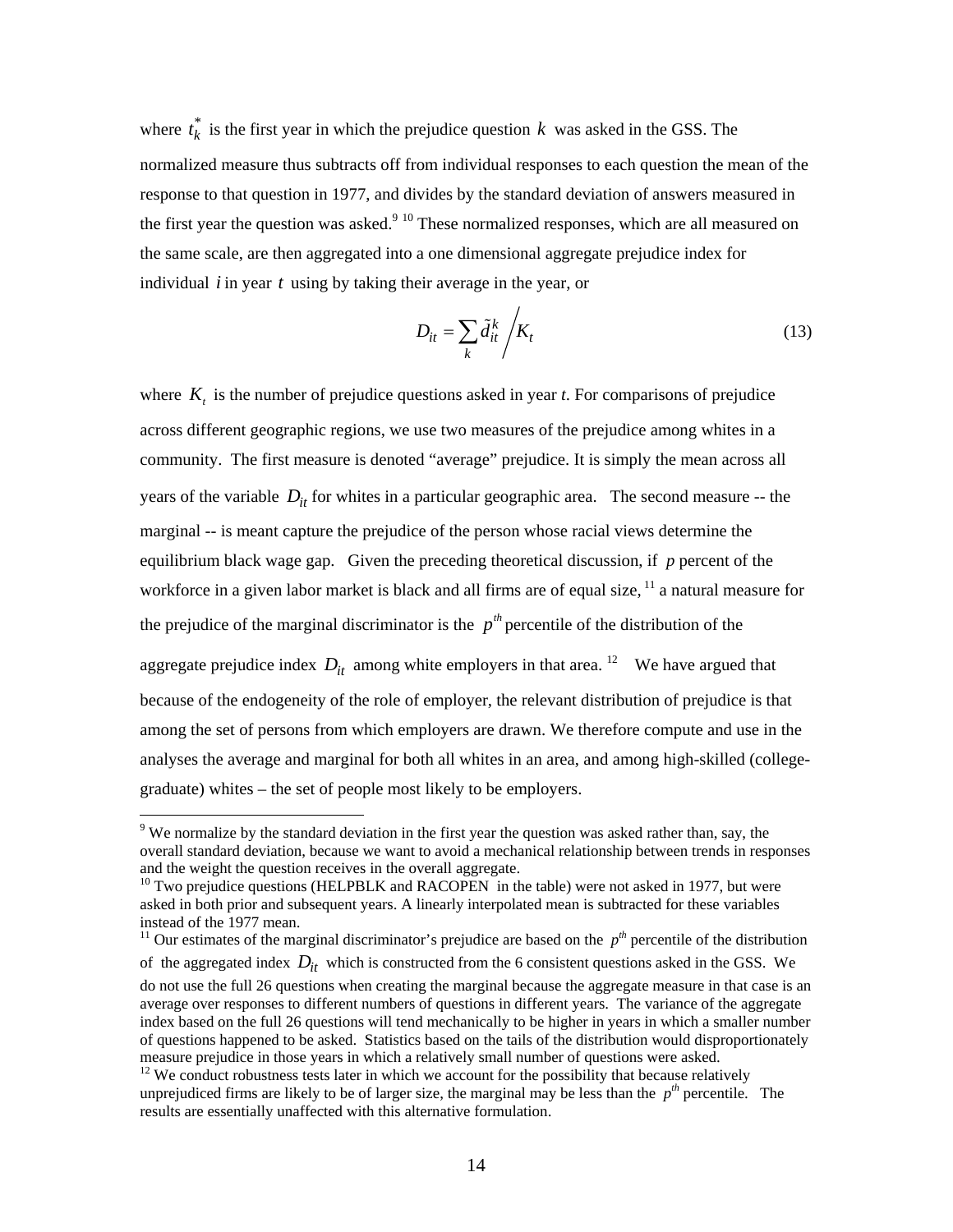#### *Summarizing Patterns and trends in prejudice in the GSS*

Table 1 presents a series of regressions showing how key demographic traits are related to an individual's level of prejudice in the GSS. The table shows results for four outcomes: the individual aggregate prejudice index, and un-normalized average responses to three of the specific prejudice questions from which the uni-dimensional aggregate index is constructed. Respondents gave binary responses to each of these questions, and the questions were asked in a large number of years. The regressions are estimated on a pooled GSS sample across all years, and each regression controls for fixed year and Census division effects. The standard errors presented in the table are clustered at the level of the Census division.

The regression for the aggregate prejudice index shows that prejudice exhibits a sharp age gradient, in that older whites are significantly more likely to report prejudiced sentiments. The regression also shows that higher educated persons and females are significantly less prejudiced. When all of variables are jointly controlled for, women and the more highly educated are both found to be significantly less prejudiced, and the strong age gradient remains strongly significant.

These results for the specific prejudice measures are generally very similar to those for the aggregate index, with only two exceptions. Interestingly, it appears that with respect to support for a laws prohibiting interracial marriage, white women are somewhat more prejudiced than white men. This is the only prejudice measure for which men exhibit less prejudice than women. Equally interesting are the results regarding opposition to busing for school integration. Whereas for the aggregate index, and for virtually all of the individual measures, more educated persons report lower levels of prejudice, the more educated are either slightly more likely to oppose busing than their less educated counterparts, or else exhibit the same levels of prejudice. In summary, results for the different prejudice questions are very similar to the patterns depicted in the top uppermost left panel for the aggregate prejudice index.

We turn next to a summary of the patterns of prejudice across regions of the U.S. The first three columns of Table 2 list alternative indices of prejudice, each based on a single question from GSS, the same three questions reported in Table 1. As described above, higher values indicate greater racial prejudice. The table shows that the specific prejudice measures are very highly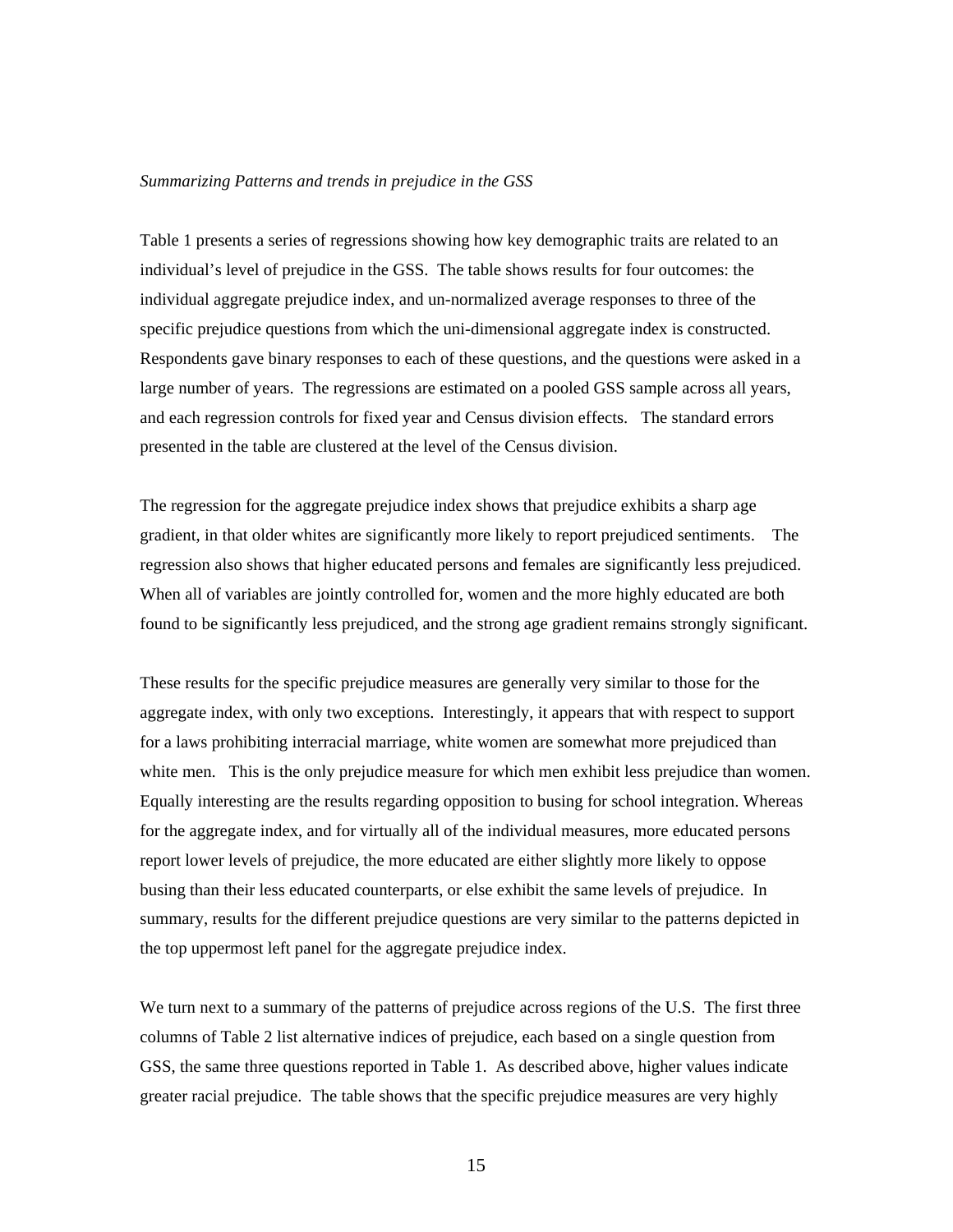correlated. By each of the measures, racial prejudice is most severe in the southeastern portion of the country and least severe in New England and in the West. Prejudice is greatest in the East South Central division (Alabama, Kentucky, Mississippi, Tennessee), and next greatest in the South Atlantic (Delaware, District of Columbia, Florida, Georgia, Maryland, North Carolina, South Carolina, Virginia, West Virginia), and West South Central (Arkansas, Louisiana, Oklahoma, Texas) divisions. Prejudice is least severe in New England (Connecticut, Maine, Massachusetts, New Hampshire, Rhode Island, Vermont), and in the Pacific (Alaska, California, Hawaii, Oregon, Washington) and Mountain (Arizona, Colorado, Idaho, Montana, Nevada, New Mexico, Utah, Wyoming) divisions. We suspect these patterns match many readers' priors.

The middle panel of the table shows patterns for the two main variables in the later analysis – average and marginal prejudice – in each Census division.<sup>13</sup> Not surprisingly, the geographic variation in these measures is identical to that for the specific prejudice questions, with prejudice highest in the southern part of the country and lowest in New England. The difference in average prejudice across the various divisions is substantial. For example, the difference in average prejudice between the East South Central and New England Census divisions is on the order of 0.8 of an *individual-level* standard deviation. To put this difference in perspective, the median East South Central respondent has the same aggregate prejudice as the  $82<sup>nd</sup>$  percentile respondent from New England. The median-prejudiced New England respondent would be at the  $22<sup>nd</sup>$  percentile of the East South Central prejudice distribution. A graphical description of the cdf of prejudice across the various divisions is presented in Appendix Fig 1.

An interesting feature of the regional indices in the middle panel is that while the average and marginal across regions are strongly correlated, the ordinal ranking of Census divisions by the two different indices is not the same. For example, as measured by average prejudice, the Middle Atlantic division is the sixth most prejudiced region in the country, ranking as just less prejudiced than the East and West North Central. However, according to the marginal, it is the fourth most prejudiced division. These patterns show that, as discussed before, the average levels of prejudice among whites in an area do not indicate the prejudice of the likely marginal person with whom blacks would interact in that market because of differences in the number of blacks across regions.

<sup>&</sup>lt;sup>13</sup> The values for the mean and the marginal are generally negative. This is because these measures are based on normalized measures described above, and all measures of prejudice have been declining since 1977.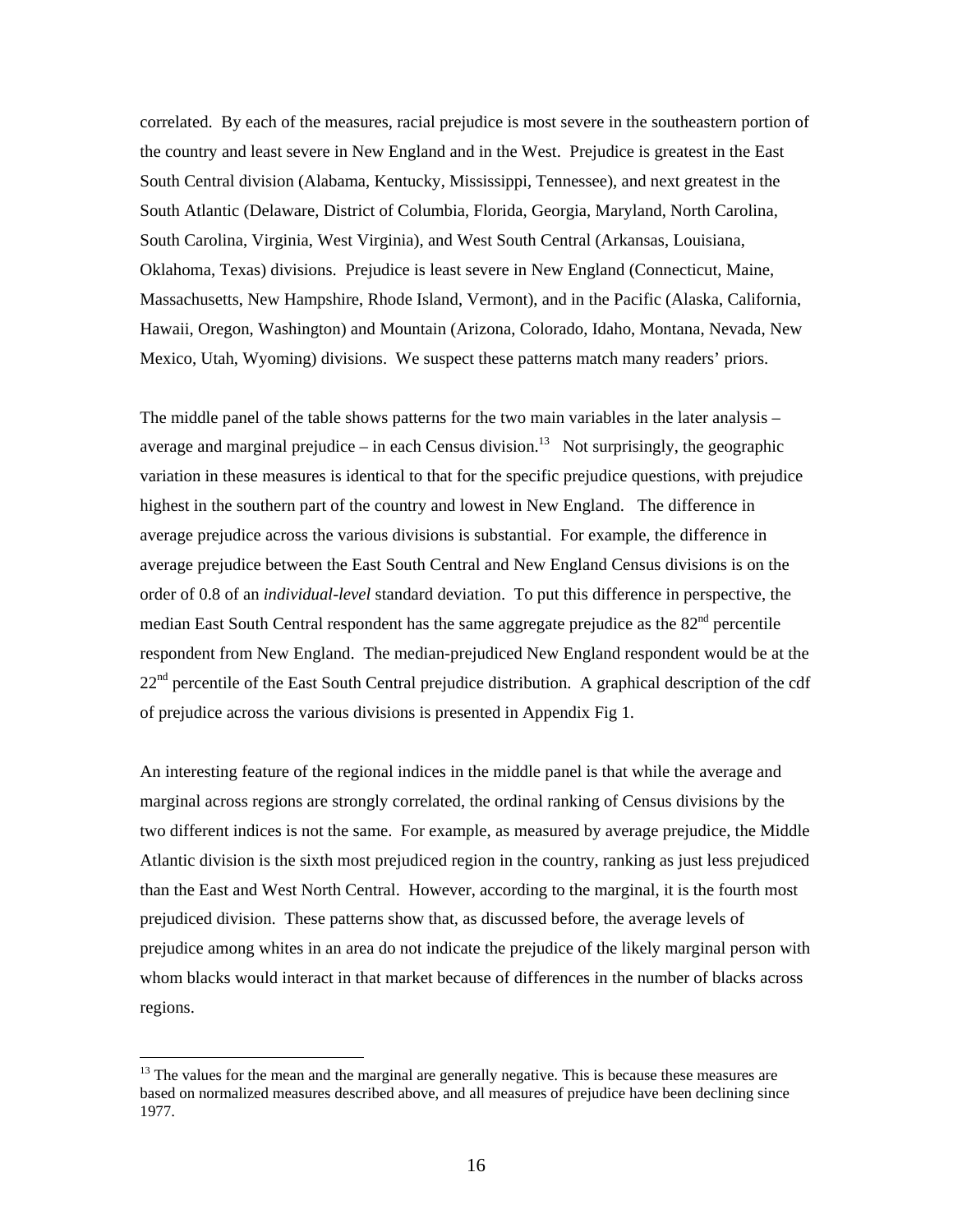Table 2 shows that blacks live disproportionately in regions of the country where racial prejudice is most severe. This pattern may indicate that prejudice is caused in part by cross-racial contact and by competition for economic resources. Another concern is that regional differences in answers to the GSS questions indicate differences in candor about true racial feelings rather than differences in actual prejudice. Notice that if this is true, there should be no systematic relationship between stated prejudice and wage differences. A more serious concern for our purposes is that the indices are correlated with unobserved regional differences in productivity between black and white workers. We address this concern directly in the analysis below.

The last two rows of the table show that the correlation between the Census-division black-white wage gap and the aggregate prejudice indices is not caused by the equal weights across specific prejudice measures used in our aggregation method. While the pair-wise correlations with the Census division black-white wage gap differ in magnitude for the different specific prejudice questions, each specific question is negatively correlated with the wage gap, as is the aggregate index. This is reassuring, as it shows that each of the specific GSS questions is related to the underlying notion of prejudice. Because our aggregation method treats all prejudice responses equally, the measures used in the paper do not make ad hoc judgments about which specific prejudice questions better reflect true underlying racial prejudice. In effect, our use of equal weights takes a "hands-off" approach to the available data.

Figure 1 shows trends in responses to the twelve most commonly asked GSS prejudice questions, averaged across the entire sample of whites. The figure reveals a general downward trend in reported racial prejudice. As described above, each question is normalized so that the mean response in 1977 is zero, and the standard deviation in the first year it was asked is 1. The average response among whites to each question has declined steadily over the past 30 years. Declines range from close to zero for questions concerning government treatment of and spending for blacks, to more than a half a standard deviation for questions concerning laws about school and residential integration. In the midrange of declines, at about a quarter to a third of a standard deviation, are questions about the respondent's willingness to vote for an otherwise qualified black presidential candidate, support for laws concerning interracial marriage, and the desired racial composition of schools.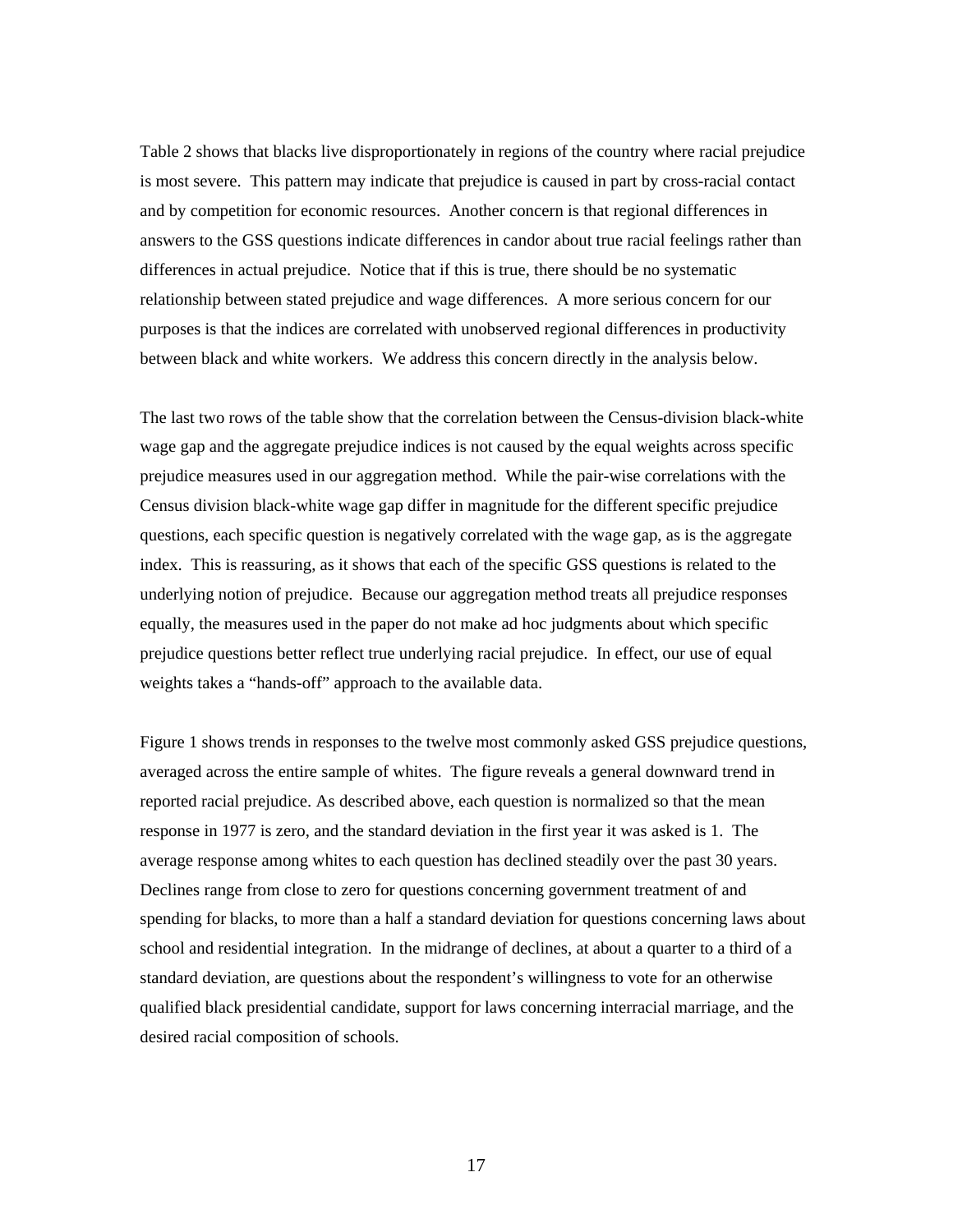Figure 2 shows trends over time in the uni-dimensional aggregate prejudice measure, plotted separately for each census division. Three key things should be noted about the figure. First, the decline in measured prejudice has been widespread. Between 1977 and 1996, measured prejudice declined in each of the nine census divisions. Second, the relative ranking of average levels of prejudice across regions has been constant over time. New England, and the Pacific and Mountain divisions were the least prejudiced regions throughout the period under study, while the East South Central and South Atlantic divisions were consistently the most prejudiced, according to our index. Third, there has been remarkably little convergence across census divisions in the level of measured prejudice. Importantly, this figure shows that virtually all of the variation in prejudice in our data is across areas and not within areas over time. These time series patterns show that there is not enough of the requisite variation to conduct within region (or state) analyses over time.

How cross-region differences in racially prejudicial tastes are translated into wage gaps is the subject of the analyses we perform in the next section. All of our later analyses are performed at the level of the state. However, an initial answer to the question can be seen in the correlation of wages with average prejudice at the Census division level. Table 2 shows that black wages are lowest relative to whites in precisely the census divisions where measured prejudice is greatest. Figure 3 shows the relationship between residual racial wage gaps and average prejudice clearly.<sup>14</sup> With only 9 observations, the point estimate of  $-0.161$  is statistically significant ( $t = 2.47$ ) and the univariate regression has an  $R^2$  of 0.465.

# **4 Base Empirical Results**

 $\overline{a}$ 

#### *The prejudice of supervisors and the self-employed*

Before turning to a formal analysis of the empirical relationship between labor market prejudice and the racial wage gap, we examine a pair of implications of the model described above. We have emphasized Becker's insight that the market pressures prejudiced workers to seek jobs in firms with few blacks. It is their ability to do so—the market's ability to segregate—that determines whether racial wage gaps persist. This insight gives rise to a testable implication of

<sup>&</sup>lt;sup>14</sup> Residual wage gaps control for education, a quadratic in experience, and race-specific year effects.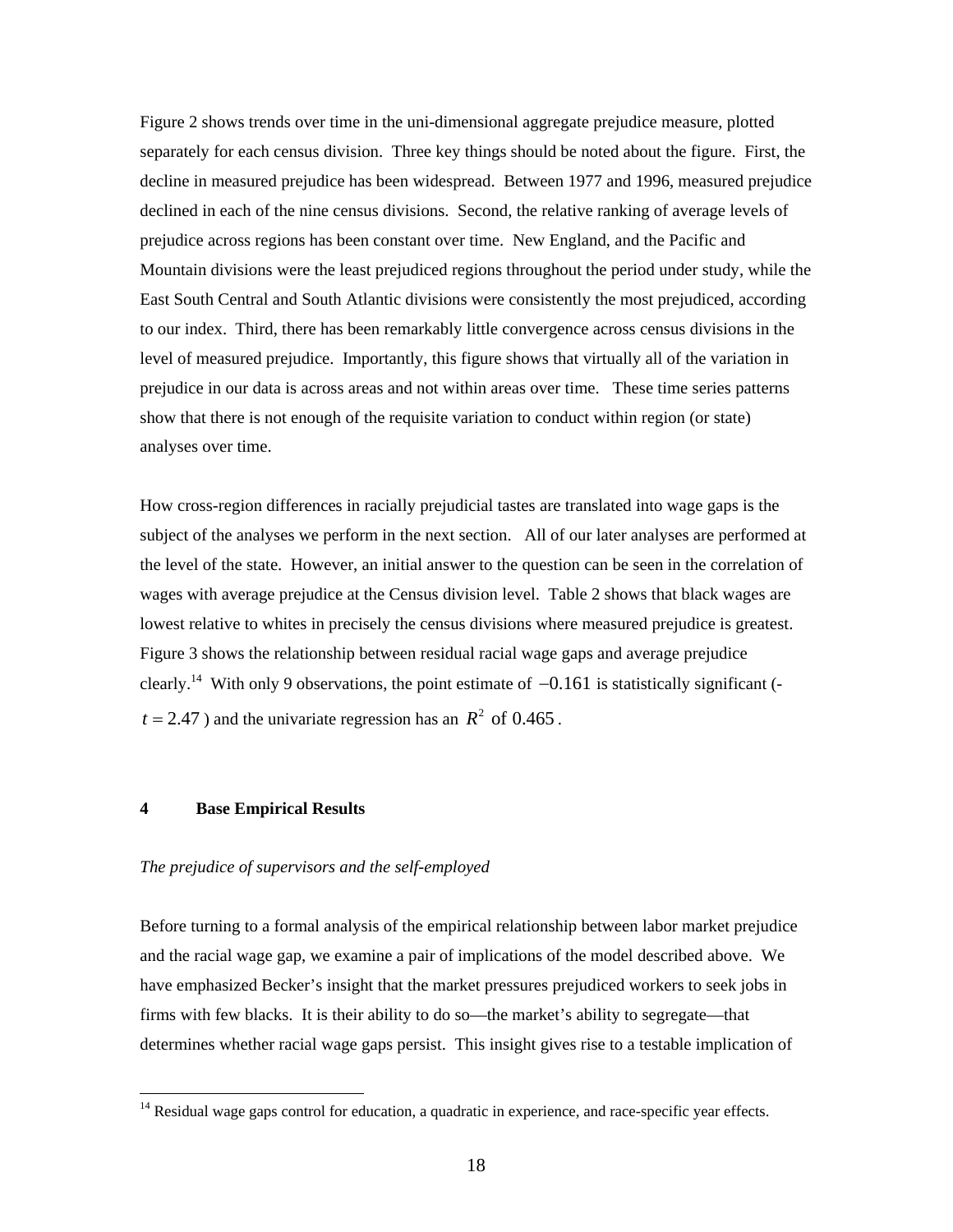the model: more prejudiced workers should work in firms with fewer blacks. Ideally, we would conduct this test using firm-level data with measures both of prejudice and racial composition. In the absence of these data, we investigate whether more prejudiced workers are more likely to become self-employed. As mentioned earlier, previous research shows that the vast majority of self-employed have no employees. Self-employment is therefore an effective way to avoid working with blacks.

The first two columns of Table 3 show the results of linear probability regressions in which the outcome is whether a white worker is self-employed. The key regressor is the respondent's aggregate prejudice index. The first regression is a simple pair-wise regression. The results indicate that, unconditionally, self-employed whites are significantly *more* prejudiced than their non-self-employed counterparts. Strikingly, the second column shows that when various controls including year, state, age, and education effects are added to the regression this relationship remains strongly positive and significant. This pattern is precisely as expected if Becker's notion that the prejudiced should attempt to separate themselves from blacks in employment is correct.

We contrast this result with a comparison of the average prejudice of supervisors and nonsupervisors.<sup>15</sup> We argued earlier that because "supervisor" is an endogenously chosen labormarket role, we should expect supervisors to have the same tastes on average as non-supervisors with the skills necessary to be supervisors. This differs from the traditional interpretation of Becker, which says that among people who could be employers, competitive pressure will ensure that only the least prejudiced will actually work as employers in the long run. By this argument, supervisors should therefore be significantly less prejudiced than comparable persons operating as workers. The comparisons in column 3 show that supervisors are, on average, less prejudiced than other workers. At first blush, this would seem to confirm the standard notion about the effect of competitive pressure. However, these mean differences do not account for differences in demographic traits. When we control for age, education, year, and state effects in column 4, so that the comparison is between supervisors and those with other workers with their same level of skill, this difference in average prejudice disappears. This suggests that contrary to the standard

<sup>&</sup>lt;sup>15</sup> Of course, there is no classification "employer" in most data sources. We argue that whether someone is a "supervisor" probably closely approximates the "employer" in discrimination models who has some control over the hiring and staffing of the firm.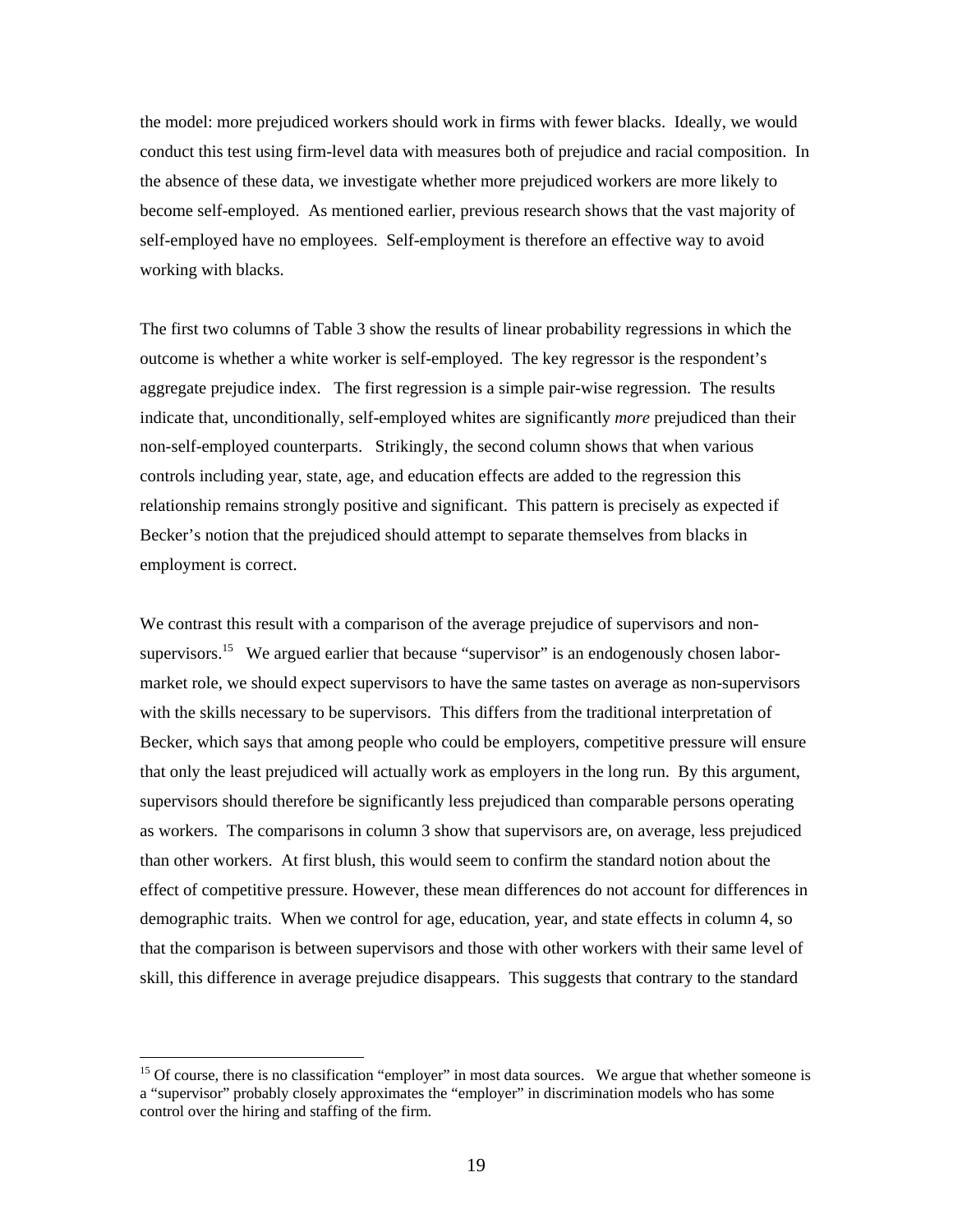view, persons working as supervisors exhibit no smaller prejudice than persons just like them who (because of competitive pressure) operate as workers in the labor market.

## *Labor Market Prejudice and the Black-White Wage Gap*

To estimate the relationship between relative black wages and region-level measures of prejudice we merge the prejudice indices described above with CPS data. We combine the May monthly supplement from 1977 and 1978 with the Merged Outgoing Rotation Group (MORG) files from 1979 to 2002.<sup>1617</sup> The sample includes full-time black and white males aged 16 to  $64$ .<sup>18</sup> Our basic specification could be estimated in two alternative ways. One option would be to estimate an OLS regression of log wages on education, a quadratic in potential experience, race-specific year dummies, a black dummy, the average prejudice for the state, and the interaction between average prejudice and a black indicator variable. The coefficient of interest would be the estimated effect on the interaction term, and a negative value would tell us how much lower black wages are relative to whites in states with higher measured prejudice. The concern with this method is that because the index of prejudice only varies at the state level, this procedure might underestimate standard errors, even if we were to cluster at the level of the state.

An alternative method, which deals with this potential standard error concern, is executed in two steps. First, we estimate the residual black-white wage gap in each state. Specifically, we estimate by OLS the log wage regression described above, but leave out the prejudice index and include a separate black dummy variable for each state. The estimated effects on each of these black dummy variables become the dependent variable in the second step, in which one or more of the labor market prejudice indices are the independent variables of interest. The second step regression has approximately 50 observations and therefore produces conservative standard error estimates. The results are substantively almost identical to those from the one-step procedure described above.

<sup>&</sup>lt;sup>16</sup> See e.g. Lemieux (2006) or Autor, Katz and Kearney (2005) for a discussion of the merits of the May and MORG files for measuring wages. We follow Autor et. al.'s sample restrictions, dropping those with real hourly wages below the real value of the 1982 minimum wage or with nominal wages above top code levels. Top-coded responses are replaced with 1.5 times the top-code value. We thank David Autor for sharing his programs with us.

<sup>&</sup>lt;sup>17</sup> The analysis below requires state-level wage gaps. State is not consistently reported in the CPS until 1977. For the earlier analysis at the census division level, we also use data from the 1973-1976 May CPS. 18 Results are similar using a sample of all black and white males aged 16 to 64 with positive earnings.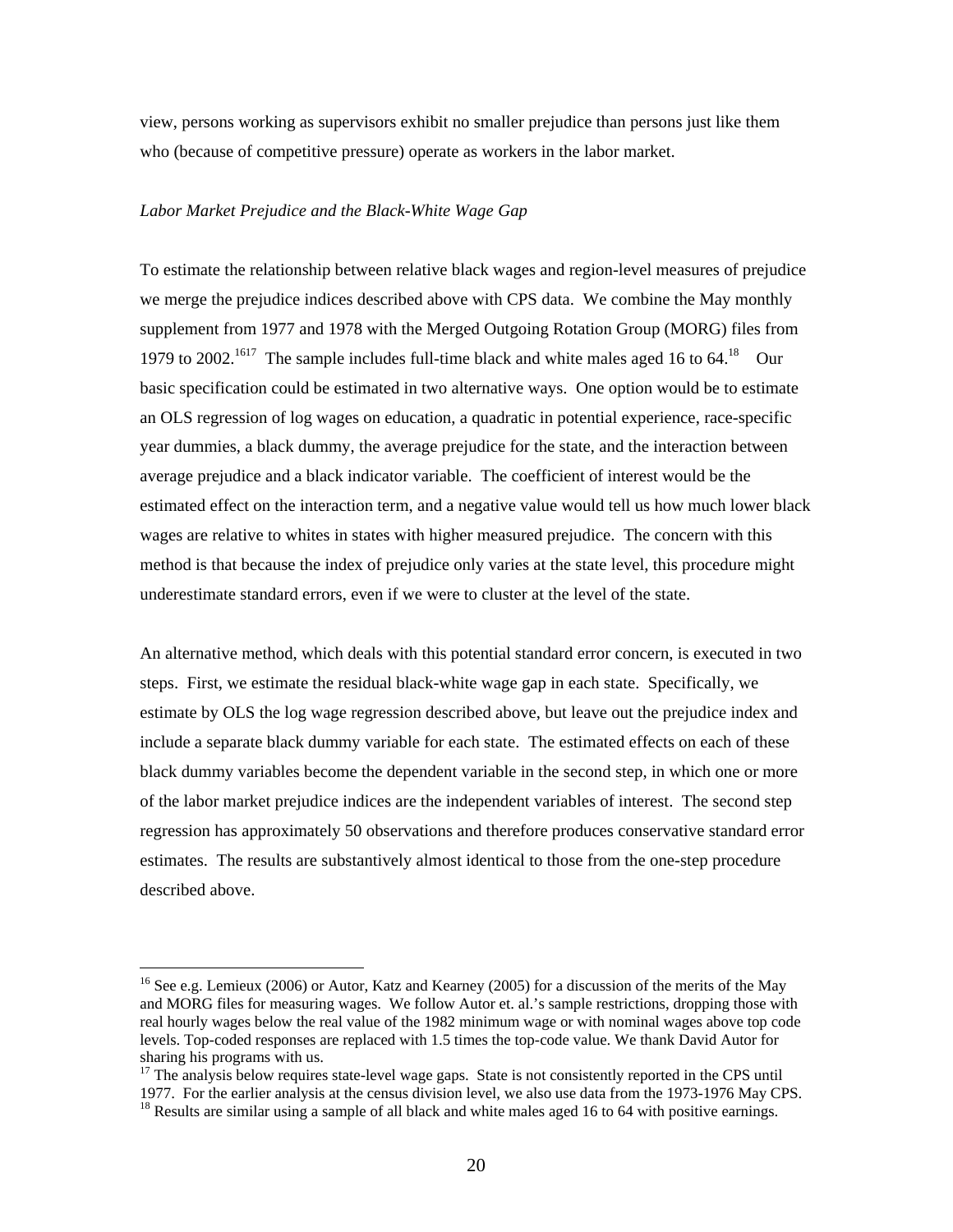Table 4 presents the results. The table is broken into two panels. In the upper panel, the labor market prejudice indices are calculated for all whites in the labor market. Column 1 in the upper panel shows the relationship between the black-white wage gap in a state and the average prejudice among whites in that state. These state-level results are consistent with the patterns across Census divisions shown in Figure 3: racial wage gaps are significantly larger in states with more prejudiced whites. The standard deviation of the average prejudice across states is 0.21. The estimated effect therefore implies that a one-standard deviation increase in average prejudice is associated with relative black wages that are 0.015 log points lower – about a 10% effect relative to the mean wage gap across states. The result is estimated precisely enough to reject a zero correlation at any reasonable significance level.

Column 2 of the upper panel reports the estimated relationship between a state's racial wage gap and the prejudice of the "marginal" white in the labor market. As described above, the marginal prejudice index is the  $p^{th}$ -percentile of the individual-level prejudice distribution, where  $p$  is the percent black in the census division. Consistent with Becker's insight, the regression shows that states in which the marginal white is more prejudiced have substantially larger racial wage gaps. Although suggestive, these first two results do not necessarily confirm Becker's model in the data. Recall, the model points out that because the market tends to sort discriminatory whites away from blacks, a negative racial wage gap between blacks and whites should be determined by the marginal level of prejudice, all else equal. Earlier, in Table 2, we showed that average and marginal prejudice are strongly positively correlated across regions. Thus, the fact that the estimated effect of the marginal in column 2 is negative could simply reflect the effect of an omitted variable: average prejudice is not included in the regression, so an independent negative effect of average prejudice on the racial wage gap could account for the negative estimated effect on the marginal. A pattern of this sort would mean that the main prediction of Becker's model would be violated in the data.

The specification in column 3 is therefore a much sharper test of what the model predicts, and is our preferred base specification. The results show that, holding the average level of prejudice constant, the estimated effect of marginal prejudice among whites is negative, strongly statistically significant, and larger in absolute value than the pairwise estimate in column 2. This result is precisely as Becker's prejudice model would imply. That the estimated effect of the marginal is larger (in absolute value) in column 3 than in column 2 suggests that higher average prejudice among whites is associated with *higher* relative black wages. These results show that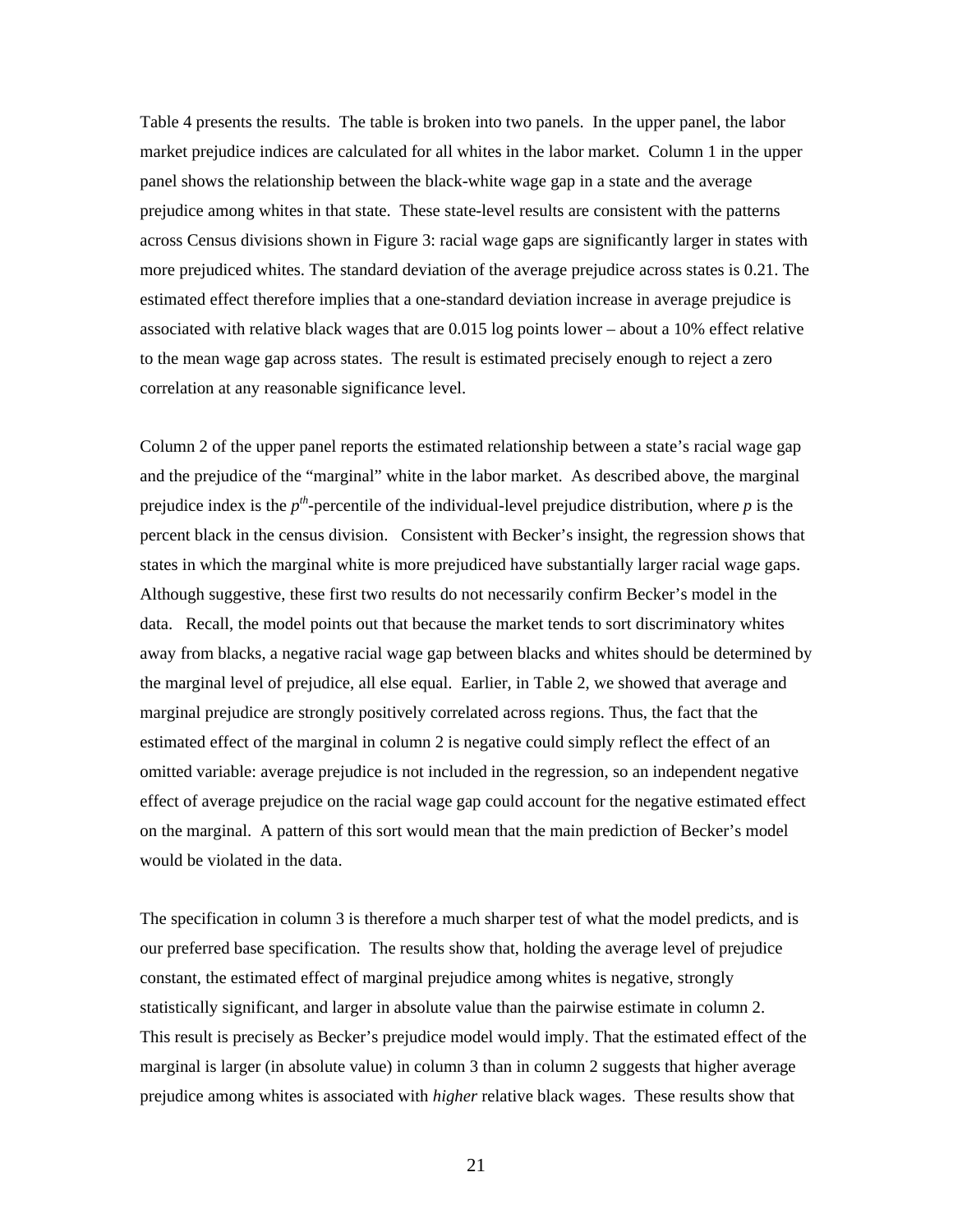the partial, negative effect of the marginal on the racial wage gap is so strong that when the marginal is excluded from the regression, the positive correlation between it and the average leads to a negative estimated effect of the average, as in column 1.

Variation in the marginal level of prejudice among whites across states comes from two sources: differences in the number of blacks across the states, and differences in the distribution of prejudice across states. Which of these dimensions is a more important source of variation in the data for the results we find? The regressions presented in columns 4-6 attempt to sort through this question. In column 4 we control jointly for the average level of prejudice and the fraction of the labor market that is black. The results show that that racial wage gaps are much larger, in a strongly statistically significant manner, in places where blacks are a higher fraction of all workers. Because the average level of prejudice in a community is held constant in this regression, this result suggests that the negative relationship of percent black operates through the marginal. The estimated effect of the average is also negative and strongly significant in column 4. Although this result suggests an important role for community prejudice independent of the number of blacks in the community, it does not measure the effect of prejudice differences in the portion of the distribution where the marginal discriminator is likely to be.

In column 5 we control for the marginal level of prejudice and for the percent black in the state. Again we estimate a strongly negative effect of the percent black, as implied by the model. How do we interpret the estimated effect of the marginal in this regression? Since the fraction black is being held constant, variation in the marginal comes from differences in prejudice across states with roughly the same racial makeup. Were there no variation in prejudice among across such states, there would be no variation in the marginal and its effect could not be estimated. The results are striking. Even controlling for the percent black, we find a negative (and weakly significant) effect of the marginal on the racial wage gap. The negative estimated effect of the marginal is substantially reduced relative to the estimates in columns 2 and 3, suggesting that while differences in prejudice in the lower tail of the prejudice distribution generates variation in the marginal that matters for racial wage gaps, differences in the marginal that arise from differences in the number of blacks is a more important source of variation in the data.

The regression in column 6 adds the average, the marginal, and the percent of labor force that is black. There are two noteworthy things about these results. First, adding average prejudice to the regression leaves the point estimates of the marginal and the percent black essentially unchanged.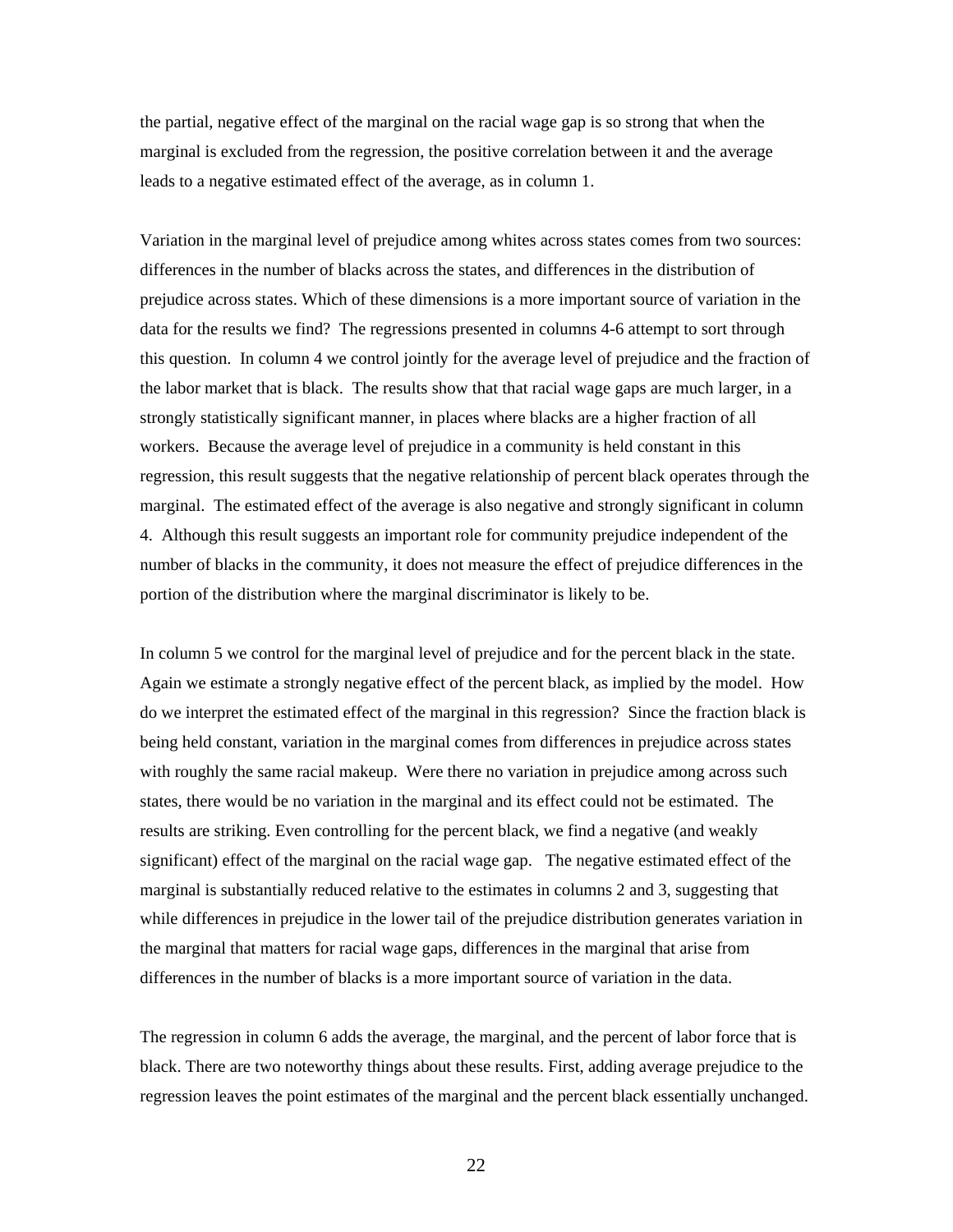It is true that the marginal is no longer statistically significant, but this is clearly because of the increase in the standard error of the estimate – an unsurprising result because of the relatively limited variation left to exploit when all of these variables are jointly controlled for. This result suggests that the relatively large point estimates we find for the marginal and the fraction black in the state are not the result of correlation between these variables and unknown factors that vary with how racially prejudiced whites in a state are on average. The second noteworthy result is that the very small estimated effect of the average. As predicted by Becker's model, lower relative wages appear to reflect differences in marginal rather than average prejudice among whites.

We have argued that because of the endogeneity of the roles that people play in the labor market, and because the market's ability to segregate will depend on the distribution of prejudice among all whites, assessing the degree to which matters for wages should be conducted on the prejudice distribution in the entire white population. The results in the top panel of the Table are thus our main results, and all of the results we present in subsequent sections focus on prejudice among all whites. Nonetheless, we present in the bottom panel of Table 4 an identical set of regressions to those in the panel above, except for the fact that the three labor market measures are now not computed among all whites, but rather only for high-skilled (college educated) whites – the whites from whom the set of people who choose to become employers is likely drawn.<sup>19</sup> It is important to remember when reading these results that the marginal and average prejudice in states are estimated on samples of about one-fifth the size of the full samples in the upper panel. For the most part, the results in the lower panel mirror those above. Again, we find a large and very strongly significant effect for average and marginal prejudice when they are the only measures of labor market prejudice. Again, in a "horse-race" specification between the marginal and average, it is the effect of the marginal that is more closely associated with lower relative black wages. And, when the percent of a state that is black is added to a regression, its estimated effect is large and strongly significant, and the estimated effect of the two prejudice measures are substantially reduced. This leads to the same conclusion that most of the variation in the marginal comes from differences across states in the number of black workers, although there does appear to be a role for prejudice among employers. The only difference between the estimates in the two panels is in the last set of results in which we control for all three variables.

<sup>&</sup>lt;sup>19</sup> We have also estimated these models with labor market prejudiced measured among whites who are "supervisors". The results are qualitatively very similar to those with labor market prejudice measured among high-skilled whites.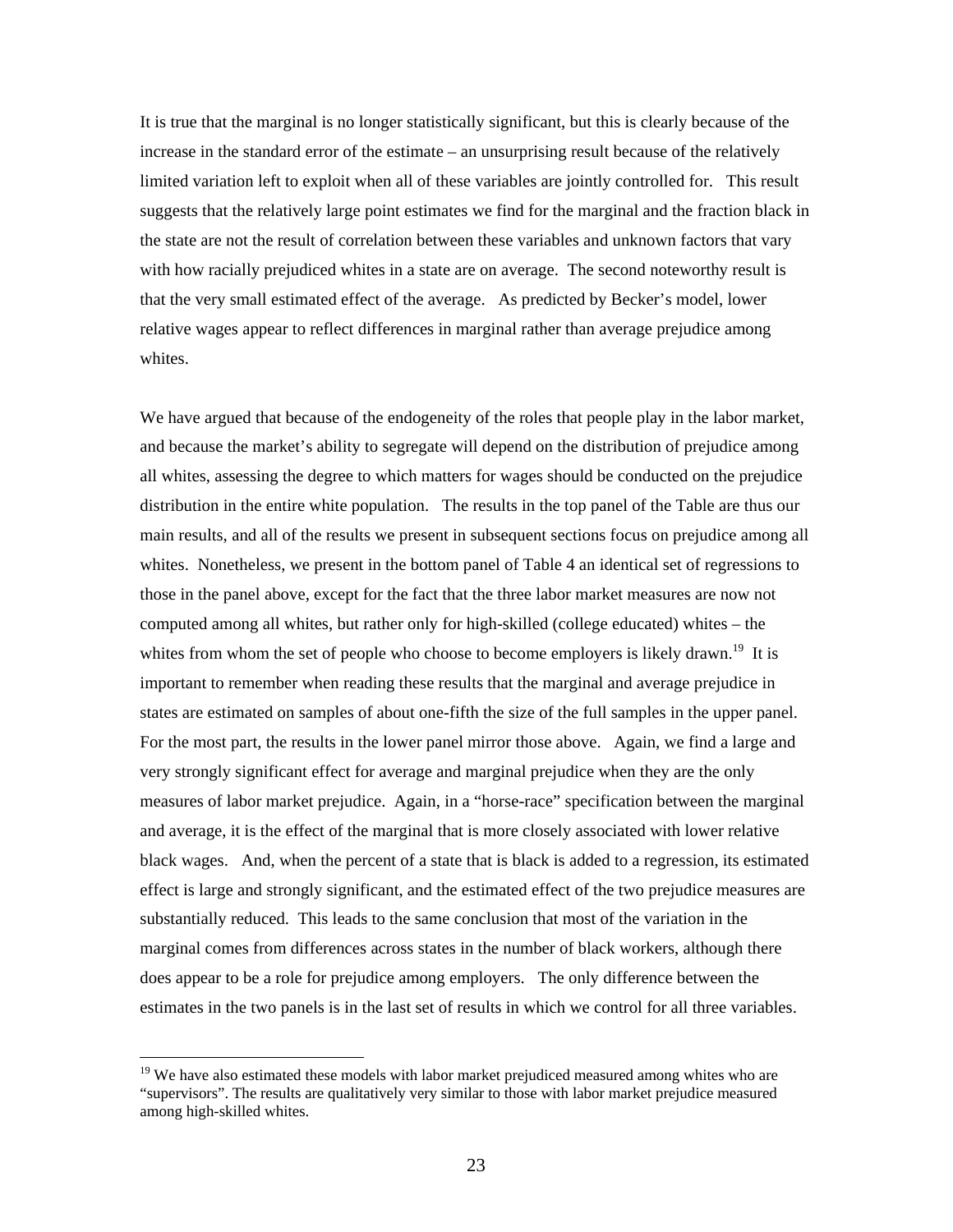Curiously, the estimated effect of the prejudice of the marginal high skilled person is positive. As will be seen below, of the many models we estimate this is the only case where this result holds. We suspect that the fact that marginal and average are computed in such small samples in this case may explain this pattern.

On the whole, we argue that the results in Table 4 are strongly supportive of the main prediction of Becker's prejudice model. But can a causal interpretation be given to these results? The obvious concern here is that regions with more severe measured prejudice or higher numbers of blacks also have other unobserved characteristics that negatively affect black wages more than white wages. Though we control for a rich set of fixed effects, and the most obvious suspects, such as differences in education levels, there are always other possibilities. One example is that school quality (not quantity) may be relatively worse for blacks in places with more prejudice.<sup>20</sup> In fact, this may be a direct result of prejudice as in the case of segregated schools. If this were the case, we could see the negative relationships observed in the data even if there were no direct effect of prejudice on wages in the labor market.

We explore this issue of possible school quality differences at greater length below, but for the time being it bears repeating that the specifications in Table 4 in which average prejudice is included along with either the marginal or with the percent black in the labor force partly address this concern. Becker argues that average prejudice levels should not directly affect the racial wage gap. However, average prejudice is likely correlated with various unobservable determinants of black wages. For instance, in places with historically high levels of prejudice the median voter is probably more likely to support lower quality schools for blacks or racially exclusionary practices in the labor market. It is thus reassuring that black relative wages are related to the prejudice of Becker's marginal discriminator, *even conditional on average prejudice levels in the region*.

## **5. Extensions and Robustness Tests**

 $\overline{a}$ 

In this section, we estimate various alternative versions of the main results presented in Table 4. These extensions are of two types. The first set tries to gauge the sensitivity of our results to various specification issues. The second set of extensions focuses directly on the role that un-

<sup>&</sup>lt;sup>20</sup> Notice that it would not cause a bias if school quality were relatively lower for both blacks and whites since we include state effects, unless the effect of school quality on wages differed by race.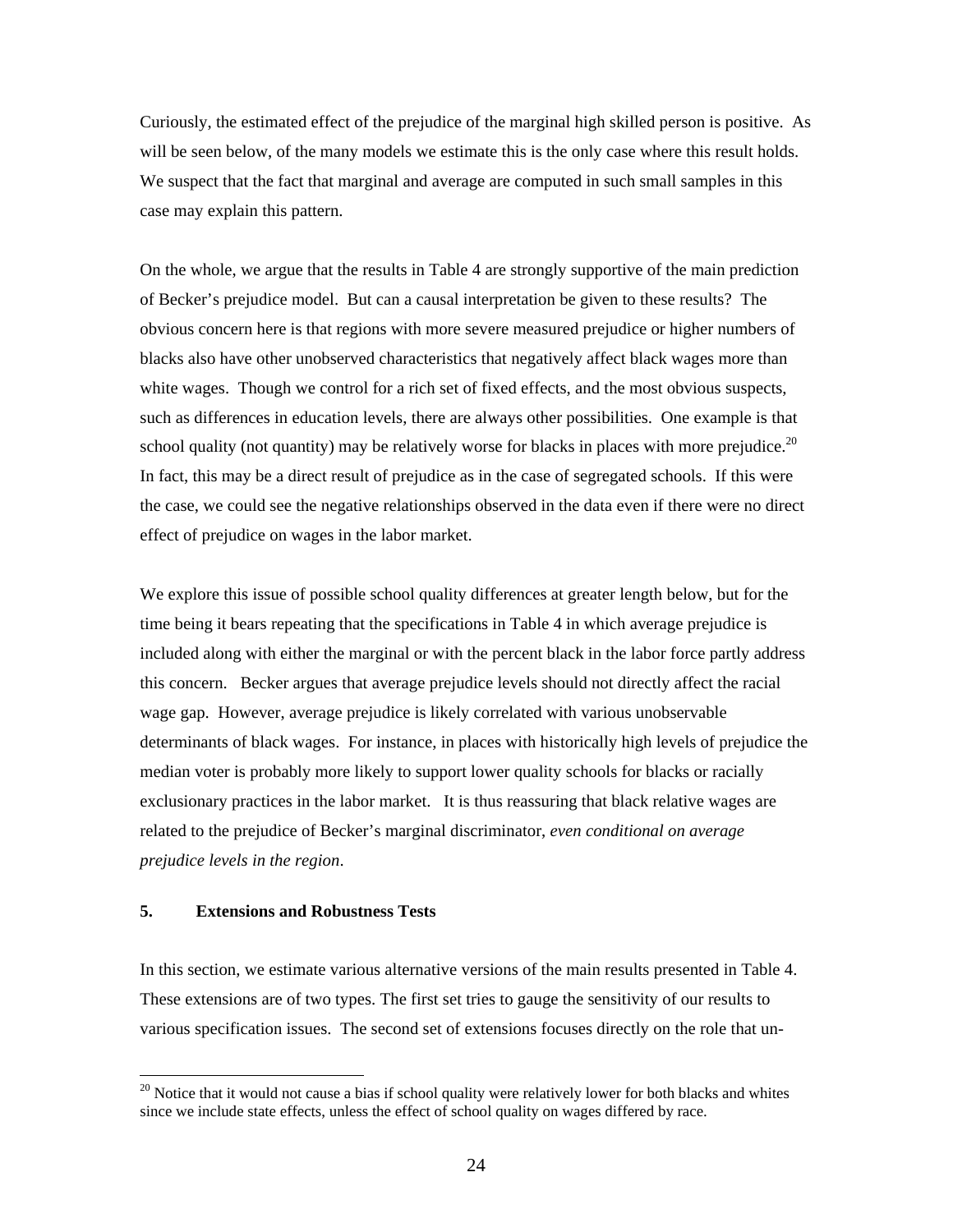measured skill differences might play in explaining the patterns we find – the most troubling alternative explanation for our results. We discuss the results in turn.

One potentially important specification issue concerns our estimate of state-specific black-white wage gaps. The problem here is that because the number of blacks in states varies widely, these wage gaps are estimated with differential precision across the various states. Intuitively, we should discount measured wage gaps in places where there are few blacks, and attach greater credence to wage gaps in states where there is a large enough number of blacks to make the estimates very precise. We do this by estimating a weighted least squares version of the second step regression described above, where the weight is the inverse of the variance of the estimated racial wage gap from the first stage. We present the results of this weighting exercise in the top panel of Table 5.

A second specification concern has to do with the fact the preceding analysis ignores the fact that employment rates differ dramatically by race. Since whites work at higher rates than do blacks, we observe market wages for a larger portion of the white workforce, and the distribution over which wages are observed obviously differs by race as well. Given these employment differences, it is not clear that differences in observed wages reflect true differences in the market wages commanded by black and white workers. This problem appears in other analyses of racial wage gaps, and we account for this problem using a remedy previously employed by Neal and Johnson (1996). Specifically, in the first step of our estimation procedure, we estimate a state's racial wage gap by median regression rather than OLS. In estimating these regressions we set log wages to 0 for those who are not employed and for part time workers. These results are presented in the second panel of Table 5.

The final specification issue concerns our measure of the marginal prejudice in a state. Recall that we measure the marginal as the  $p^{th}$  percentile of the relevant white prejudice distribution, where *p* is the fraction of the labor force that is black. Following Becker, we argue that this formulation is appropriate under the assumption that the market sorts as the theoretical discussion suggests, and under the assumption that firms are of equal size. But theory suggests that, in fact, relatively unprejudiced firms will tend to be larger than their more prejudice counterparts. Since blacks are more likely to be hired by these unprejudiced firms, the marginal discriminator blacks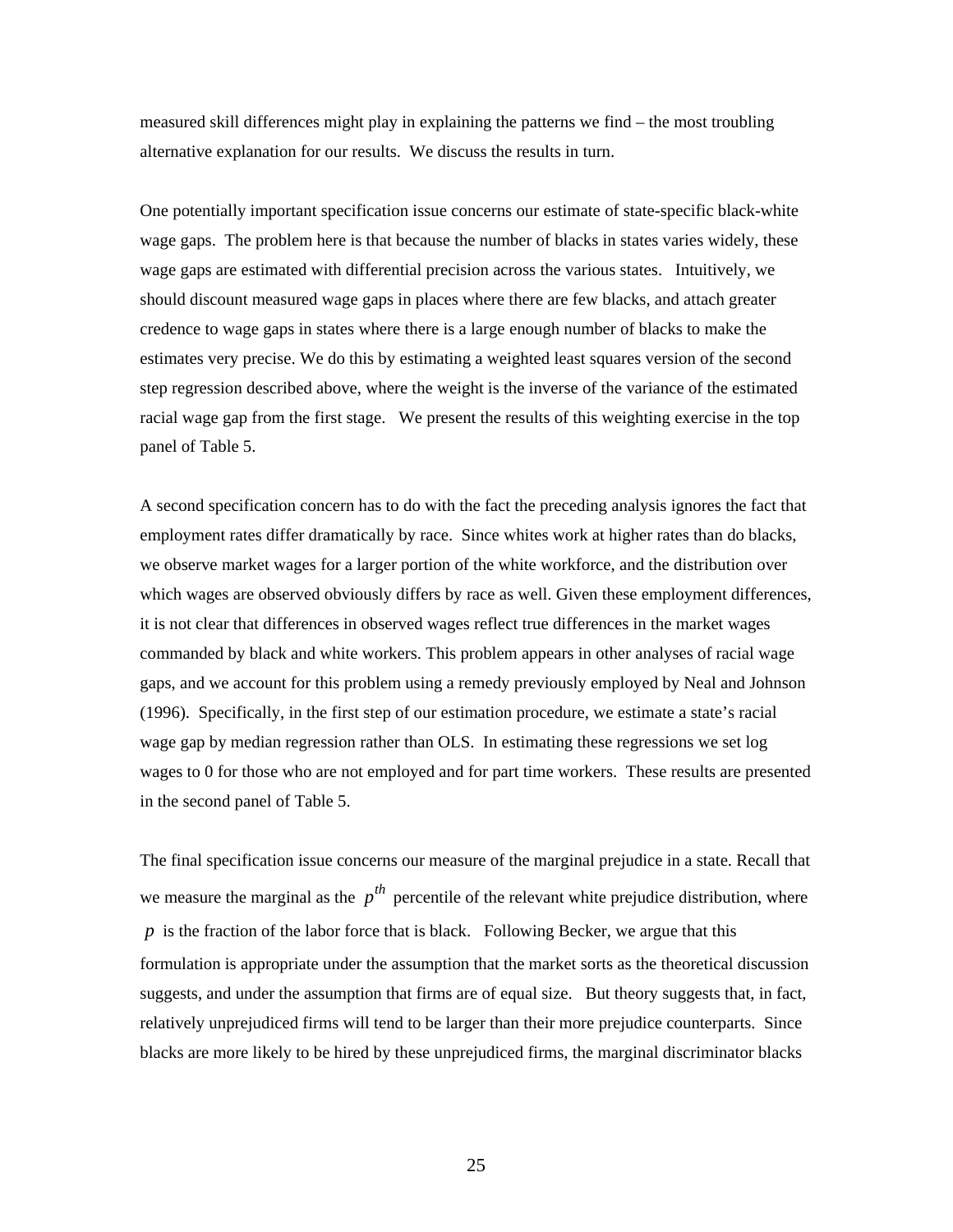likely encounter should be less prejudiced than the  $p^{th}$  percentile. To assess the importance of this issue, we estimate the marginal using the  $0.8 \times p$  percentile of the prejudice distribution.<sup>21 22</sup>

Despite some differences, the three panels of Table 5 show that, for the most part, and for each of three specification checks, the results are qualitatively very similar to the baseline results shown in Table 4. In particular, we consistently find that both average and marginal prejudice among whites are individually associated with lower black relative wages. We also find consistently that in specifications that control for the average and marginal, marginal prejudice is nearly always more closely related to the racial wage gap than is average prejudice. In some of these specifications, not only is the estimated effect of the marginal negative, but the effect of the average gets driven to zero. Finally, in the specifications which assess the source of the variation in the marginal that matters in the sample – the nature of prejudice or the fraction of blacks in the state – we consistently find that the fraction of the state that is black is the more important variable. These results, and those shown in Table 4, would seem to suggest that the lower tails of the prejudice distribution are very similar across states, so that the marginal white with whom blacks interact in equilibrium is determined by how many blacks there are in the state. Examination of the cumulative density of reported prejudice across Census divisions shows that this is indeed the case.

Even though the basic results survive alternative specifications, there remains the concern that prejudice may be correlated with some unmeasured skill difference across states that is the real source of racial wage gaps. It bears repeating that we control for the CPS completed schooling measures in our regressions, but it is almost certainly true that there are differences in skill by race that completed schooling differences do not capture. Nor is possible correlation between unmeasured skill and prejudice the only potential problem for our results. Given the central importance of the marginal to our analysis, and given our results showing its importance in driving variation in the marginal, we must also be concerned about the fact that the fraction of a population that is black may related to some unobserved determinant of wages. There is also a concern that, as shown earlier in the paper, much of the variation in prejudice across states comes from differences between the South and the rest of the country. If there is something peculiar

<sup>&</sup>lt;sup>21</sup> We derive this alternative percentile using the observed racial wage gap and an estimate of the elasticity of substitution between high and low skilled workers on 1.5 (see e.g. Katz and Murphy, 1992).<br><sup>22</sup> One additional reason for thinking that the marginal white person with whom blacks interact is likely to

be someone less prejudiced than the  $p^{th}$  percentile of the white prejudice distribution is that some blacks will be likely to work either by themselves or with other blacks.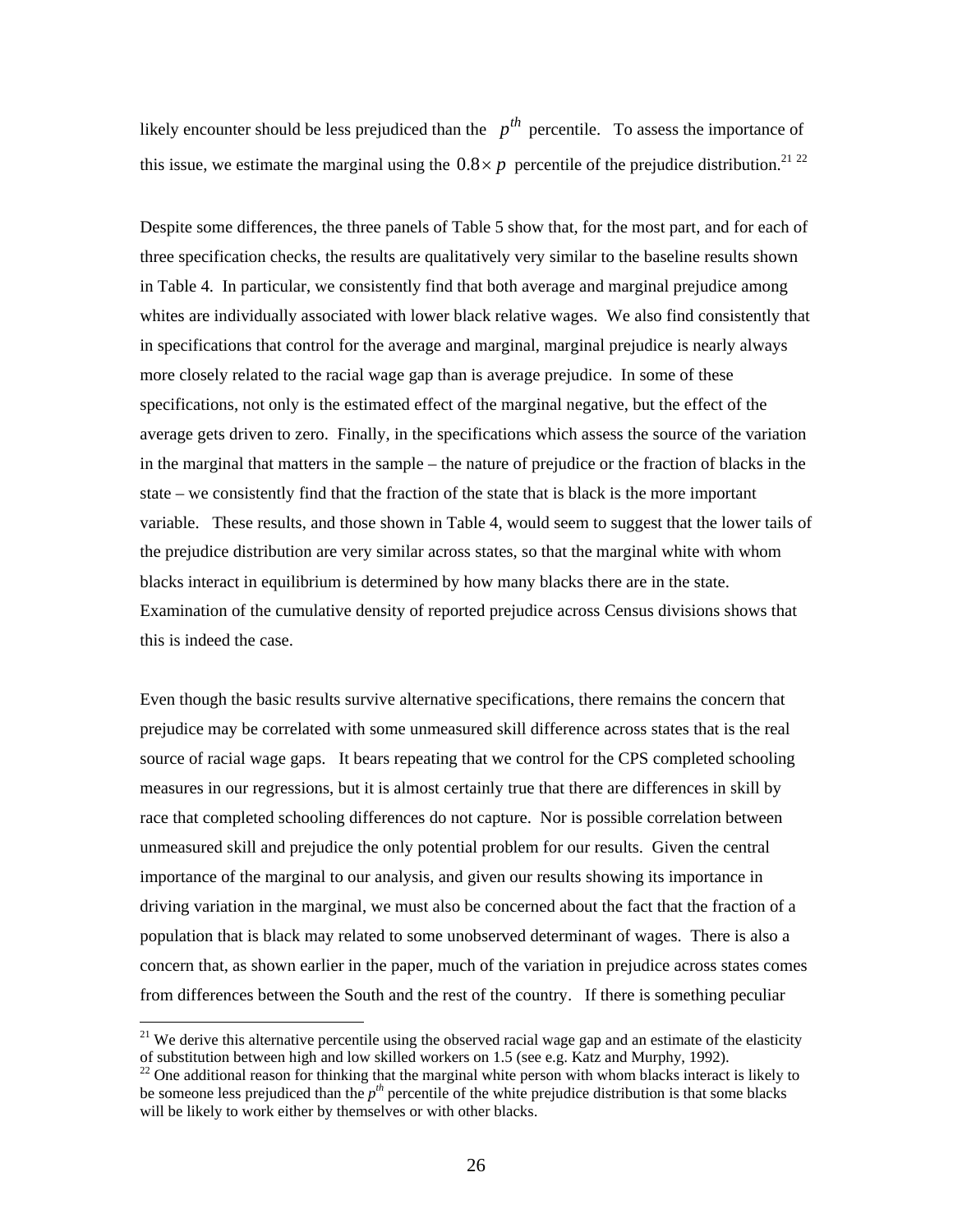about labor market institutions or skill levels in the South, this too would lower confidence in claims about the apparent importance of racial prejudice.

The various analyses presented in Table 6 deal with these concerns. In the first panel of the table, we re-estimate the regressions on the full sample using the fraction of the state's black population in 1920 and the distribution of prejudice from the GSS sample period to compute the marginal. These historical population shares are obviously correlated with the number of blacks currently living in a state, but it is harder to argue that they are directly correlated with some current determinants of wages. In particular, these specifications address the possibility that migration of blacks across states was endogenous to wage gaps or levels of prejudice. The table shows that the results using this measure for the marginal yields results that are strikingly similar to the baseline results. We stress that we cannot reject the possibility that a state's historical racial makeup is correlated in *some* way with factors that determine wages nearly a century later but the results raise confidence that the results we are estimating really reflect the effect of the marginal discriminator being drawn from a higher point in the distribution of prejudice rather than some correlation between unmeasured productivity and current racial composition.

The last two panels of the table control for possible racial skill differences directly. In the middle panel of the table, we re-estimate the base results adding as controls to the usual specification the state-level racial difference in mean National Assessment of Educational Progress–Long Term Trend (NAEP-LTT) math and reading scores.<sup>23</sup> Somewhat surprisingly, we find that adding these controls for the full set of states in the sample leave the main qualitative results virtually unchanged.

In the final panel, we use another possible indicator of latent skill differences by race. In their paper on relative school quality, Card and Krueger (1992) collect information on the student/teacher ratios for various cohorts of students in 18 southern states. We use these reported

 $^{23}$  The NAEP-LTT is a standardized test administered to U.S. students and is designed to measure trends and cross-sectional patterns in educational performance. It is sometimes referred to as "The Nation's Report Card". Since 1971, students of age 9, 13, and 17 have been randomly selected and tested in mathematics and reading. Each subject is tested approximately every four years. The content tested by the NAEP-LTT has remained unchanged so that comparisons over time can be made. We use a restricted-use version of the NAEP-LTT that has state identifiers and individual data. For each student, we transform math and reading scores into a z-score (mean zero, standard deviation of one) and then compute state-level differences in average z-scores by race, computed over the full sample of years (1971-2004 for reading, 1978-2004 for mathematics). The NAEP-LTT was also administered in mathematics in 1973, but we do not have state identifiers for those data.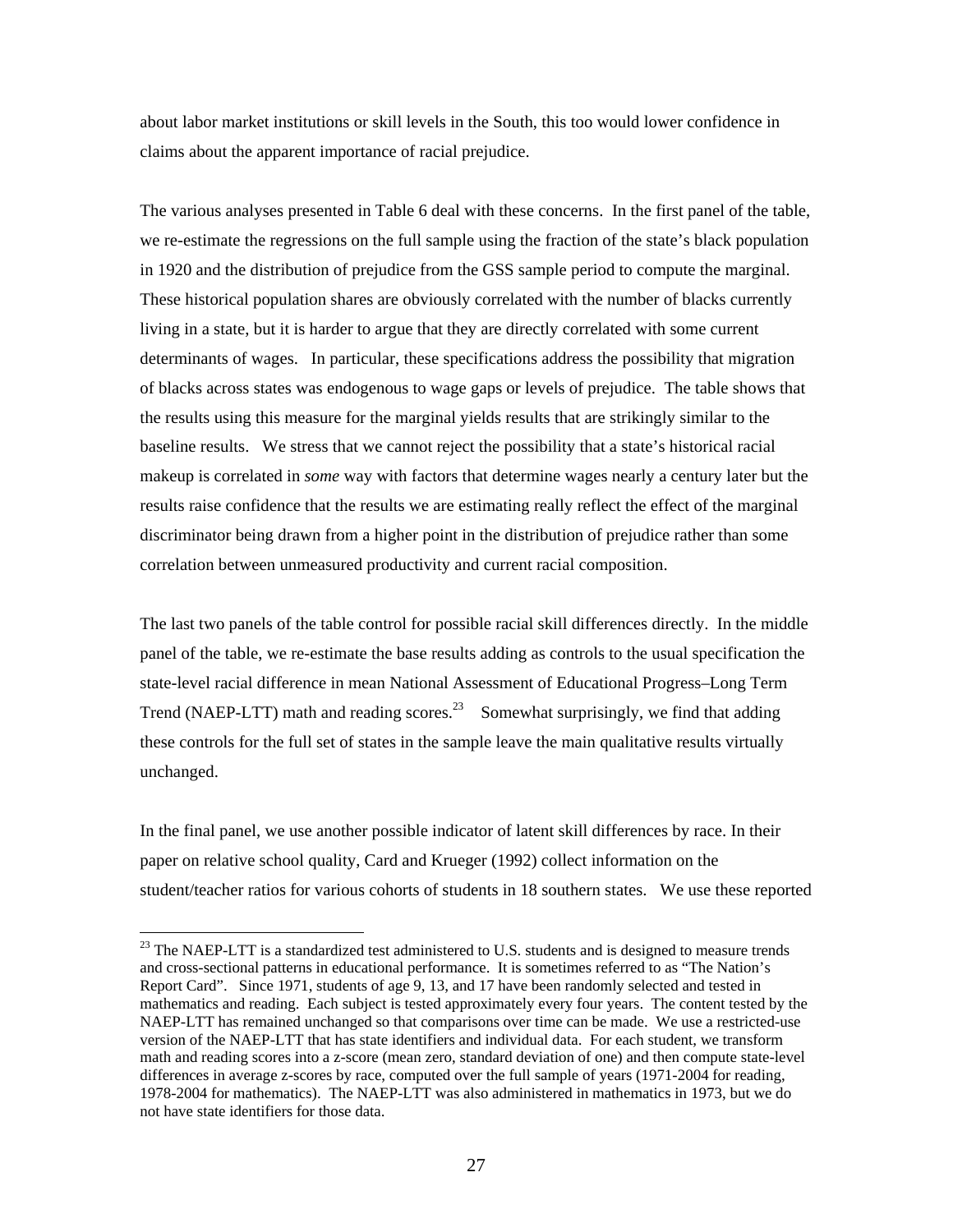ratios for the cohort born between 1940 and 1949 as a measure of possible racial skill differences.<sup>24</sup> Importantly, this analysis is restricted to Southern states. The results are quite striking. We continue to find that the marginal is in general more strongly negatively related to relative black wages. The magnitude of the effect is reduced somewhat after controlling for school quality in these states, but the basic pattern is clear. It is noteworthy that these regressions are performed on a sample of Southern states. One alternative explanation for the paper's main results is that most of the variation used to estimate the effects of interest comes from South/non-South comparisons. If the South happens to have both higher levels of prejudice and larger unobserved skill differences, our conclusion that observed racial gaps derive from prejudice difference might be wrong. Since these estimates in Table 6 are restricted to a sample of Southern states, they are free of this concern. Moreover, the positive point estimate on the average prejudice in the regressions implies that more prejudiced places within the South have *smaller* racial wage gaps, contrary to the alternative explanation. In summary, we believe that these results taken together strongly support the main results presented in the previous section, and suggest that the relationship between labor market prejudice and racial wage gaps is as suggested by Becker's model of prejudice.

Before concluding, we present one set of results in which we assess the appropriateness of the prejudice measure we construct. Recall that in constructing our measure of prejudice we made no value judgment about which particular questions better captured people's racial sentiments. As argued earlier, we consider our "hands-off" approach strictly superior to one in which we picked particular prejudice questions on which to conduct our analysis. One might nonetheless argue that some of the questions from which our aggregate prejudice index is constructed may reflect general political sentiment in addition to racial feelings. For example, someone dubious that the state should not spend more to help blacks may have this opinion simply because of his aversion to liberal spending policies in general, and not because he has an aversion to interacting with blacks. Given this reasonable concern, in our final table we re-estimate our main specifications dropping the five questions that have anything to do with the government. The results in Table 7 show that the basic relative pattern of results we find is almost totally unaffected by the exclusion of these specific prejudice questions. The most notable difference between the results in Table 7 and those in Table 4 is that the effect of the marginal is even greater once the government

<sup>&</sup>lt;sup>24</sup> Card and Krueger (1992) report black and white pupils per teacher for each of four cohorts. The results are virtually unchanged if the relative pupils per teacher for the 1910-1919, 1920-29 or 1930-39 are instead used as controls.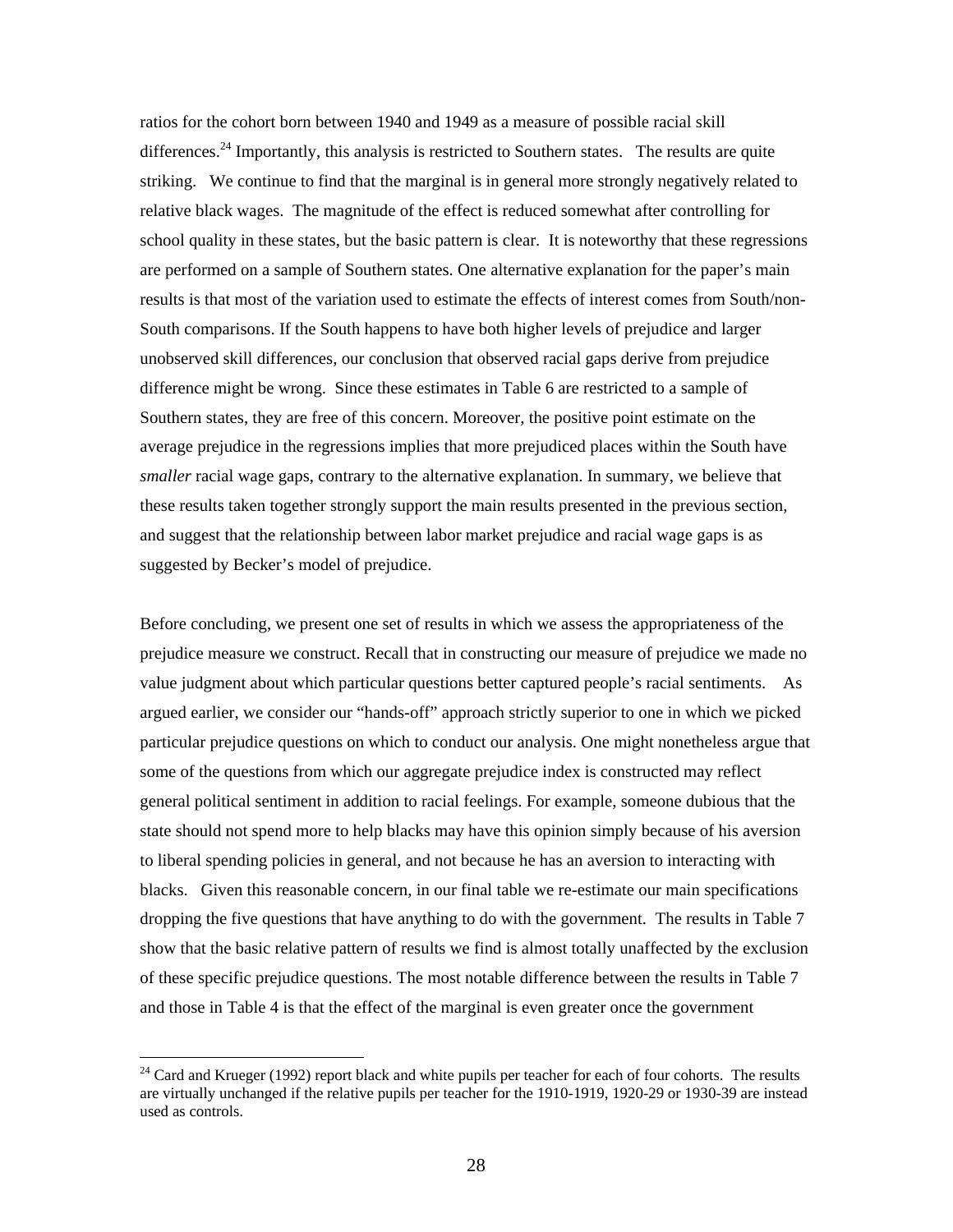questions are dropped. The index of marginal prejudice continues to be strongly significant both unconditionally and conditional on average prejudice. Furthermore, the effect of the marginal is significant conditional on the fraction black in the state, suggesting that wage gaps are related both to variation in the number of blacks in a labor market and to variation in the distribution prejudice among those most likely to be the marginal discriminator.

## **6. Conclusion**

Our goal in this paper has been to argue that the null under which economists have recently operated, that employer prejudice is not an important part of the explanation for observed racial wage gaps, might be incorrect. Two lines of argument have been adduced in support of our claim that racial prejudice of the sort first formalized by Becker (1957) in his seminal analysis of labor market discrimination may indeed matter for observed minority wages.

The first part of our analysis re-evaluated the theoretical underpinning of the null mentioned above. We show that under the reasonable assumption that racial prejudice is portable across roles – that a prejudiced employer in one firm would likely be a prejudiced employee at another – it is not necessarily the case that prejudiced employers will be driven out of the market in the long-run. Instead, we show that if it is costly to separate the market by race, a prejudiced employer can very well remain in business.

The second part of our analysis is an empirical examination of racial prejudice and of the connection between prejudice and wage gaps. Strangely, in the large previous literature on discrimination in economics, we have been unable to find any previous work directly studying reported racial prejudice. Using rich data on prejudice from multiple years of data from the General Social Survey, we summarize both the cross sectional variation and trends over time in racial prejudice among whites. We document significant variation in prejudice across different regions of the country. We also show that while reported prejudice has declined significantly everywhere over the past thirty years, the magnitude of that decline has varied widely across regions.

We present several pieces of empirical evidence about reported prejudice which suggest that, consistent with our theoretical argument, prejudice might indeed be an important source of racial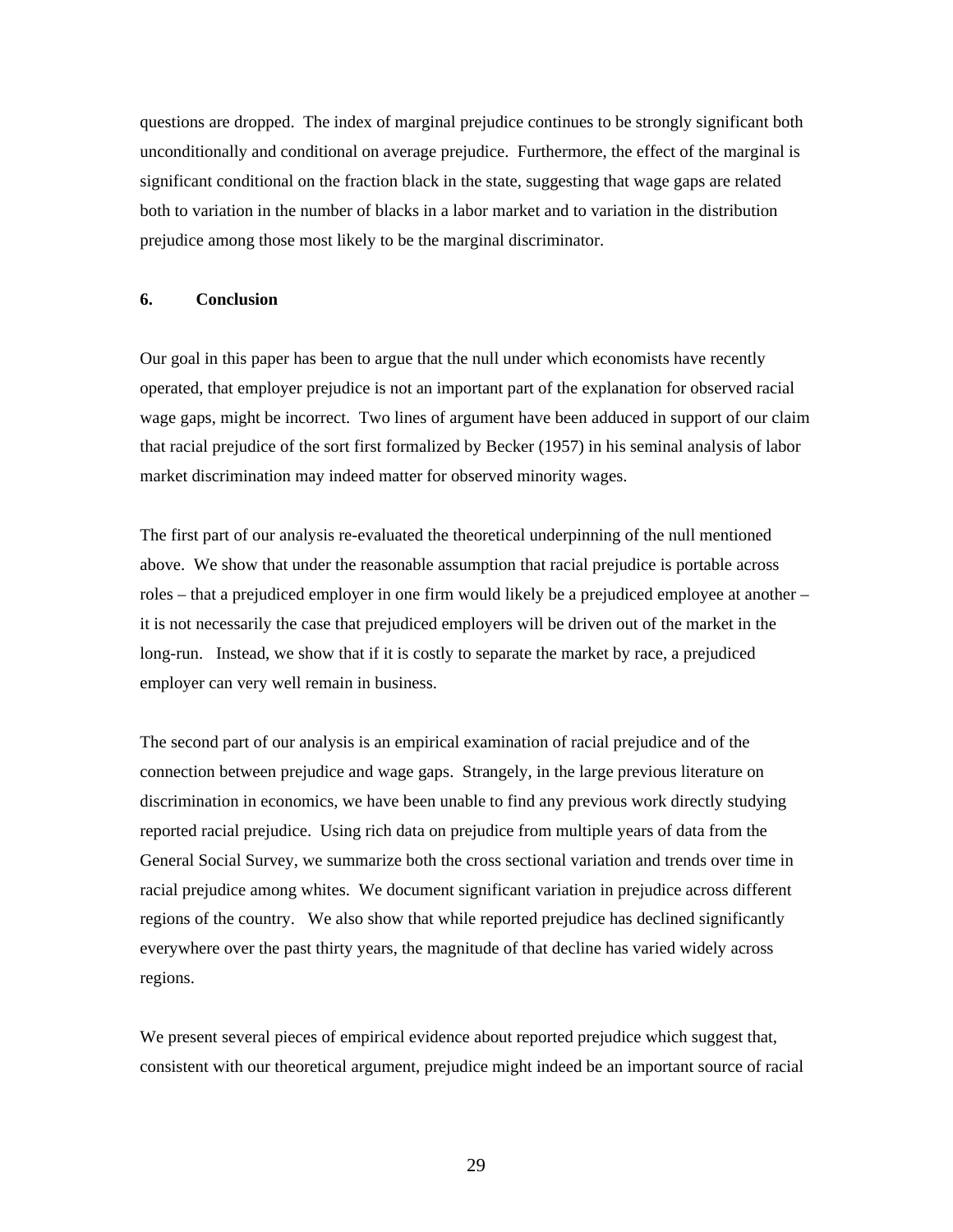wage differences. We first show that self-employed whites are more prejudiced on average than other whites. We take this to be evidence in support of the idea that the market pressures prejudiced workers to seek jobs at firms with little or no exposure to blacks. We contrast this result with the fact that conditional on various human capital controls supervisors are just as prejudiced as the average worker. This result is inconsistent with the prediction that prejudiced employers should be driven from the market.

Next, using individual-level data from the Current Population Survey, we directly examine the relationship between the racial wage gap and the level of prejudice in a community. We show that the racial wage gap is larger the higher the level of overall prejudice in a community. We find the same basic patterns for alternative measures of community racial prejudice, but the strongest effects are for results in which we measure community prejudice using our estimate of the prejudice of the marginal discriminator. This result is striking because the marginal discriminator's prejudice is shown to be so strongly related to the relative wage gap even in regressions which control for the average level of prejudice among employers overall. More importantly, that the marginal discriminator's prejudice seems so important for wages is precisely what Becker's original analysis as well as our treatment with portable preferences predict.

In our view, the paper's various results, both theoretical and empirical, point to a larger role for racial prejudice in wage determination for minorities than has been acknowledged in the recent discrimination literature. Clearly, much more work, both on the theoretical front and with respect to empirical analysis, needs to be done in order to for us to have a better sense of the ways in which prejudice operates and the effect it has on wages. For example, we have analyzed a particularly simple form of racial animus: an aversion to cross-racial contact. In this we follow Becker, who assumes that this is the form that racial prejudice takes. However, racial animus can take other forms that might be relevant for wage determination. Explicit theoretical analysis of alternative formulations of prejudice is an obvious next step for future work. Similarly, while the empirical evidence we have presented is strongly suggestive of an important role for racial prejudice, we have been careful to stress that absent quasi-experimental evidence, causal interpretations cannot necessarily be given to these estimates. Future work, in which scholars find suitable instruments for individual or community prejudice is an obvious next step on the empirical front.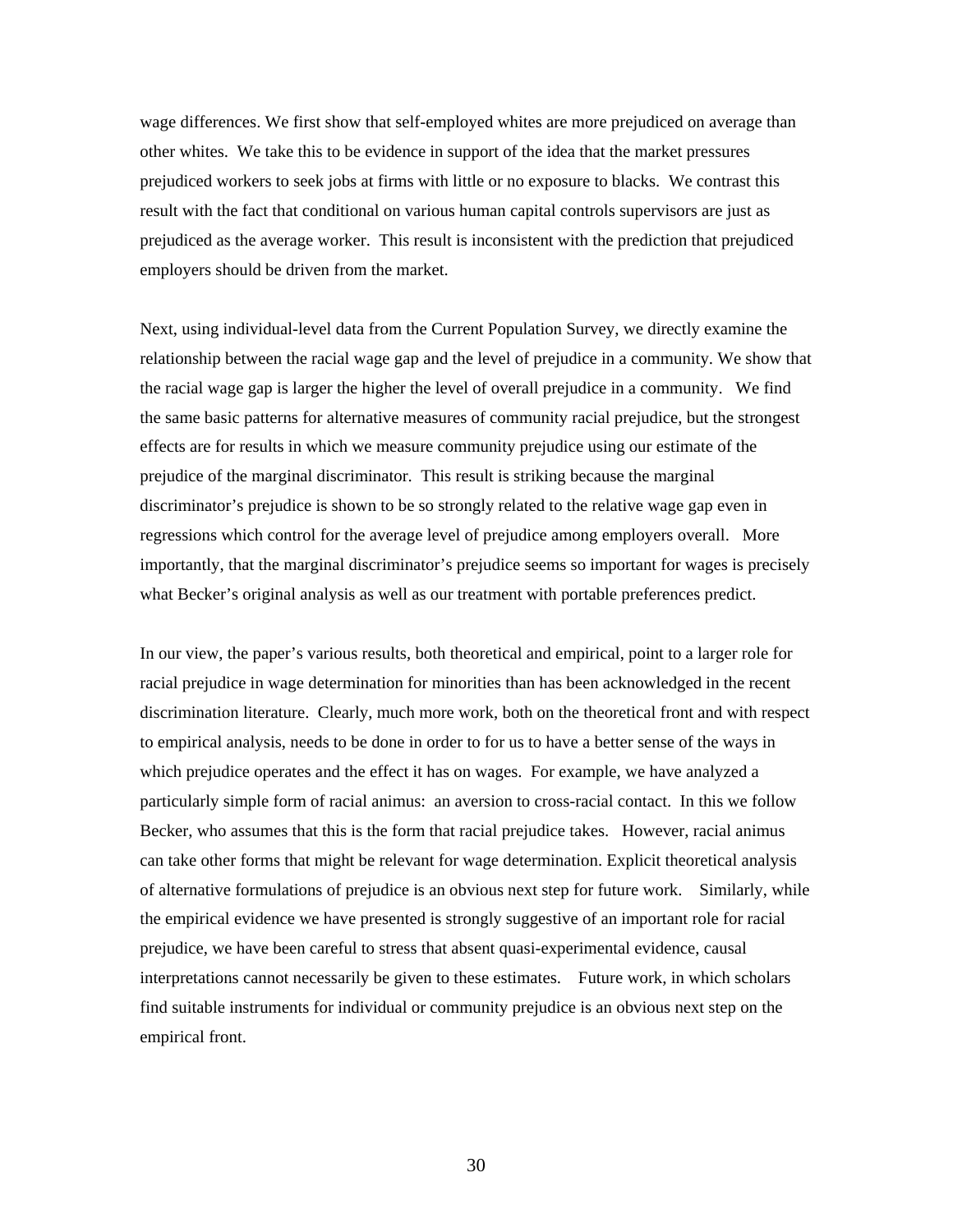### **Bibliography**

Aigner, Dennis J. and Glenn G. Cain (1977) "Statistical Theories of Discrimination in Labor Markets," Industrial and Labor Relations Review, 30, pp. 175-187.

Altonji, Joseph G. and Charles R. Pierret (2001). "Employer Learning and Statistical Discrimination", Quarterly Journal of Economics, 464 (February), pp. 313-350.

Arrow, Kenneth (1972), "Some Mathematical Models of Race in the Labor Market", in A. H. Pascal ed. Racial Discrimination in Economic Life. Lexington, MA: Lexington Books, pp. 187- 204.

Arrow, Kenneth (1973), "The Theory of Discrimination," in O. A. Ashenfelter and A. Rees, eds. Discrimination in Labor Markets. Princeton, N.J.: Princeton University Press, pp. 3-33.

Autor, David H., Lawrence F. Katz and Melissa S. Kearney (2005). "Trends in U.S. Wage Inequality: Re-assessing the Revisionists," NBER Working Paper No. 11627.

Becker, Gary S. (1957, 1971). The Economics of Discrimination, Chicago: The University of Chicago Press 2nd edition.

Bertrand, Marianne and Sendhil Mullainathan (2004). "Are Emily and Greg More Employable than Lakisha and Jamal? A Field Experiment on Labor Market Discrimination," American Economic Review 94(4), September, pp 991-1013.

Black, Dan A. (1995). "Discrimination in an Equilibrium Search Model," Journal of Labor Economics13(2), pp. 309-334.

Borjas, G.J. and S.G. Bronars (1989). "Consumer Discrimination and Self-employment". Journal of Political Economy 97(3) (June), pp. 581-606.

Brown, Charles (1984). "Black-White Earnings Ratios Since the Civil Rights Act of 1964: The Importance of Labor Market Dropouts." Quarterly Journal of Economics 99 (February), pp. 31- 44.

Cain, Glen G. (1986). "The Economic Analysis of Labor Market Discrimination: A Survey," in O. Ashenfelter and R. Layard, eds. Handbook of Labor Economics Volume One. Amersterdam: North-Holland, 693-785.

Card, David, Alexandre Mas and Jesse Rothstein (2006). "Tipping and the Dynamics of Segregation in Neighborhood Schools." mimeo. Princeton University.

Chay, Kenneth Y. (1995). "The Impact of Federal Civil Rights Policy on Black Economic Progress: Evidence from the Equal Opportunity Act of 1972." Princeton University Industrial Relations Section Working Paper 346.

Cutler, David, Edward Glaeser and Jacob Vigdor (1999). "The Rise and Decline of the American Ghetto," Journal of Political Economy 107(3) (June), pp. 455-506.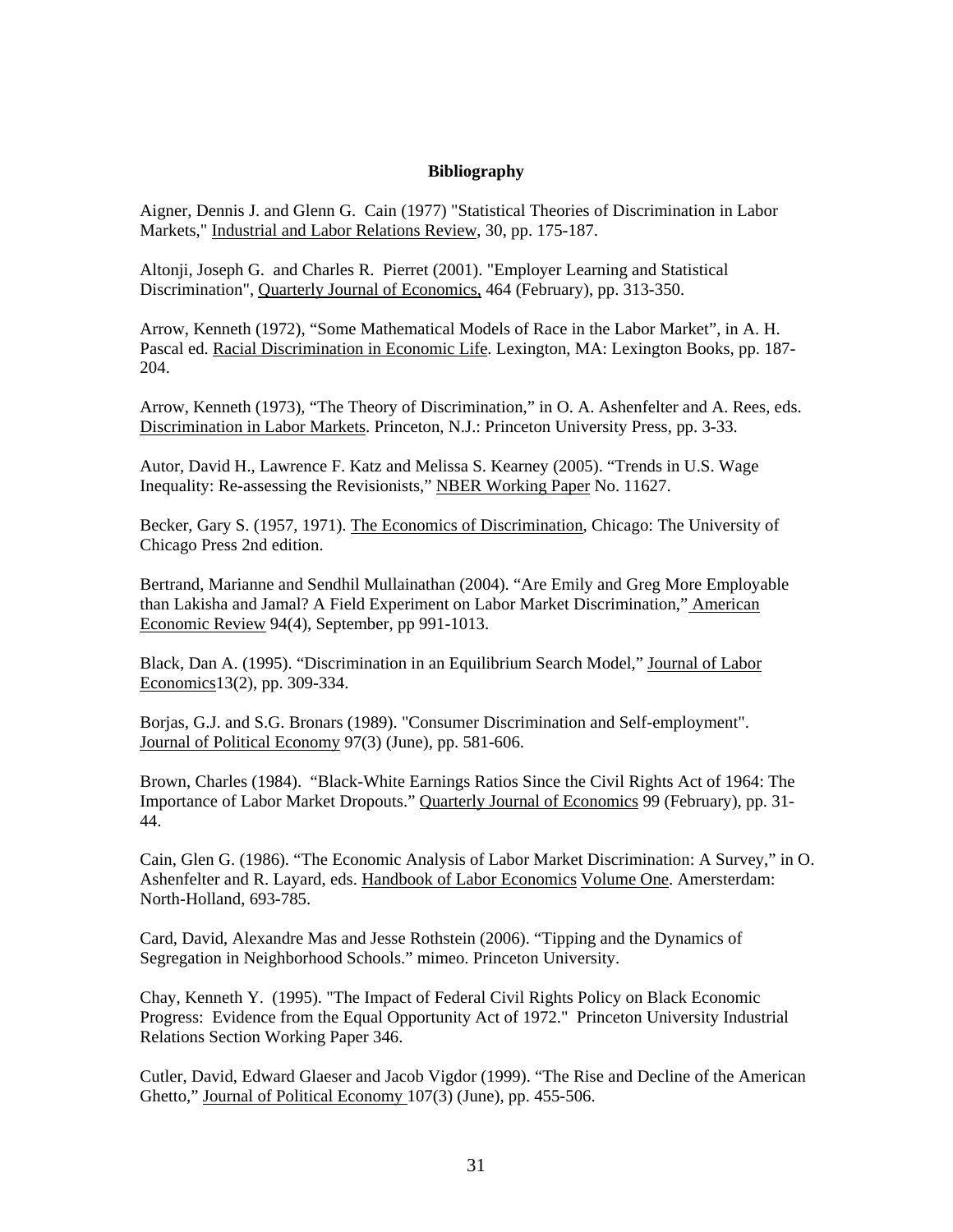Doeringer, P.B and Michael J. Piore (1971). Internal Labor Market and Manpower Analysis. Lexington: Heath.

Donohue, John J. III and James Heckman (1991). "Continuous versus Episodic Change: The Impact of Civil Rights Policy on the Economic Status of Blacks." Journal of Economic Literature 29 (December), pp. 1603-43.

Fryer, Roland and Steve Levit (2004). "The Causes and Consequences of Distinctively Black Names," Quarterly Journal of Economics, 119(3), pp 767-805.

Granovetter, Mark. (1995). Getting a Job: A Study of Contacts and Careers. 2nd ed. Chicago: University of Chicago Press.

Heckman, James J. (1998). "Detecting Discrimination" Journal of Economic Perspectives 12:2 (Spring), pp. 101-116.

Hellerstein, Judith K., David Neumark, and Kenneth R. Troske (1997). "Market Forces and Sex Discrimination." NBER Working Paper 6312.

Jovanovic, Boyan (1979). "Job Matching and the Theory of Turnover" Journal of Political Economy 87, pp. 972-990.

Katz, Lawrence F. and Kevin M. Murphy (1992). "Changes in Relative Wages, 1963-1987: Supply and Demand Factors." Quarterly Journal of Economics. 107(1), pp35-78.

Lang, Kevin (1986) "A Language Theory of Discrimination", Quarterly Journal of Economics, 101 (May), pp. 363-82

Loury, Glenn C. (1977). "A Dynamic Theory of Racial Income Differences," in P.A. Wallace and A.M. LaMond, eds., Women, Minorities, and Employment Discrimination. Lexington, MA: D.C. Heath and Co.

Nardinelli, Clark and Curtis Simon (1990). "Customer Racial Discrimination in the Market for Memorabilia: The Case of Baseball", The Quarterly Journal of Economics, 105 (3) (Aug), pp. 575-595.

Neal, Derek A. and William R. Johnson (1996). "The Role of Premarket Factors in Black-White Wage Differences," Journal of Political Economy 104 (5), pp. 869-895.

O'Neill, June (1990). "The Role of Human Capital in Earnings Differences between Black and White Men." Journal of Economic Perspectives 4 (Fall), pp. 25-45.

Oettinger, Gerald (1996). "Statistical Discrimination and the Early Career Evolution of the Black-White Wage Gap," Journal of Labor Economics 14(1), pp. 52-78.

Phelps, Edmund S. (1972). "The Statistical Theory of Racism and Sexism", American Economic Review, 62, pp. 659-61.

Rosen, Sherwin (1986). "The Theory of Equalizing Differences." In O. Ashenfelter and R. Layard, eds., Handbook of Labor Economics.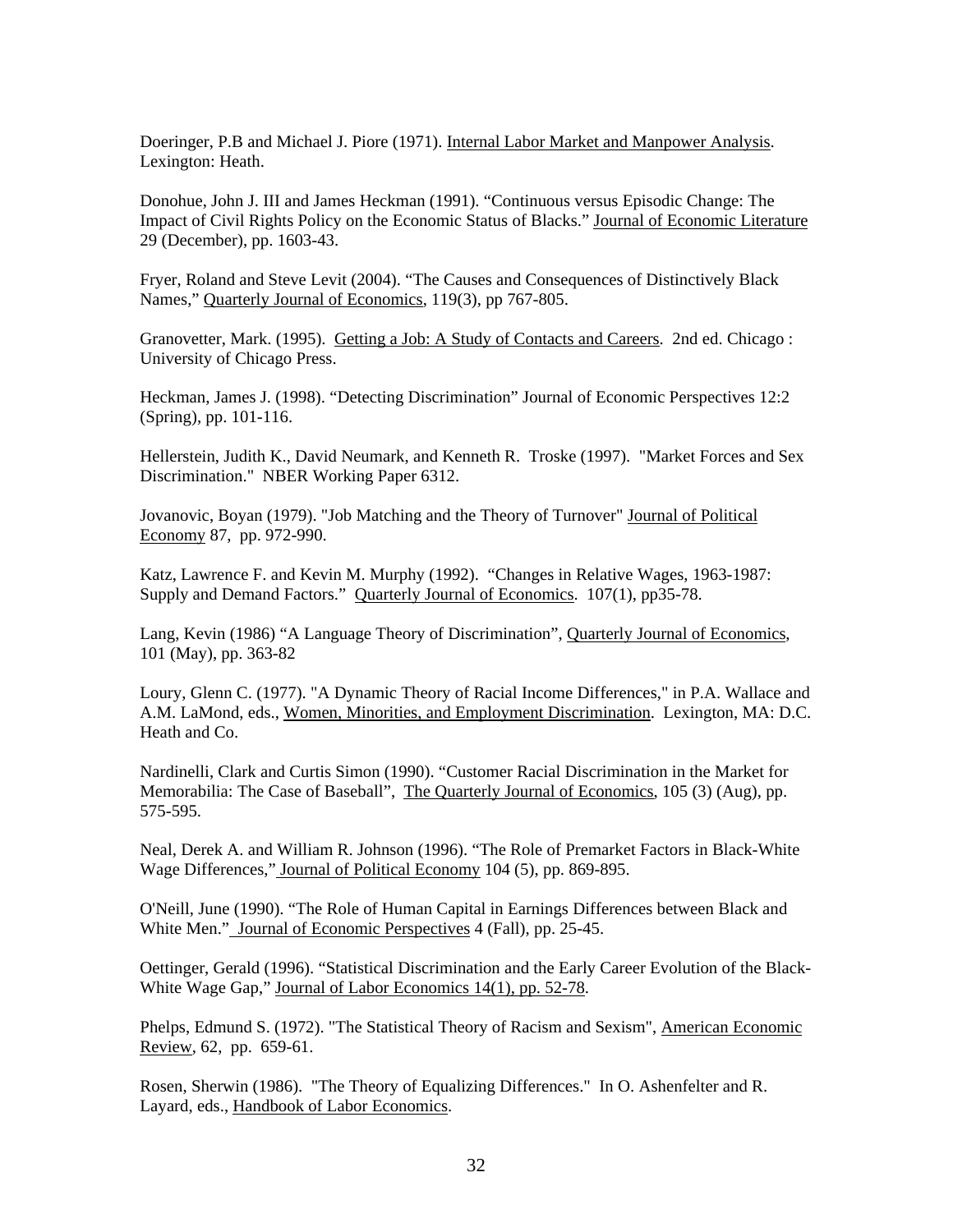Smith, James P. and Finis Welch (1989). "Black Economic Progress After Myrdal," Journal of Economic Literature, 27 (June), pp. 519-64.

Smith, James P. (1993). "Affirmative Action and the Racial Wage Gap", American Economic Review, 83(2) (May), pp. 79-84.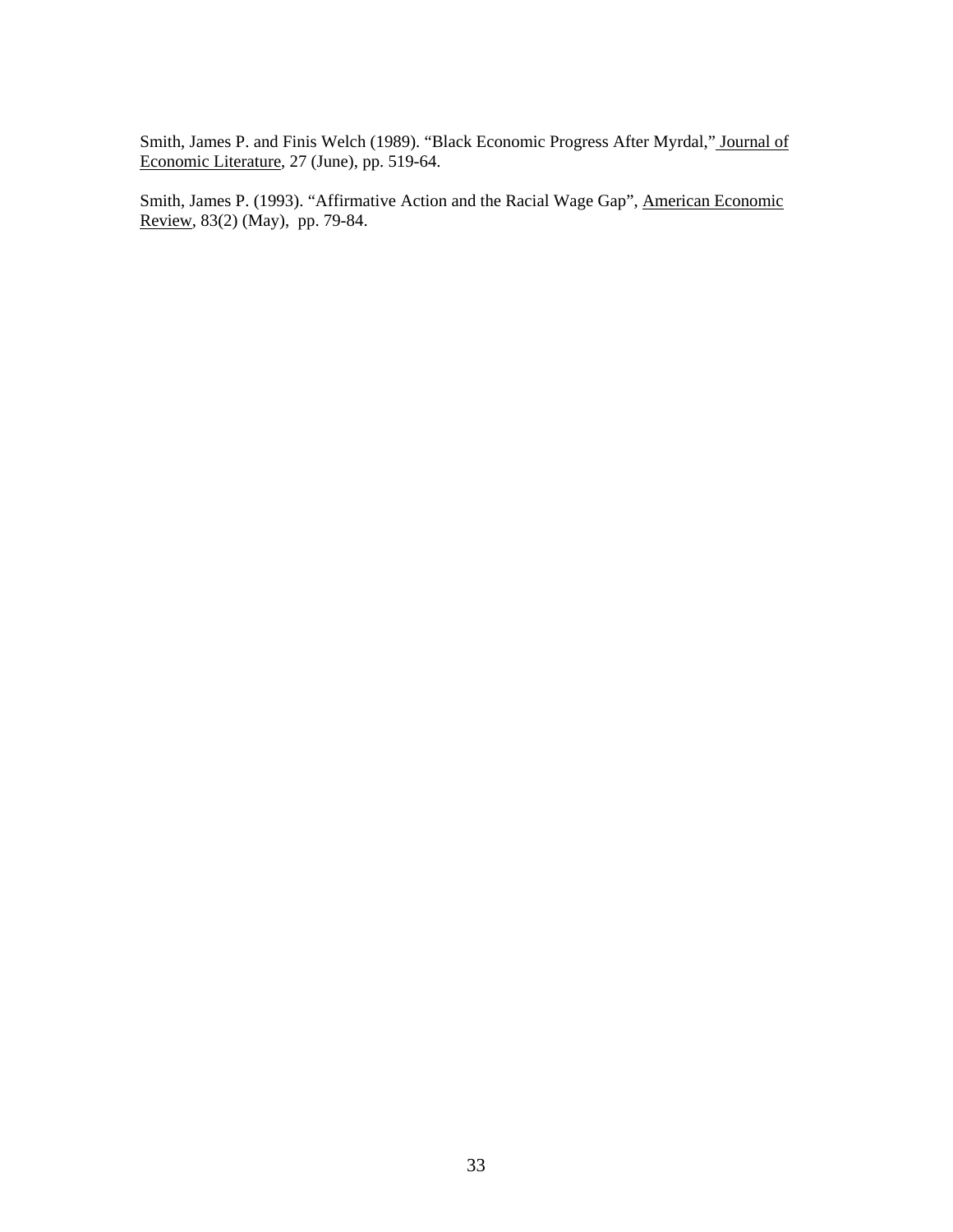|              | Aggregate Index of Individual Prejudice |                                            |          | Not vote for a Black for President |         |                                    |          |          |
|--------------|-----------------------------------------|--------------------------------------------|----------|------------------------------------|---------|------------------------------------|----------|----------|
|              | (1)                                     | (2)                                        | (3)      | (4)                                | (5)     | (6)                                | (7)      | (8)      |
| Age/10       | 0.073                                   |                                            |          | 0.058                              | 0.032   |                                    |          | 0.023    |
|              | (0.002)                                 |                                            |          | (0.002)                            | (0.003) |                                    |          | (0.002)  |
| Education    |                                         | $-0.045$                                   |          | $-0.037$                           |         | $-0.022$                           |          | $-0.019$ |
|              |                                         | (0.004)                                    |          | (0.003)                            |         | (0.003)                            |          | (0.003)  |
| Female       |                                         |                                            | $-0.047$ | $-0.071$                           |         |                                    | $-0.012$ | $-0.023$ |
|              |                                         |                                            | (0.009)  | (0.007)                            |         |                                    | (0.006)  | (0.004)  |
| Observations | 38191                                   | 38215                                      | 38306    | 38111                              | 17700   | 17724                              | 17753    | 17674    |
| R-squared    | 0.12                                    | 0.13                                       | 0.08     | 0.16                               | 0.07    | 0.08                               | 0.05     | 0.09     |
|              |                                         |                                            |          |                                    |         |                                    |          |          |
|              |                                         | Support a law against interracial marriage |          |                                    |         | Oppose busing to integrate schools |          |          |
|              | (9)                                     | (10)                                       | (11)     | (12)                               | (13)    | (14)                               | (15)     | (16)     |
| Age/10       | 0.071                                   |                                            |          | 0.054                              | 0.024   |                                    |          | 0.027    |
|              | (0.004)                                 |                                            |          | (0.002)                            | (0.002) |                                    |          | (0.002)  |
| Education    |                                         | $-0.045$                                   |          | $-0.037$                           |         | 0.001                              |          | 0.005    |
|              |                                         | (0.004)                                    |          | (0.004)                            |         | (0.002)                            |          | (0.002)  |
| Female       |                                         |                                            | 0.030    | 0.008                              |         |                                    | $-0.022$ | $-0.024$ |
|              |                                         |                                            | (0.008)  | (0.005)                            |         |                                    | (0.008)  | (0.007)  |
| Observations | 24671                                   | 24683                                      | 24739    | 24621                              | 19391   | 19417                              | 19453    | 19357    |
| R-squared    | 0.18                                    | 0.20                                       | 0.10     | 0.24                               | 0.05    | 0.04                               | 0.04     | 0.05     |

**Table 1: Demographic Traits and Individual Level Prejudice** 

Note: Table reports coefficient estimates from individual level OLS regressions of measures of prejudice on demographic traits. Four regressions are reported for each dependent variable, denoted above the results. In addition to the regressors listed in the table, regressions control for census division and year effects. Standard errors are corrected for clustering at the census division level.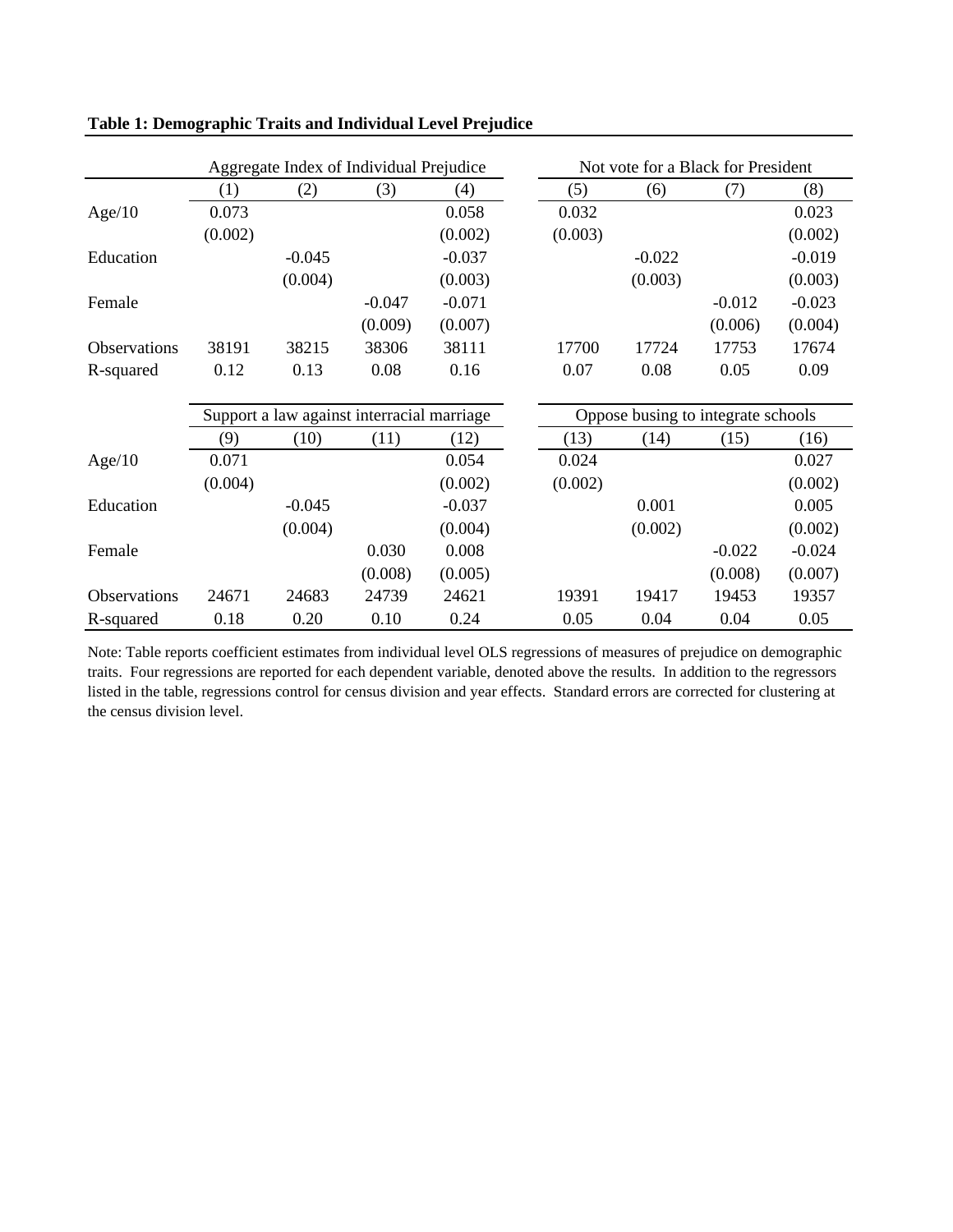|                                         | Support     | Would     |           |          |            |                   |                     |      |                               |
|-----------------------------------------|-------------|-----------|-----------|----------|------------|-------------------|---------------------|------|-------------------------------|
|                                         | Law         | not vote  | Oppose    |          |            |                   |                     |      |                               |
|                                         | Against     | for Black | busing to |          |            | Prejudice Indices |                     |      |                               |
|                                         | Interracial | for       | integrate |          | All Whites |                   | High-Skiiled Whites |      |                               |
|                                         | Marriage    | President | schools   | Average  | Marginal   | Average           | Marginal            |      | % Black $\log w_B - \log w_w$ |
| E. Sou. Central                         | 0.504       | 0.330     | 0.829     | 0.141    | $-0.995$   | $-0.054$          | $-0.728$            | 14.2 | $-0.281$                      |
| South Atlantic                          | 0.377       | 0.236     | 0.837     | 0.004    | $-1.041$   | $-0.284$          | $-1.045$            | 16.9 | $-0.249$                      |
| W. Sou. Central                         | 0.306       | 0.210     | 0.822     | $-0.052$ | $-1.084$   | $-0.219$          | $-1.084$            | 9.7  | $-0.212$                      |
| E. Nor. Central                         | 0.245       | 0.146     | 0.810     | $-0.142$ | $-1.216$   | $-0.407$          | $-1.216$            | 6.9  | $-0.143$                      |
| W. Nor. Central                         | 0.243       | 0.152     | 0.762     | $-0.181$ | $-1.385$   | $-0.423$          | $-1.385$            | 2.2  | $-0.117$                      |
| Middle Atlantic                         | 0.203       | 0.133     | 0.765     | $-0.196$ | $-1.159$   | $-0.427$          | $-1.216$            | 8.6  | $-0.202$                      |
| Mountain                                | 0.159       | 0.104     | 0.733     | $-0.3$   | $-1.385$   | $-0.436$          | $-1.385$            | 1.7  | $-0.149$                      |
| Pacific                                 | 0.132       | 0.098     | 0.764     | $-0.319$ | $-1.348$   | $-0.48$           | $-1.385$            | 4.5  | $-0.109$                      |
| New England                             | 0.149       | 0.085     | 0.717     | $-0.363$ | $-1.385$   | $-0.555$          | $-1.385$            | 2.4  | $-0.172$                      |
| Total                                   | 0.230       | 0.147     | 0.740     | $-0.156$ | $-1.222$   | $-0.365$          | $-1.203$            | 7.7  | $-0.214$                      |
| Dep. Var.: B-W Wage Gap,                |             |           |           |          |            |                   |                     |      |                               |
| Bivariate OLS Coefficients (std. err.): |             |           |           |          |            |                   |                     |      |                               |
|                                         | $-0.404$    | $-0.617$  | $-0.855$  | $-0.286$ | $-0.328$   | $-0.305$          | $-0.237$            |      |                               |
|                                         | (0.102)     | (0.158)   | (0.397)   | (0.081)  | (0.065)    | (0.089)           | (0.044)             |      |                               |
| Observations                            | 9           | 9         | 9         | 9        | 9          | 9                 | 9                   |      |                               |
| R-squared                               | 0.691       | 0.686     | 0.398     | 0.64     | 0.78       | 0.63              | 0.80                |      |                               |

# **Table 2: Prejudice and Wages across Census Divisions**

Notes: Table shows means of selected variables by census division. The first three columns show the fraction answering the particular questions as indicated in the column heading. The panel below reports coefficients (standard errors) from a bivariate regression of the census division level blackwhite wage gap on the fraction answering each question as indicated. The middle set of columns report various prejudice indices by census division. Percent black is the fraction of black and white 16-64 year-olds who are black, as estimated from the 1973-2002 May and ORG CPS. The rightmost column reports the unconditional difference between black and white log wages by census division measured in the 1973-2002 May and ORG CPS.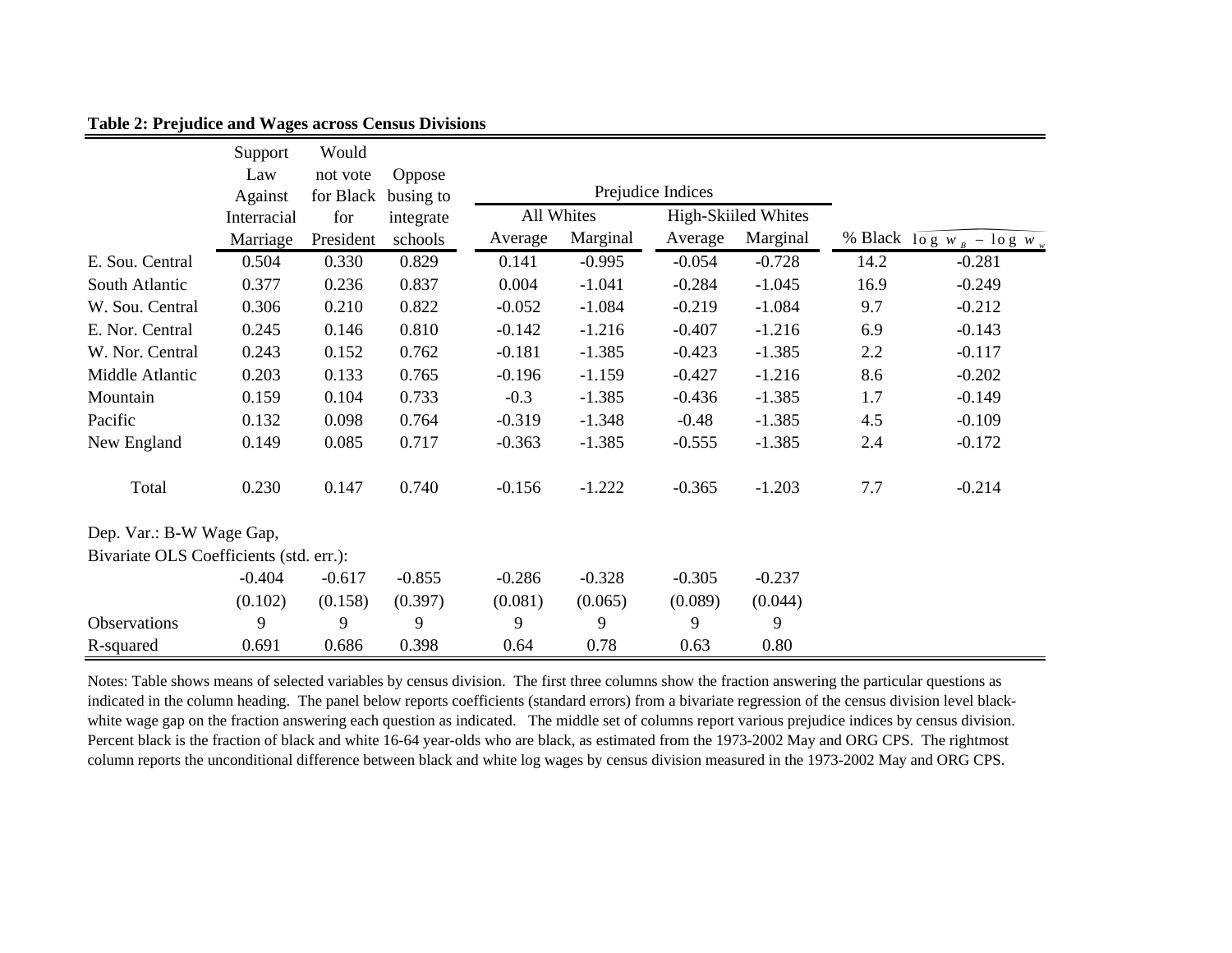|            | Dependent Variable: |                |          |             |  |  |  |
|------------|---------------------|----------------|----------|-------------|--|--|--|
|            |                     | Self-employed? |          | Supervisor? |  |  |  |
| Dep. Var.: |                     | 0.125          |          | 0.112       |  |  |  |
|            | (1)                 | (2)            | (3)      | (4)         |  |  |  |
| Index of   |                     |                |          |             |  |  |  |
| individual |                     |                |          |             |  |  |  |
| prejudice  | 0.013               | 0.011          | $-0.010$ | 0.002       |  |  |  |
|            | (0.005)             | (0.002)        | (0.002)  | (0.003)     |  |  |  |
| Controls:  | N                   | Y              | N        | Y           |  |  |  |
| $R^2$      | 35950               | 34575          | 38306    | 36767       |  |  |  |
| No. Obs.   | 0.00                | 0.03           | 0.00     | 0.04        |  |  |  |

**Table 3. Racial Prejudice of the Self-Employed and of Supervisors, Relative to other White Workers**

Note: The top row of the table reports the fraction of whites who are selfemployed and supervisors in the GSS. The bottom panel of the table reports coefficients from individual-level OLS regressions of an indicator for either being self-employed or a supervisor on the index of individual prejudice. Sample includes whites only. Data come from the GSS. The supervisor indicator is defined based on occupation codes. Columns (1) and (3) report results from unconditional univariate regressions. Columns (2) and (4) report results from regressions that add year, age, years of education, and state dummies.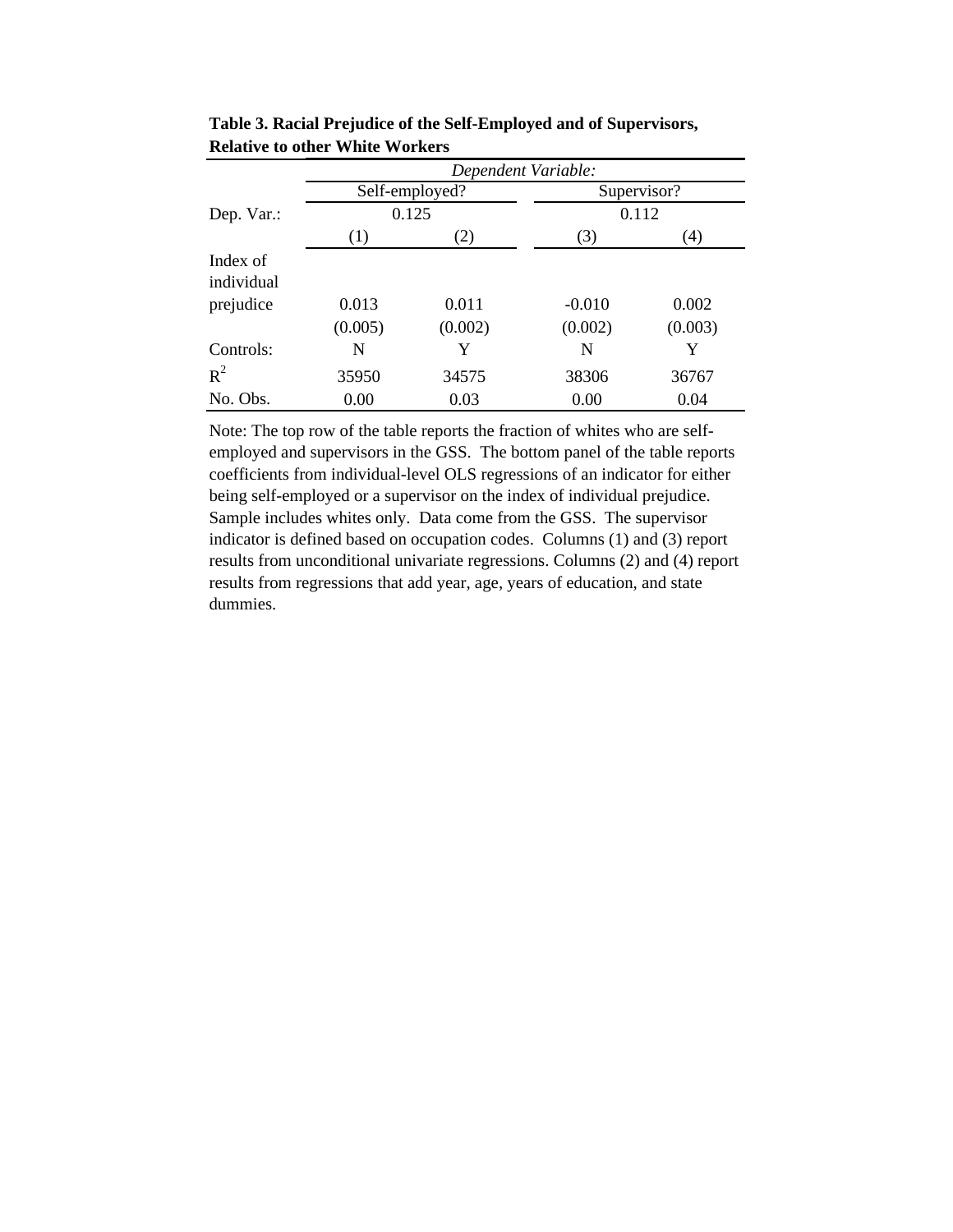|                                | Dependent Variable: Residual Black-White Wage Gap in Market<br>(Mean (s.d) of Black White Wage Gap Across States: -0.108(0.053)) |          |          |          |          |          |  |  |
|--------------------------------|----------------------------------------------------------------------------------------------------------------------------------|----------|----------|----------|----------|----------|--|--|
| Measure of Prejudice Among     |                                                                                                                                  |          |          |          |          |          |  |  |
| All Whites                     | (1)                                                                                                                              | (2)      | (3)      | (4)      | (5)      | (6)      |  |  |
| Average                        | $-0.072$                                                                                                                         |          | 0.080    | $-0.053$ |          | $-0.008$ |  |  |
|                                | (0.037)                                                                                                                          |          | (0.046)  | (0.029)  |          | (0.057)  |  |  |
| Marginal                       |                                                                                                                                  | $-0.094$ | $-0.133$ |          | $-0.049$ | $-0.043$ |  |  |
|                                |                                                                                                                                  | (0.020)  | (0.030)  |          | (0.024)  | (0.048)  |  |  |
| <b>Fraction Black in State</b> |                                                                                                                                  |          |          | $-0.323$ | $-0.237$ | $-0.246$ |  |  |
|                                |                                                                                                                                  |          |          | (0.063)  | (0.079)  | (0.105)  |  |  |
| <b>Observations</b>            | 45                                                                                                                               | 45       | 45       | 45       | 45       | 45       |  |  |
| R-squared                      | 0.08                                                                                                                             | 0.33     | 0.38     | 0.44     | 0.45     | 0.45     |  |  |
| Measure of Prejudice Among     |                                                                                                                                  |          |          |          |          |          |  |  |
| <b>High-Skilled Whites</b>     | (7)                                                                                                                              | (8)      | (9)      | (10)     | (11)     | (12)     |  |  |
| Average                        | $-0.092$                                                                                                                         |          | 0.012    | $-0.069$ |          | $-0.121$ |  |  |
|                                | (0.040)                                                                                                                          |          | (0.051)  | (0.032)  |          | (0.055)  |  |  |
| Marginal                       |                                                                                                                                  | $-0.098$ | $-0.103$ |          | $-0.031$ | 0.059    |  |  |
|                                |                                                                                                                                  | (0.025)  | (0.035)  |          | (0.031)  | (0.050)  |  |  |
| <b>Fraction Black in State</b> |                                                                                                                                  |          |          | $-0.319$ | $-0.279$ | $-0.417$ |  |  |
|                                |                                                                                                                                  |          |          | (0.062)  | (0.086)  | (0.104)  |  |  |
| Observations                   | 45                                                                                                                               | 45       | 45       | 45       | 45       | 45       |  |  |
| R-squared                      | 0.11                                                                                                                             | 0.26     | 0.26     | 0.45     | 0.41     | 0.47     |  |  |

# **Table 4. Estimated Relationship Between Racial Prejudice of Whites in a Labor Market and Black-White Relative Wages**

Note: Table reports coefficients (standard errors) from OLS regressions of residual state-level black-white wage gaps on various measures of prejudice. Residual black-white wage gaps are estimated using 1977-2002 May/ORG CPS data and control for education, a quadratic in experience, race-specific year effects and racespecific state effect. Data from 1973-1976 are dropped because CPS reports states in groups in those years. States are dropped if they are not sampled in the GSS in the years necessary to measure the marginal index of prejudice. The "marginal" is the pth percentile of the prejudice distribution of the relevant population of whites,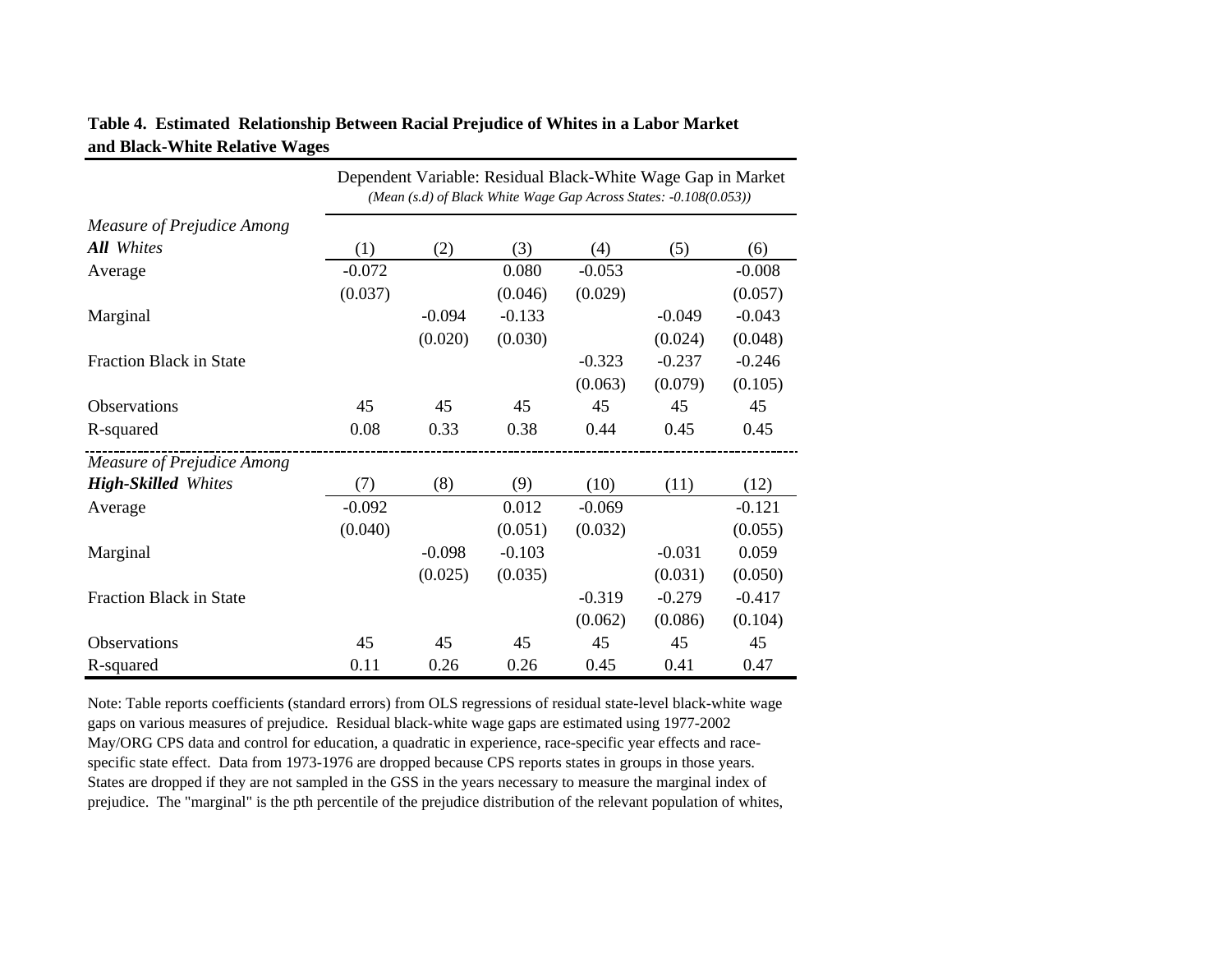# **Table 5. Relationship Between Racial Prejudice of All Whites a Labor Market and Black-White Wages, Under Alternative Regression Specifications.**

## **Robustness Test: Accounting for Differential Precision of Estimate of State Wage Gap**

Regressions Weighted by Inverse of Variance for Estimated State Wage Gap

|                            | Mean (Std. Dev.) black-white wage gap across states: -0.123 (0.044) |          |          |          |          |          |  |  |  |
|----------------------------|---------------------------------------------------------------------|----------|----------|----------|----------|----------|--|--|--|
| Measure of Prejudice Among |                                                                     |          |          |          |          |          |  |  |  |
| All Whites                 | (1)                                                                 | (2)      | (3)      | (4)      | (5)      | (6)      |  |  |  |
| Average                    | $-0.028$                                                            |          | 0.112    | $-0.037$ |          | 0.007    |  |  |  |
|                            | (0.031)                                                             |          | (0.035)  | (0.022)  |          | (0.048)  |  |  |  |
| Marginal                   |                                                                     | $-0.076$ | $-0.133$ |          | $-0.035$ | $-0.040$ |  |  |  |
|                            |                                                                     | (0.018)  | (0.024)  |          | (0.017)  | (0.039)  |  |  |  |
| Fraction Black in State    |                                                                     |          |          | $-0.299$ | $-0.241$ | $-0.233$ |  |  |  |
|                            |                                                                     |          |          | (0.046)  | (0.052)  | (0.079)  |  |  |  |
| <b>Observations</b>        | 45                                                                  | 45       | 45       | 45       | 45       | 45       |  |  |  |
| R-squared                  | 0.02                                                                | 0.28     | 0.42     | 0.51     | 0.53     | 0.53     |  |  |  |

#### **Robustness Test: Accounting For Differential Racial Labor Force Participation Rates**

 State-level black-white wage gaps estimated by median regression, imputing log wages equal to zero for those not employed.

|                                | Mean (Std. Dev.) black-white wage gap across states: -0.113 (0.058) |          |          |          |          |          |  |  |
|--------------------------------|---------------------------------------------------------------------|----------|----------|----------|----------|----------|--|--|
| Measure of Prejudice Among     |                                                                     |          |          |          |          |          |  |  |
| All Whites                     | (7)                                                                 | (8)      | (9)      | (10)     | (11)     | (12)     |  |  |
| Average                        | $-0.131$                                                            |          | $-0.003$ | $-0.103$ |          | $-0.267$ |  |  |
|                                | (0.089)                                                             |          | (0.133)  | (0.085)  |          | (0.165)  |  |  |
| Marginal                       |                                                                     | $-0.113$ | $-0.112$ |          | $-0.032$ | 0.158    |  |  |
|                                |                                                                     | (0.057)  | (0.086)  |          | (0.071)  | (0.137)  |  |  |
| <b>Fraction Black in State</b> |                                                                     |          |          | $-0.463$ | $-0.425$ | $-0.742$ |  |  |
|                                |                                                                     |          |          | (0.181)  | (0.234)  | (0.301)  |  |  |
| <b>Observations</b>            | 45                                                                  | 45       | 45       | 45       | 45       | 45       |  |  |
| R-squared                      | 0.05                                                                | 0.08     | 0.08     | 0.18     | 0.15     | 0.20     |  |  |

# **Robustness Test: Accounting For Possibility that Unprejudiced Firms Larger Because**

# **of Lower Labor Costs**

Marginal Caluculated Using 0.8 x the Fraction Black in the state, rather than the Fraction Black in the state.

|                                | Mean (Std. Dev.) black-white wage gap across states: -0.108 (0.053) |          |          |          |          |          |  |
|--------------------------------|---------------------------------------------------------------------|----------|----------|----------|----------|----------|--|
| Measure of Prejudice Among     |                                                                     |          |          |          |          |          |  |
| All Whites                     | (13)                                                                | (14)     | (15)     | (16)     | (17)     | (18)     |  |
| Average                        | $-0.072$                                                            |          | 0.060    | $-0.053$ |          | $-0.035$ |  |
|                                | (0.037)                                                             |          | (0.046)  | (0.029)  |          | (0.054)  |  |
| Marginal                       |                                                                     | $-0.101$ | $-0.133$ |          | $-0.047$ | $-0.020$ |  |
|                                |                                                                     | (0.023)  | (0.034)  |          | (0.027)  | (0.050)  |  |
| <b>Fraction Black in State</b> |                                                                     |          |          | $-0.323$ | $-0.251$ | $-0.292$ |  |
|                                |                                                                     |          |          | (0.063)  | (0.080)  | (0.102)  |  |
| <b>Observations</b>            | 45                                                                  | 45       | 45       | 45       | 45       | 45       |  |
| R-squared                      | 0.08                                                                | 0.30     | 0.33     | 0.44     | 0.43     | 0.44     |  |

Note: All regression in table are of the same form as regression in Table 5, apart from the specific modification noted. See text for further details.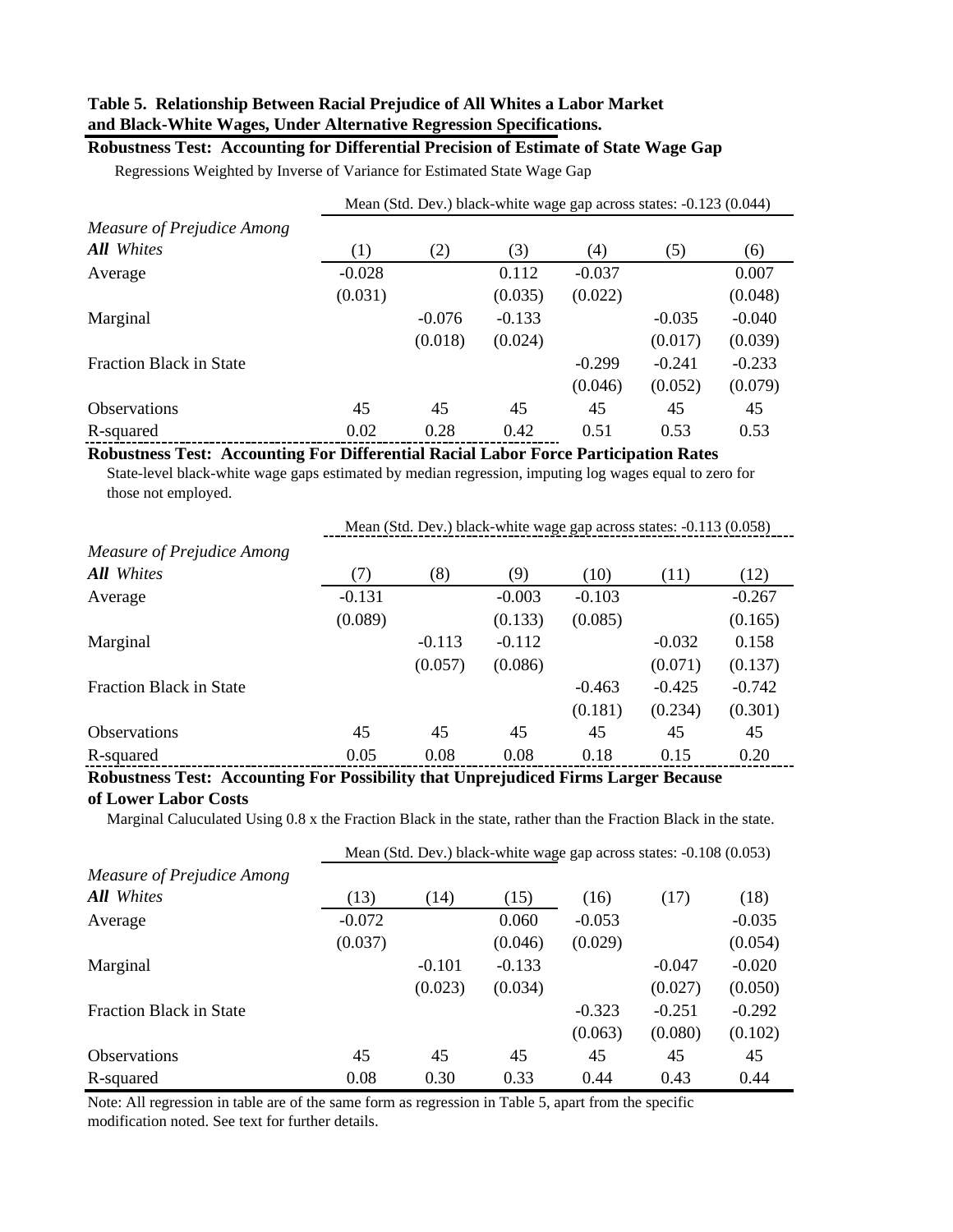| or Fraction of State that is Black.<br>A: Regressions Using 1920 percent black to compute the marginal |          |          |          |          |                                                                     |          |
|--------------------------------------------------------------------------------------------------------|----------|----------|----------|----------|---------------------------------------------------------------------|----------|
|                                                                                                        |          |          |          |          | Mean (Std. Dev.) black-white wage gap across states: -0.108 (0.053) |          |
| <b>Measure of Prejudice Among</b>                                                                      |          |          |          |          |                                                                     |          |
| <b>All</b> Whites                                                                                      | (1)      | (2)      | (3)      | (4)      | (5)                                                                 | (6)      |
| Average                                                                                                | $-0.072$ |          | 0.082    | $-0.053$ |                                                                     | $-0.038$ |
|                                                                                                        | (0.037)  |          | (0.055)  | (0.029)  |                                                                     | (0.061)  |
| Marginal                                                                                               |          | $-0.050$ | $-0.076$ |          | $-0.023$                                                            | $-0.008$ |
|                                                                                                        |          | (0.013)  | (0.021)  |          | (0.014)                                                             | (0.028)  |
| Fraction Black in State                                                                                |          |          |          | $-0.323$ | $-0.270$                                                            | $-0.304$ |
|                                                                                                        |          |          |          | (0.063)  | (0.074)                                                             | (0.093)  |
| Observations                                                                                           | 45       | 45       | 45       | 45       | 45                                                                  | 45       |
| R-squared                                                                                              | 0.08     | 0.25     | 0.29     | 0.44     | 0.43                                                                | 0.44     |
| <b>B: Controlling for Test-Score Differences by State</b>                                              |          |          |          |          |                                                                     |          |
|                                                                                                        |          |          |          |          | Mean (Std. Dev.) black-white wage gap across states: -0.112 (0.048) |          |
| <b>Measure of Prejudice Among</b>                                                                      |          |          |          |          |                                                                     |          |
| <b>All</b> Whites                                                                                      | (7)      | (8)      | (9)      | (10)     | (11)                                                                | (12)     |
| Average                                                                                                | $-0.083$ |          | 0.082    | $-0.052$ |                                                                     | $-0.007$ |
|                                                                                                        | (0.033)  |          | (0.048)  | (0.026)  |                                                                     | (0.057)  |
| Marginal                                                                                               |          | $-0.082$ | $-0.124$ |          | $-0.044$                                                            | $-0.039$ |
|                                                                                                        |          | (0.017)  | (0.030)  |          | (0.020)                                                             | (0.044)  |
| Fraction Black in State                                                                                |          |          |          | $-0.280$ | $-0.213$                                                            | $-0.220$ |
|                                                                                                        |          |          |          | (0.055)  | (0.068)                                                             | (0.088)  |
| White-black difference in NAEP Math                                                                    | $-0.057$ | $-0.045$ | $-0.042$ | $-0.055$ | $-0.050$                                                            | $-0.051$ |
|                                                                                                        | (0.029)  | (0.025)  | (0.025)  | (0.023)  | (0.023)                                                             | (0.023)  |
| White-black difference in NAEP Reading                                                                 | $-0.100$ | $-0.062$ | $-0.026$ | $-0.033$ | $-0.022$                                                            | $-0.024$ |
|                                                                                                        | (0.036)  | (0.028)  | (0.035)  | (0.031)  | (0.028)                                                             | (0.033)  |
| Observations                                                                                           | 39       | 39       | 39       | 39       | 39                                                                  | 39       |
| R-squared                                                                                              | 0.34     | 0.53     | 0.57     | 0.63     | 0.63                                                                | 0.63     |
| Note: NAEP scores standardized to have a mean of zero and a standard deviation of                      |          |          |          |          |                                                                     |          |
| C: Controlling for Relative School Quality in Southern States                                          |          |          |          |          |                                                                     |          |
|                                                                                                        |          |          |          |          | Mean (Std. Dev.) black-white wage gap across states: -0.136 (0.041) |          |
| <b>Measure of Prejudice Among</b>                                                                      |          |          |          |          |                                                                     |          |
| <b>All</b> Whites                                                                                      | (13)     | (14)     | (15)     | (16)     | (17)                                                                | (18)     |
| $(\text{mean}) \, \text{d\_s}$                                                                         | 0.022    |          | 0.104    | 0.060    |                                                                     | 0.102    |
|                                                                                                        | (0.043)  |          | (0.035)  | (0.037)  |                                                                     | (0.035)  |
| $mean) dm_s$                                                                                           |          | $-0.082$ | $-0.129$ |          | $-0.052$                                                            | $-0.102$ |
|                                                                                                        |          | (0.030)  | (0.029)  |          | (0.041)                                                             | (0.038)  |
| White--to-black ratio of pupils/teacher for                                                            |          |          |          | 0.303    | 0.139                                                               | 0.120    |
| 1940's birth cohort from Card-Krueger<br>(1992)                                                        |          |          |          | (0.098)  | (0.130)                                                             | (0.106)  |
| <b>States</b>                                                                                          | 18       | 18       | 18       | 18       | 18                                                                  | 18       |

**Table 6. Relationship Between Prejudice of Whites in State and Black-White Wages, Accounting for Possiblity that Racial Unmeasured Skill Difference Correlated with Prejudice or Fraction of State that is Black.**

Note: Table reports coefficients from specifications similar to those in table 5, only for the 17 Southern states (plus Missouri) for which Card & Krueger (1992) collected measures of relative school quality. Columns 1-3 report results for this subsample of states. Columns 4-6 also add controls for the ratio of white to black pupils/teacher in the state, as was in place for the cohort born between 1940-1949. Standard errors are in parentheses.

R-squared 0.02 0.32 0.57 0.40 0.36 0.61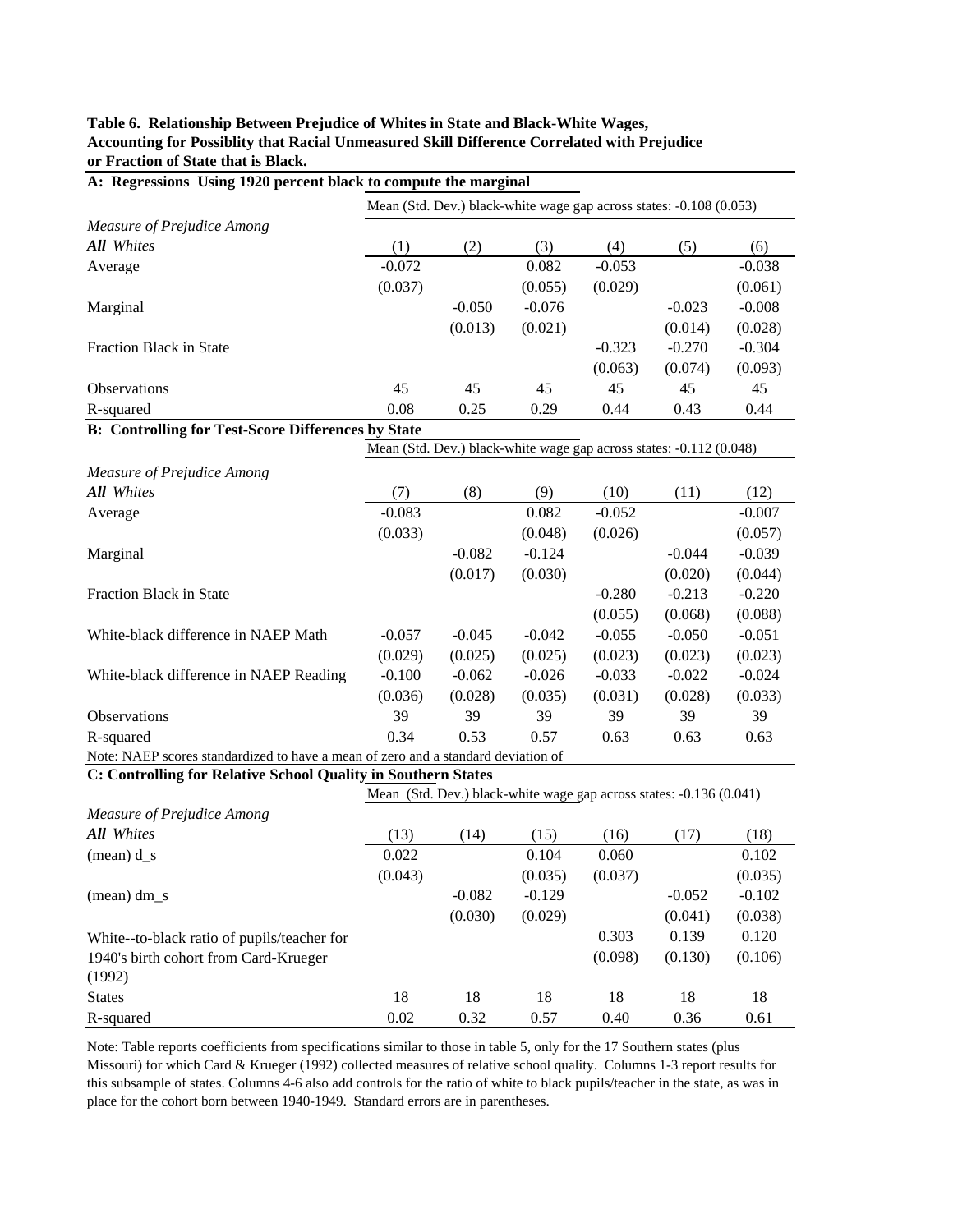| o                              | o                | $\cdot$<br>Dependent Variable: Residual Black-White Wage Gap in Market |          |          |          |          |
|--------------------------------|------------------|------------------------------------------------------------------------|----------|----------|----------|----------|
| Measure of Prejudice Among     |                  |                                                                        |          |          |          |          |
| All Whites                     | $\left(1\right)$ | (2)                                                                    | (3)      | (4)      | (5)      | (6)      |
| Average                        | $-0.062$         |                                                                        | 0.065    | $-0.034$ |          | 0.021    |
|                                | (0.034)          |                                                                        | (0.042)  | (0.028)  |          | (0.042)  |
| Marginal                       |                  | $-0.348$                                                               | $-0.471$ |          | $-0.184$ | $-0.233$ |
|                                |                  | (0.079)                                                                | (0.111)  |          | (0.086)  | (0.132)  |
| <b>Fraction Black in State</b> |                  |                                                                        |          | $-0.322$ | $-0.247$ | $-0.232$ |
|                                |                  |                                                                        |          | (0.065)  | (0.074)  | (0.081)  |
| <b>Observations</b>            | 45               | 45                                                                     | 45       | 45       | 45       | 45       |
| R-squared                      | 0.07             | 0.31                                                                   | 0.35     | 0.42     | 0.45     | 0.46     |

**Table 7. Estimated Relationship Between Racial Prejudice of Whites in a Labor Market and Black-White Relative Wages Using Alternative Prejudice Index**

Note: Index does not include the following questions from the GSS which are related to government spending or actions: BUSING, HELPBLK, NATRACE, AFFRMACT, RACSUBGV.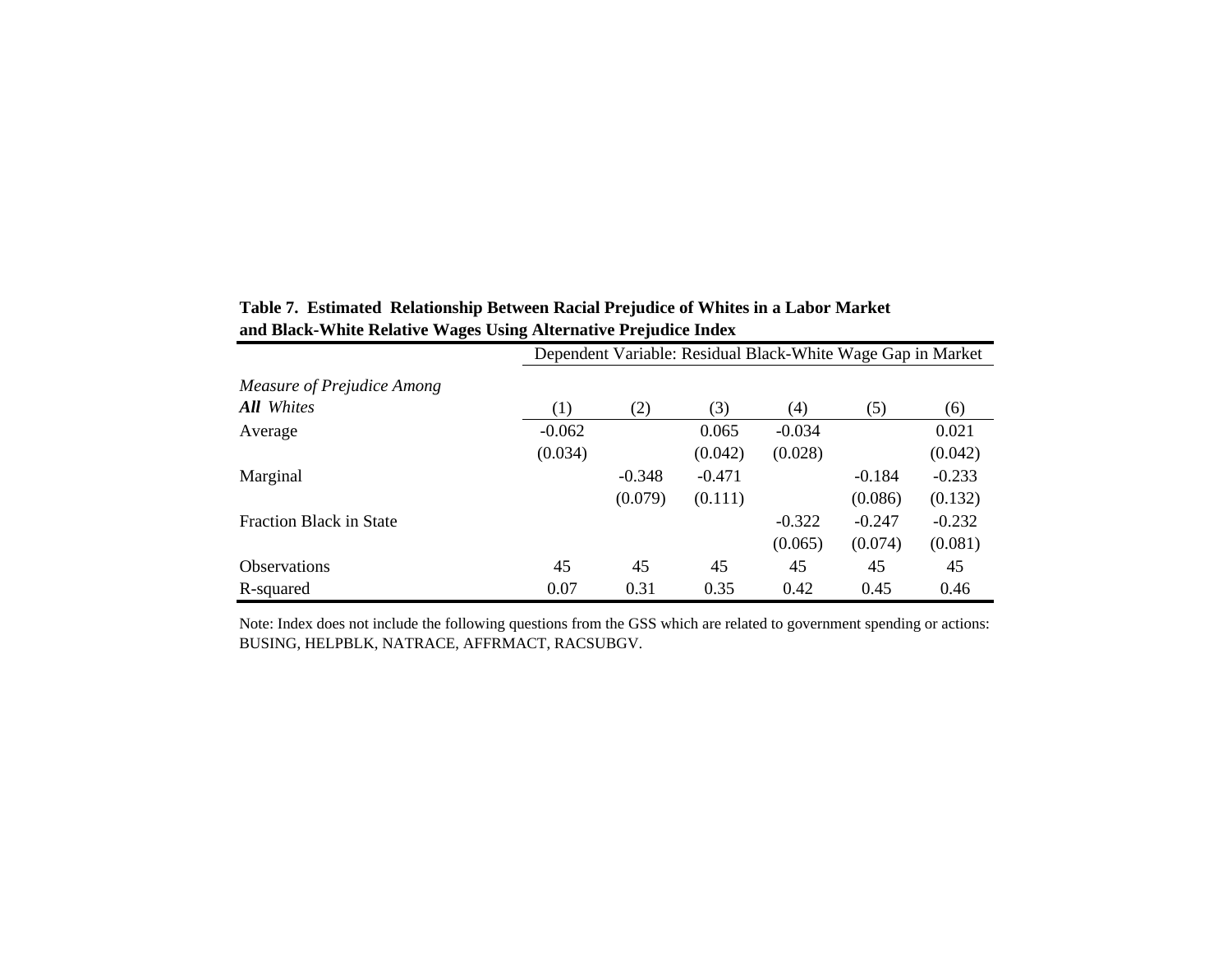

Figure 1: Trends in responses to GSS prejudice questions

Note: Full descriptions of questions are listed in appendix table 1.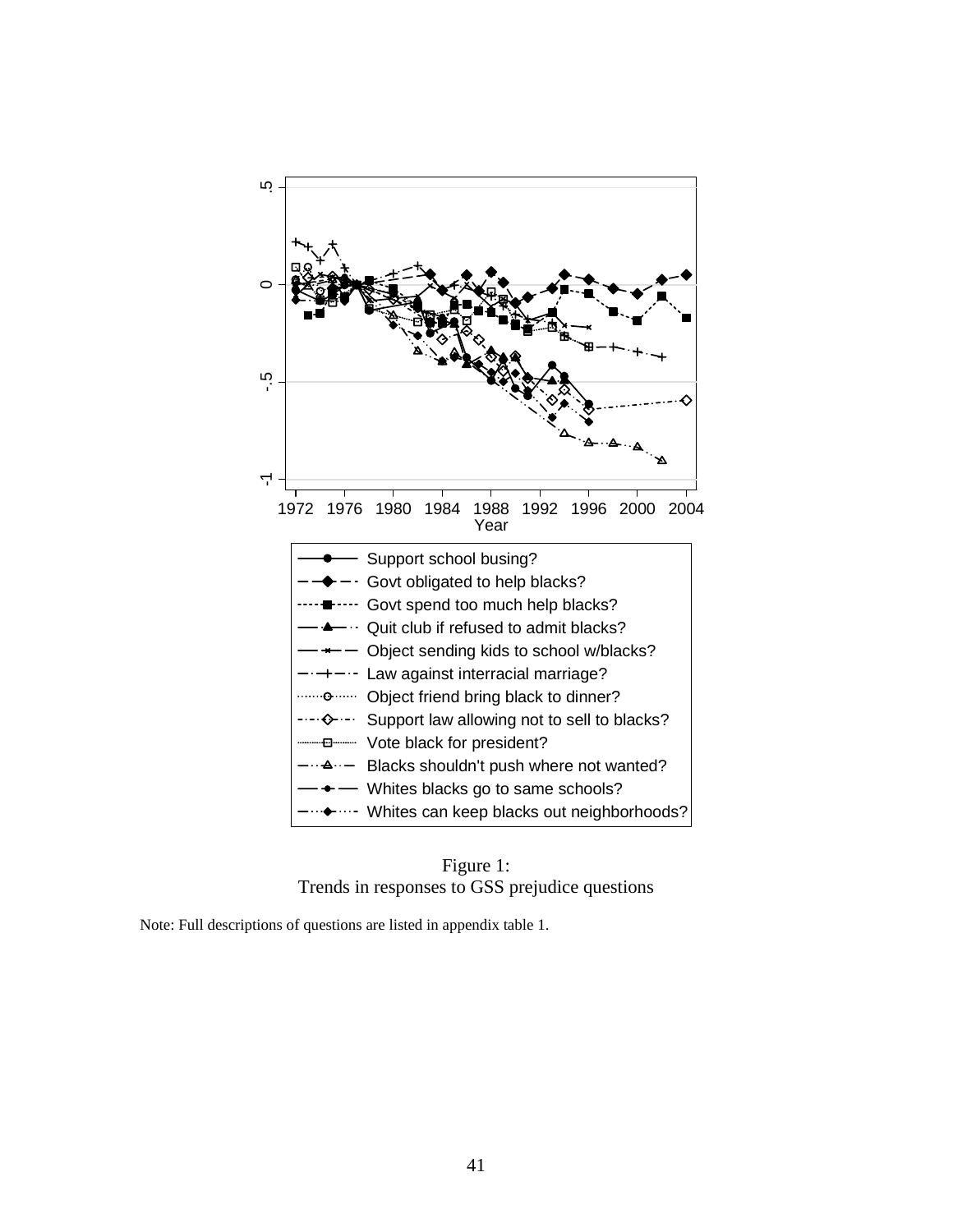

Figure 2: Trends in prejudice by census division

Note: Figure plots  $\overline{d}_n$  over time by census division for each of the years for which it is available.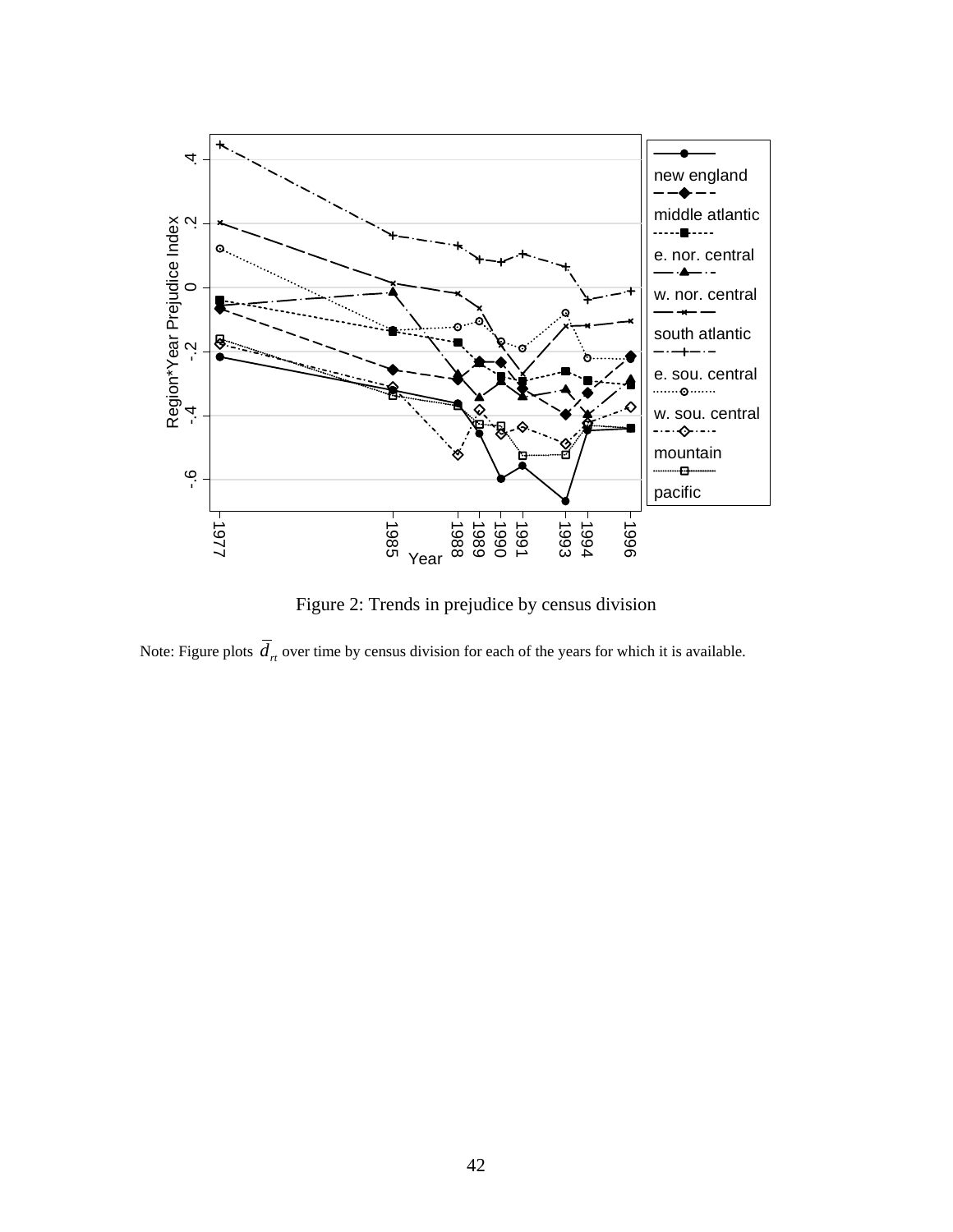

Figure 3: Plot of the regional black-white wage gap against an index of regional prejudice  $(\overline{d}_r)$ 

Note: The estimated slope is -0.161 (standard error, 0.065).  $R^2 = 0.465, n = 9$ .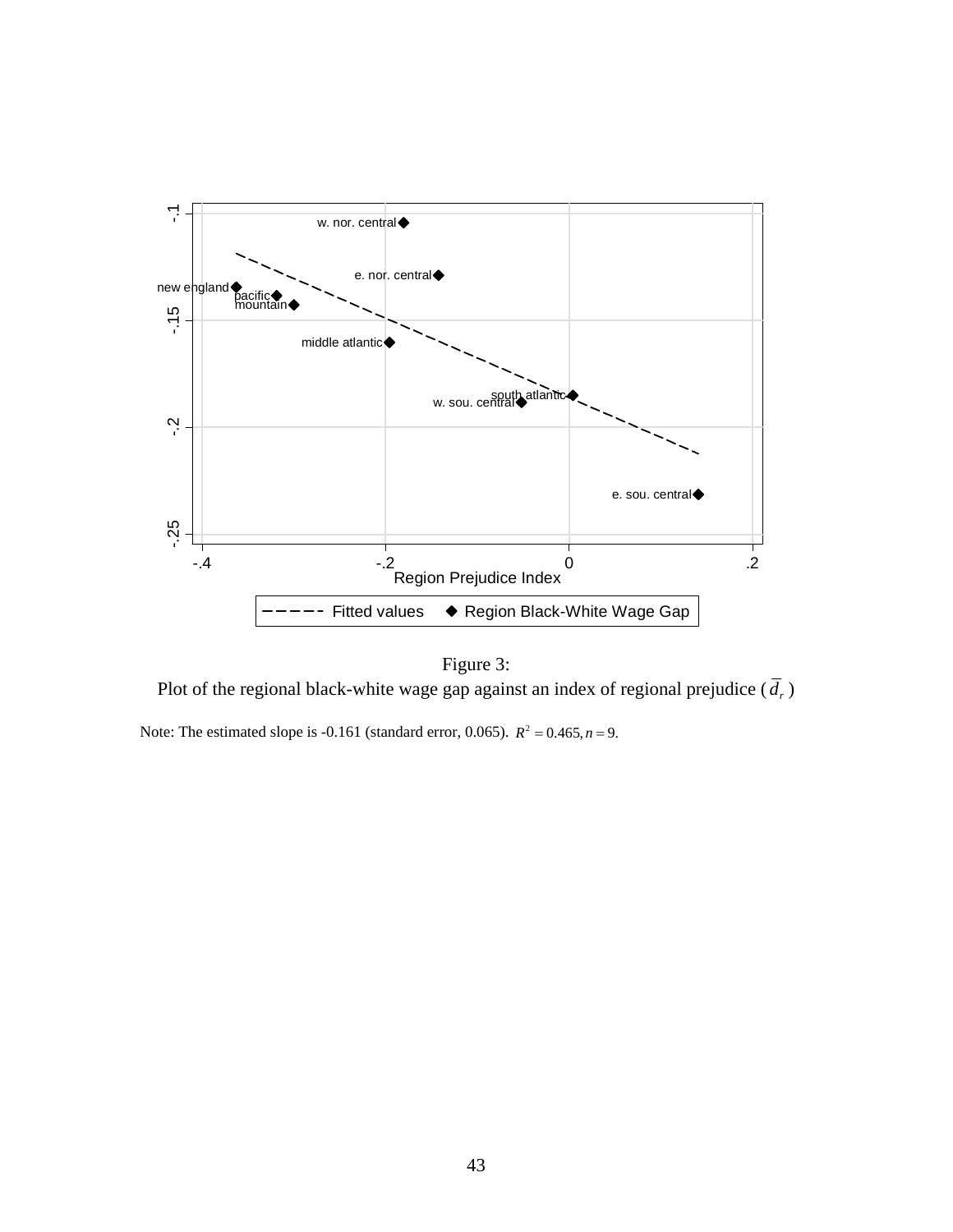

Appendix Figure 1